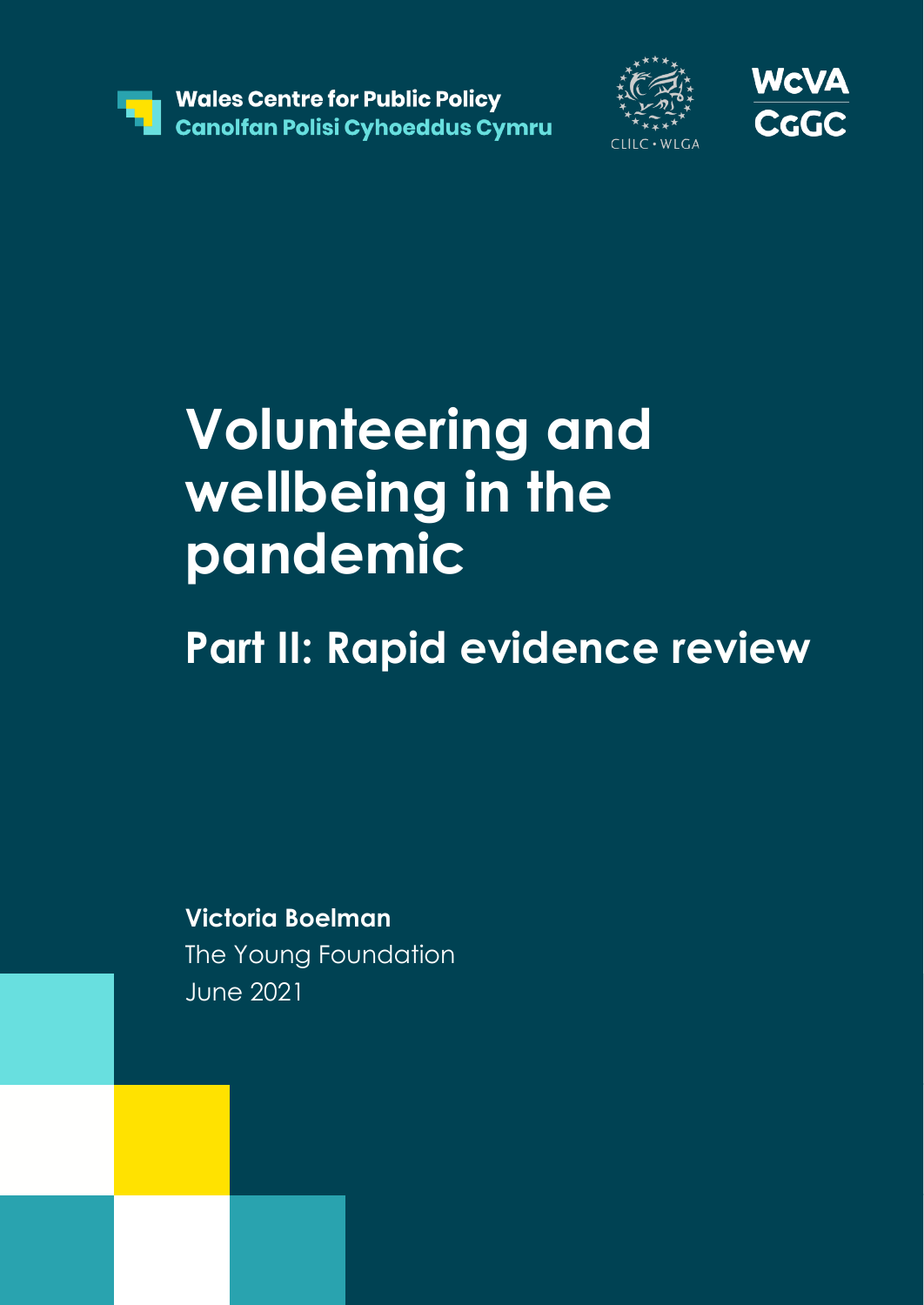# **About the WCPP**

The Wales Centre for Public Policy helps to improve policy making and public services by supporting ministers and public service leaders to access and apply rigorous independent evidence about what works. It works in partnership with leading researchers and policy experts to synthesise and mobilise existing evidence and identify gaps where there is a need to generate new knowledge. The Centre is independent of government but works closely with policy makers and practitioners.

For further information please visit our website at **[www.wcpp.org.uk](http://www.wcpp.org.uk/)**

# **About the WLGA**

The Welsh Local Government Association (WLGA) represents the 22 local authorities in Wales, and the three national park authorities and the three fire and rescue authorities are associate members.

For further information please visit our website at **[www.wlga.wales](http://www.wlga.wales/)**

# **About the WCVA**

WCVA is the national membership body for voluntary organisations in Wales. It's purpose is to enable voluntary organisations in Wales to make a bigger difference together. It's mission is to influence, connect and enable.

For further information please visit our website at **<https://wcva.cymru/>**

## **Core Funders**



**Cardiff University** was founded in 1883. Located in a thriving capital city, Cardiff is an ambitious and innovative university, which is intent on building strong international relationships while demonstrating its commitment to Wales.



Economic and Social **Research Council** 

**Economic and Social Research Council (ESRC)** is part of UK Research and Innovation, a new organisation that brings together the UK's seven research councils, Innovate UK and Research England to maximise the contribution of each council and create the best environment for research and innovation to flourish.



Llywodraeth Cymru Welsh Government

**Welsh Government** is the devolved government of Wales, responsible for key areas of public life, including health, education, local government, and the environment.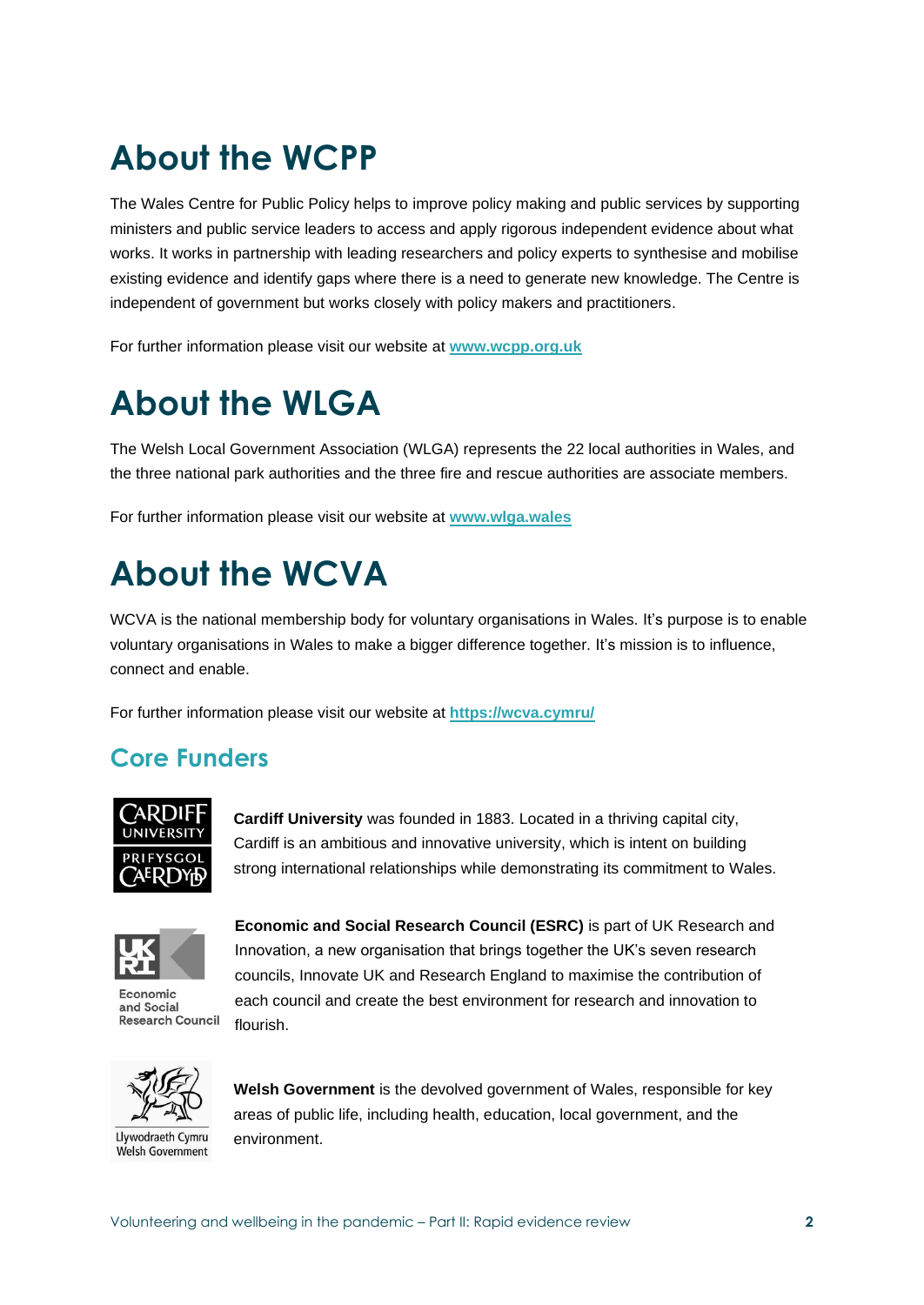# **Contents**

| <b>Summary</b>                                      | 5                |
|-----------------------------------------------------|------------------|
| <b>Introduction</b>                                 | $\boldsymbol{6}$ |
| <b>Definitions</b>                                  | 6                |
| <b>Review questions</b>                             | 7                |
| Methodology                                         | 7                |
| <b>Volunteering during the Coronavirus pandemic</b> | 8                |
| <b>Rates of volunteering</b>                        | 8                |
| Formal volunteering                                 | 8                |
| Informal and reciprocal volunteering                | 9                |
| <b>Wellbeing &amp; volunteering</b>                 | 11               |
| <b>Individual wellbeing</b>                         | 12               |
| Formal volunteering                                 | 12               |
| Volunteering in the public sector                   | 22               |
| Mutual aid                                          | 25               |
| <b>Community wellbeing</b>                          | 30               |
| Changing social attitudes                           | 30               |
| <b>Community connections</b>                        | 30               |
| Collaboration                                       | 33               |
| <b>Conclusion</b>                                   | 36               |
| <b>References</b>                                   | 38               |
| <b>Annex 1: Definitions of wellbeing</b>            | 44               |
| Individual wellbeing                                | 44               |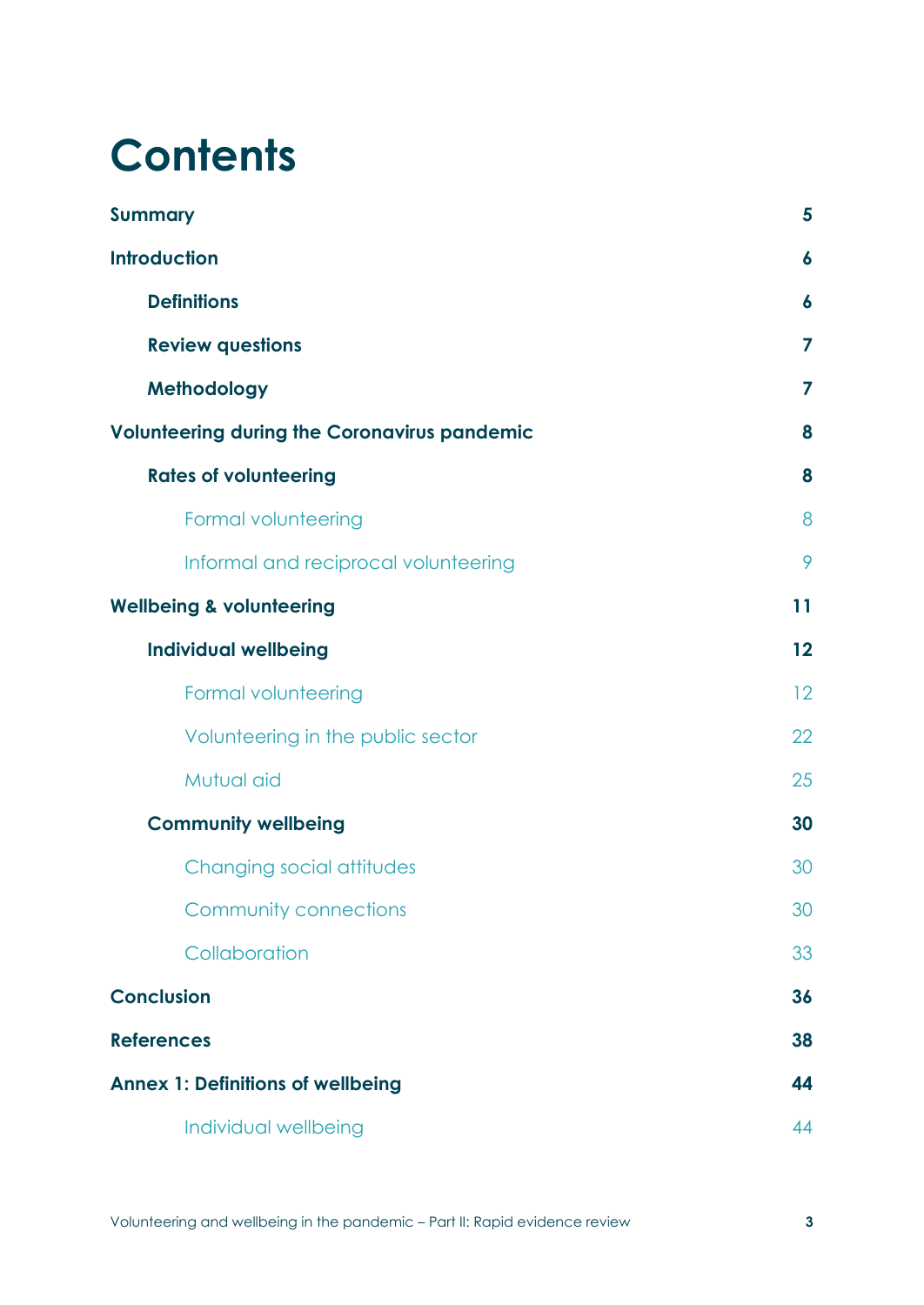| Community wellbeing               | 45  |
|-----------------------------------|-----|
| <b>Annex 2: Summary of papers</b> | 46. |
| <b>Annex 3: Methodology</b>       | 57  |
| The search approach               | 57  |
| Sources                           |     |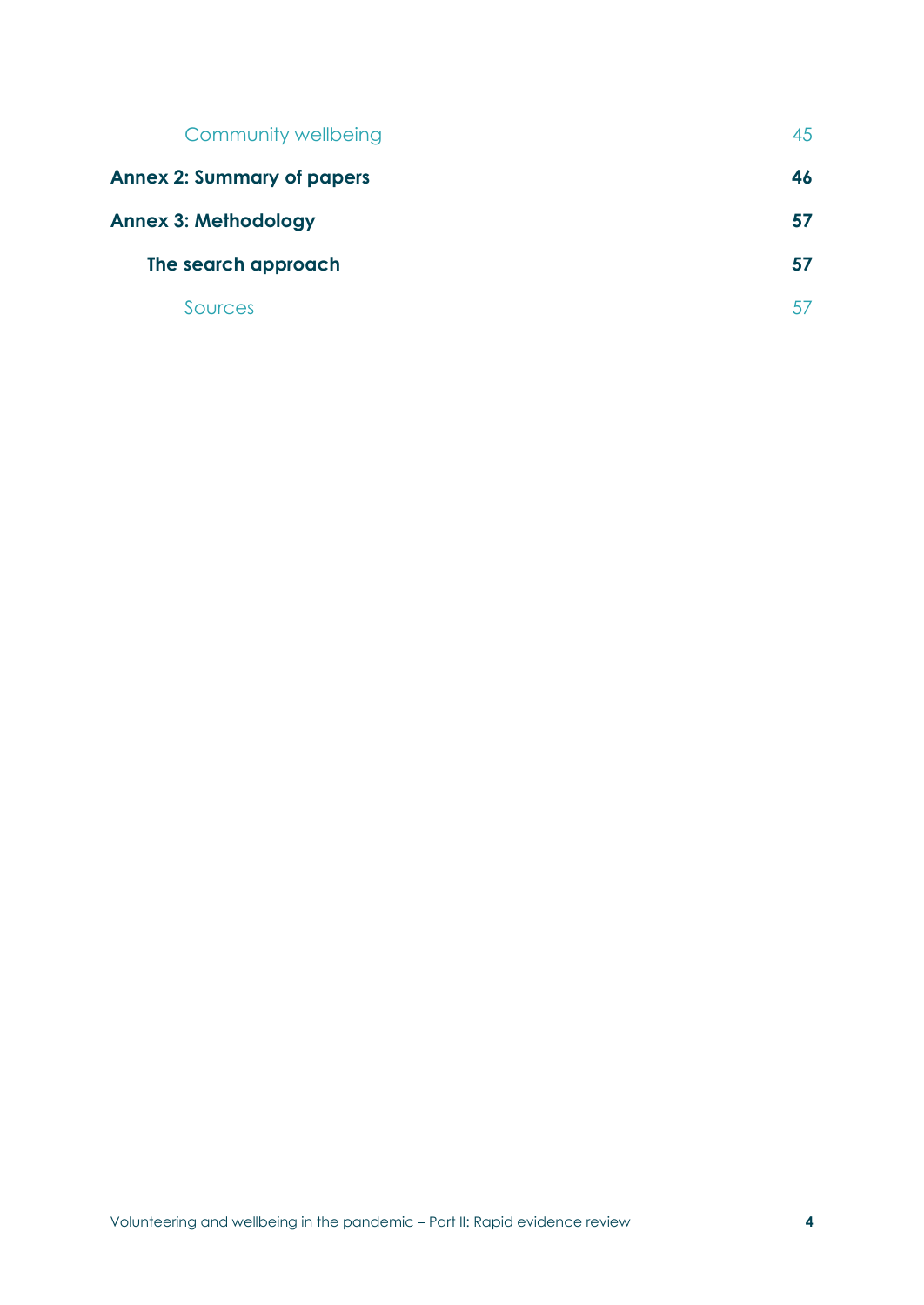# **Summary**

- The volunteer response to the pandemic in Wales has been significant, with increased interest in volunteering since March 2020.
- This report explores the relationship between volunteering and wellbeing during the pandemic by reviewing UK and international evidence.
- We adopted an inclusive definition of evidence, including evidence from practice and unpublished papers, to reflect the fact that many academic papers published during the pandemic have yet to undergo peer review.
- We found key themes related to the changes in volunteering during the pandemic, and how it affected individual and community wellbeing.
- There have been significant changes in who volunteered during the pandemic – with many new volunteers (often younger), while others have had to stop owing to a cessation of services or for health and care reasons.
- The mode of volunteering has also changed, with more digital/remote roles and more intensive face-toface support provided.
- Much of the evidence points to positive impacts on the mechanisms for change, which lead to improved individual wellbeing, and outcomes including an increased sense of belonging and personal growth.
- Connecting with others, doing something purposeful, and feeling appreciated are hallmarks of the pandemic volunteer experience for many. It has provided crucial distraction at a challenging time.
- However, some roles, particularly involving direct contact with ill or vulnerable groups, have exposed people to challenging, stressful, and potentially traumatic experiences.
- Findings highlight the importance of social connection and creating a meaningful experience to sustain longer-term engagement in volunteering post-pandemic.
- Findings also point to the need to capture better evidence on the impact of volunteering during the pandemic, particularly in relation to sustained engagement over the last year, and its effects on those in the most emotionally demanding roles.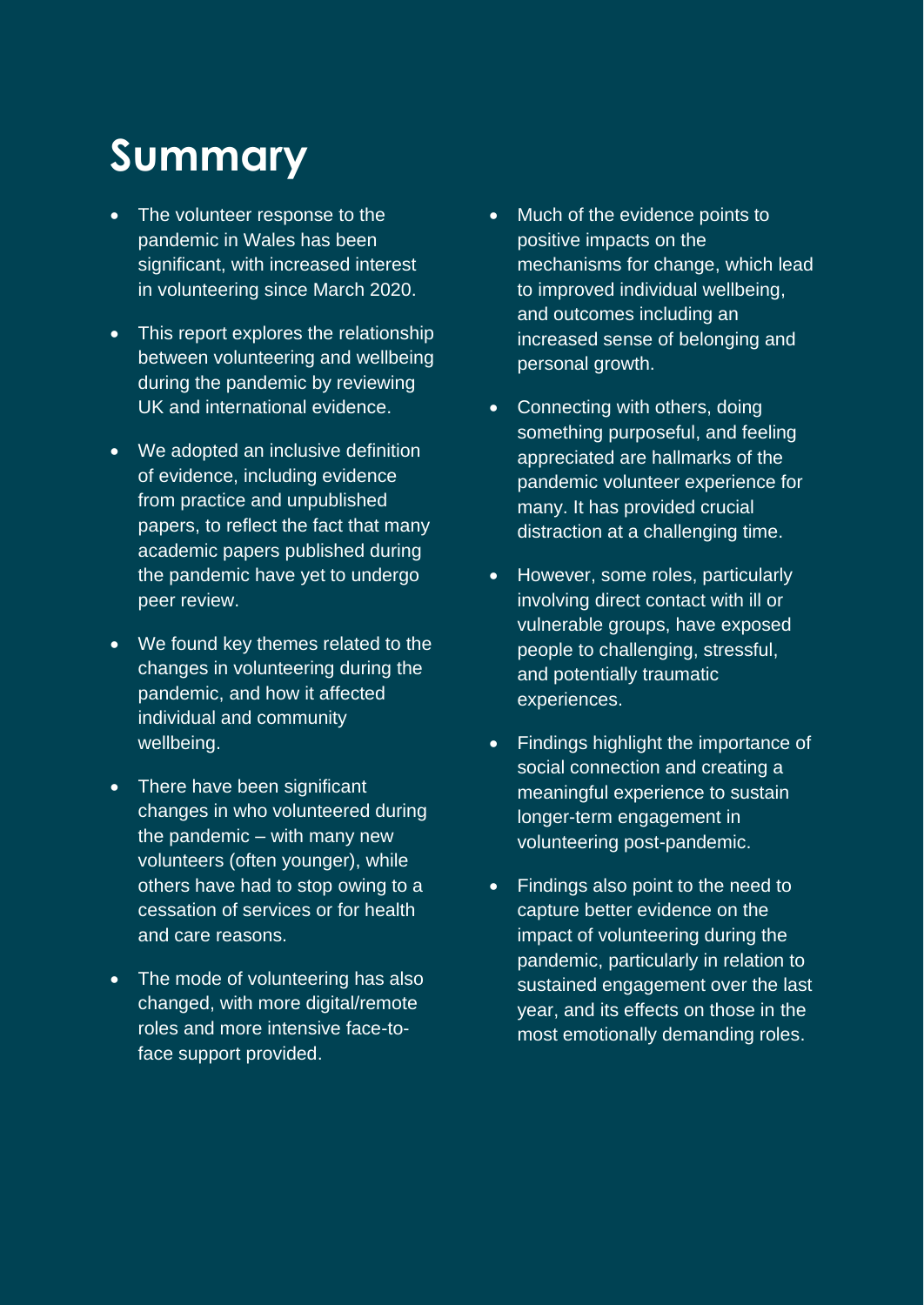# **Introduction**

This report provides a synthesis of the evidence that has emerged relating to volunteering and wellbeing during the Coronavirus pandemic. It is based on a rapid search and synthesis of evidence published between March 2020 and February 2021.

The work is part of a wider project on volunteering and wellbeing conducted between February-March 2021, which also includes a synthesis of volunteering case studies from across Wales, collected by the Wales Council for Voluntary Action (WCVA), the Welsh Local Government Association (WLGA), and partner organisations (Taylor-Collins et al., 2021a). These reports should be read in conjunction with the accompanying report on implications for policy and practice (Taylor-Collins et al., 2021b).

The project was led by the WCVA, in partnership with the Wales Centre for Public Policy (WCPP) and WLGA. It was funded by the Welsh Government's Coronavirus Recovery Grant for Volunteering 2020/21. The project will build on the work of the Third Sector Partnership Council's Covid recovery sub-group, informing the Welsh Government's work on enabling the voluntary sector and volunteering to contribute to a recovery that supports the goals of the Well-being of Future Generations Act (2015).

# **Definitions**

We take an inclusive view of **volunteering** to mean any activity which is unpaid, freely chosen, and benefits others, or the environment (Ellis Paine et al., 2010). This includes both 'formal' volunteering (through an organisation or group) and informal or reciprocal help (such as mutual aid).

By **individual wellbeing**, we mean both the wellbeing of the individual volunteer, and the wellbeing of the person(s) the volunteer is supporting. We use the definition of subjective wellbeing adopted in a recent review of volunteering and wellbeing by Stuart et al. (2020), commissioned by the What Works Centre for Wellbeing:

**how satisfied we are with our lives, our sense that what we do in life is worthwhile, our day-to-day emotional experiences (happiness and anxiety) and wider mental wellbeing.**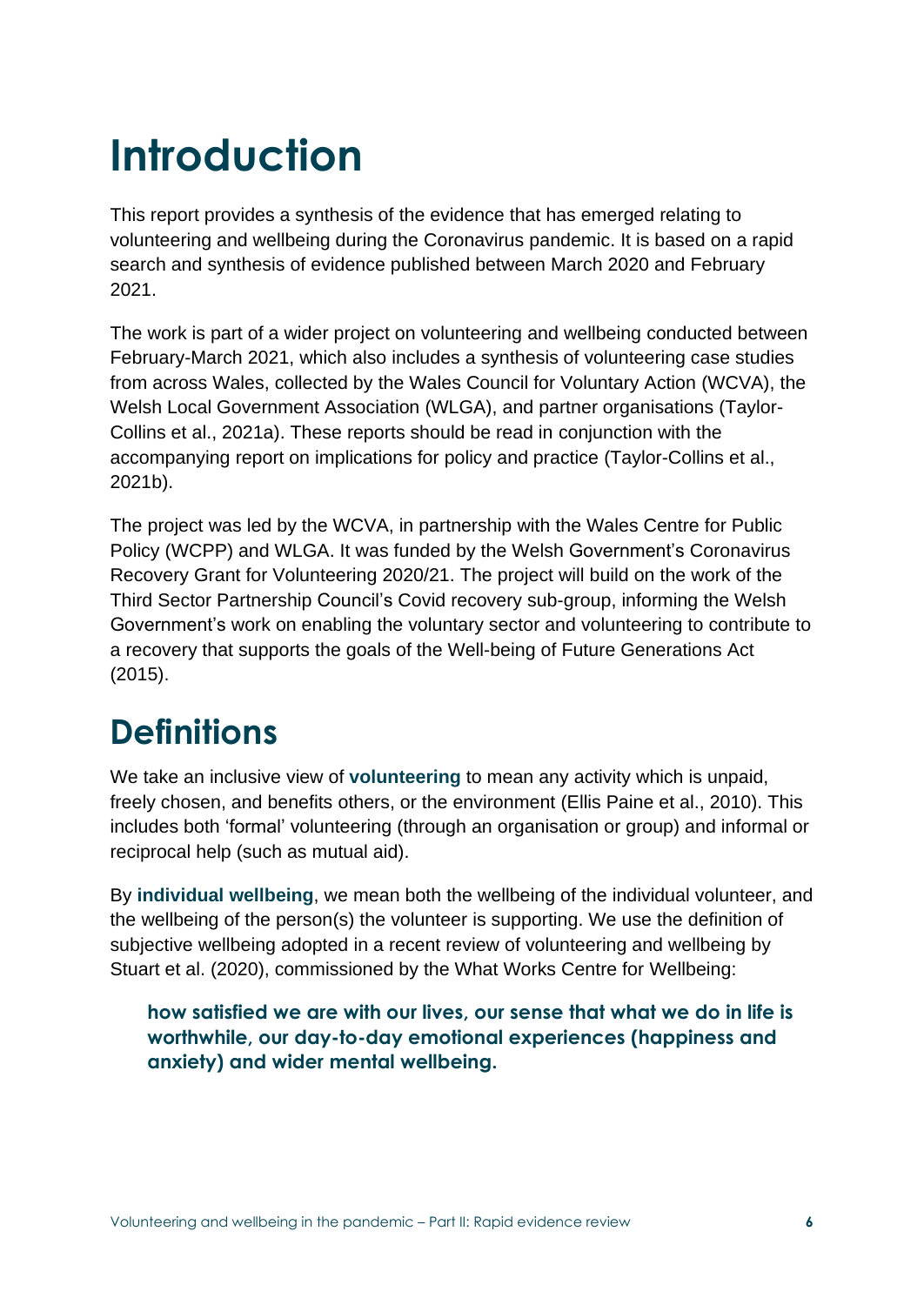This report also draws on the theory of change for volunteer wellbeing in Stuart et al., 2020. Key indicators of individual wellbeing and the theory of change can be found in Annex 1.

The concept of **community wellbeing** which underpins this report aligns to the definition set out in the Well-being of Future Generations Act (2015):

#### **the state of our population, society and our environment across Wales overall. It looks to ensure that people have the economic, social, environmental and cultural conditions around them to be well.**

There are seven wellbeing goals which can be considered indicators of community wellbeing (see Annex 1). This report uses the following definition for consistency with previous work in this area, particularly by the What Works Centre for Wellbeing, which is similar to the concept of wellbeing outlined in the Act:

**Community wellbeing is the combination of social, economic, environmental, cultural, and political conditions identified by individuals and their communities as essential for them to flourish and**  fulfil their potential. (Wiseman & Brasher, 2008)

# **Review questions**

The review focused on one primary question:

- **1** What has been the contribution of volunteering to wellbeing during the Coronavirus pandemic in terms of …?
	- a. Individual wellbeing
	- b. Community wellbeing

# **Methodology**

The rapid evidence synthesis was undertaken drawing on academic literature, grey literature, and submissions to a call for evidence. The pandemic has led to a significant shift in academic publishing, with many more outputs being published as pre-prints or in other formats pending peer review. As such, this synthesis took a more inclusive view of the evidence to be included than many more traditional forms of evidence review.

In presenting the evidence, this report makes reference to the Theory of Change for volunteer wellbeing (see Annex 1), and in particular the mechanisms for change and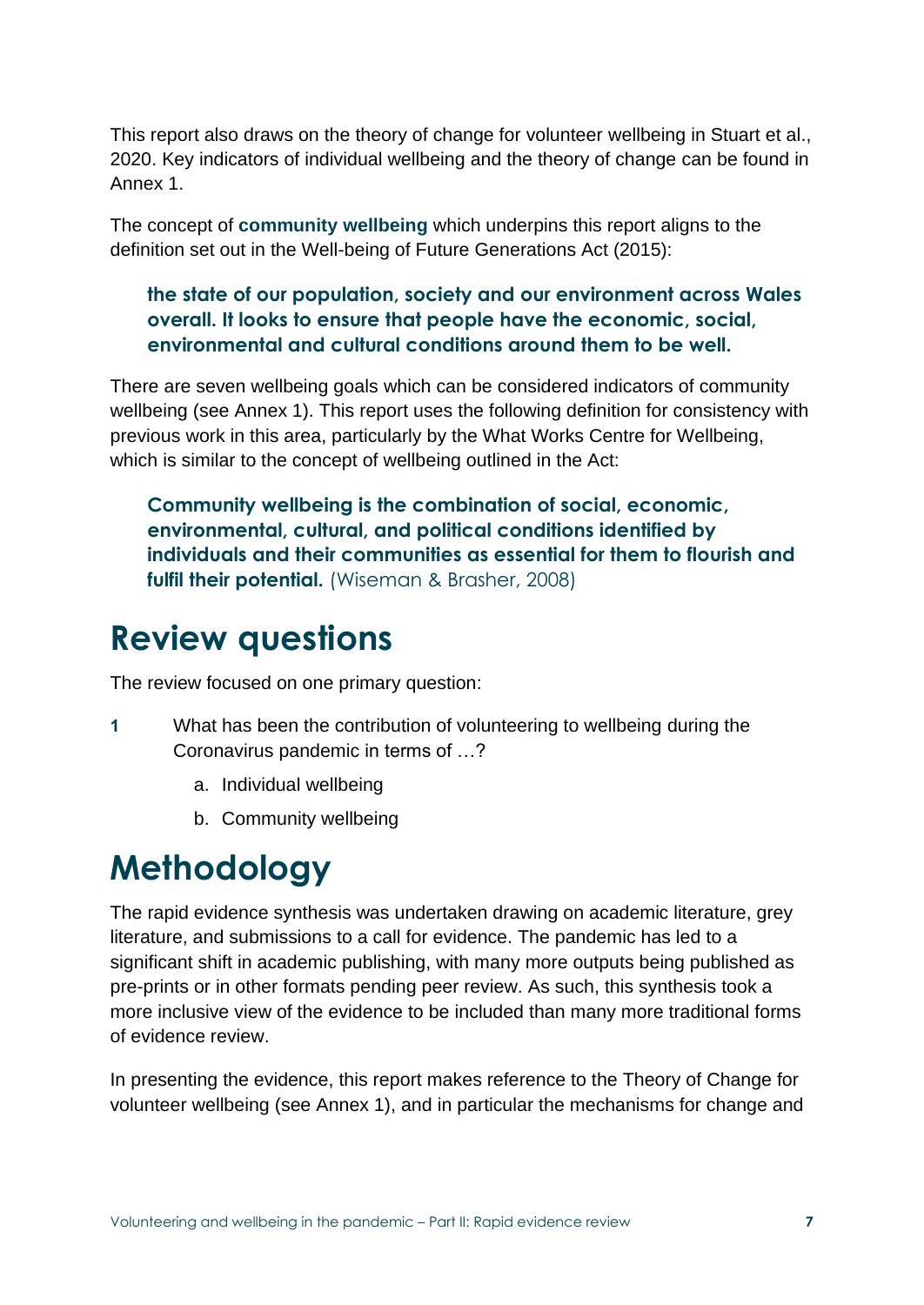intermediate outcomes it identifies (Stuart et al., 2020). Full details of the methodology can be found in Annex 3.

# **Volunteering in the pandemic**

Understanding how volunteering has changed during the pandemic is complex. Some volunteers have seen little or no change to their role; many are volunteering for the first time; some have shifted to digital roles; and others have been forced to stop, either owing to services ceasing, or because they needed to shield or care for others.

# **Rates of volunteering**

## **Formal volunteering**

A range of studies suggest that overall rates of formal volunteering have remained broadly similar to the pre-pandemic period, but that this hides a significant shift in terms of who has and has not volunteered during this period (Wan Mak & Fancourt, 2020; DCMS, 2020).

- In England, The Community Life Covid-19 Recontact survey (DCMS, 2020) reported that over half of those involved in Covid-19 volunteering were new to those roles (56%). Covid-19 volunteers were more likely to be female (59%), key workers (33%) and people who had switched to home working (29%).
- More broadly, many studies note a surge in new volunteers who were typically younger than existing volunteers, often with different skill sets, and able to contribute as a result of furlough or recent redundancy (IVAR, 2020; Mccabe et al., 2020; Nottingham Trent University et al., 2021; RVS, 2020).
- Conversely, people who were divorced/living apart, or who have a physical health condition, were more likely to have decreased their volunteering (Wan Mak & Fancourt, 2020).
- The picture on older volunteers appears polarised: while some increased their volunteering – and more so than other groups (Wan Mak & Fancourt, 2020) – the English Longitudinal Study of Ageing reports that almost two-thirds decreased (18%) or stopped (43%) volunteering (Chatzi et al., 2020).

In addition, the UCL *UK COVID-19 Social Study* (Wan Mak & Fancourt, 2020) found differences in the type of volunteering between different groups of people:

• More likely to engage in formal volunteering: older people, people from ethnic minority backgrounds, key workers, people with a mental health condition.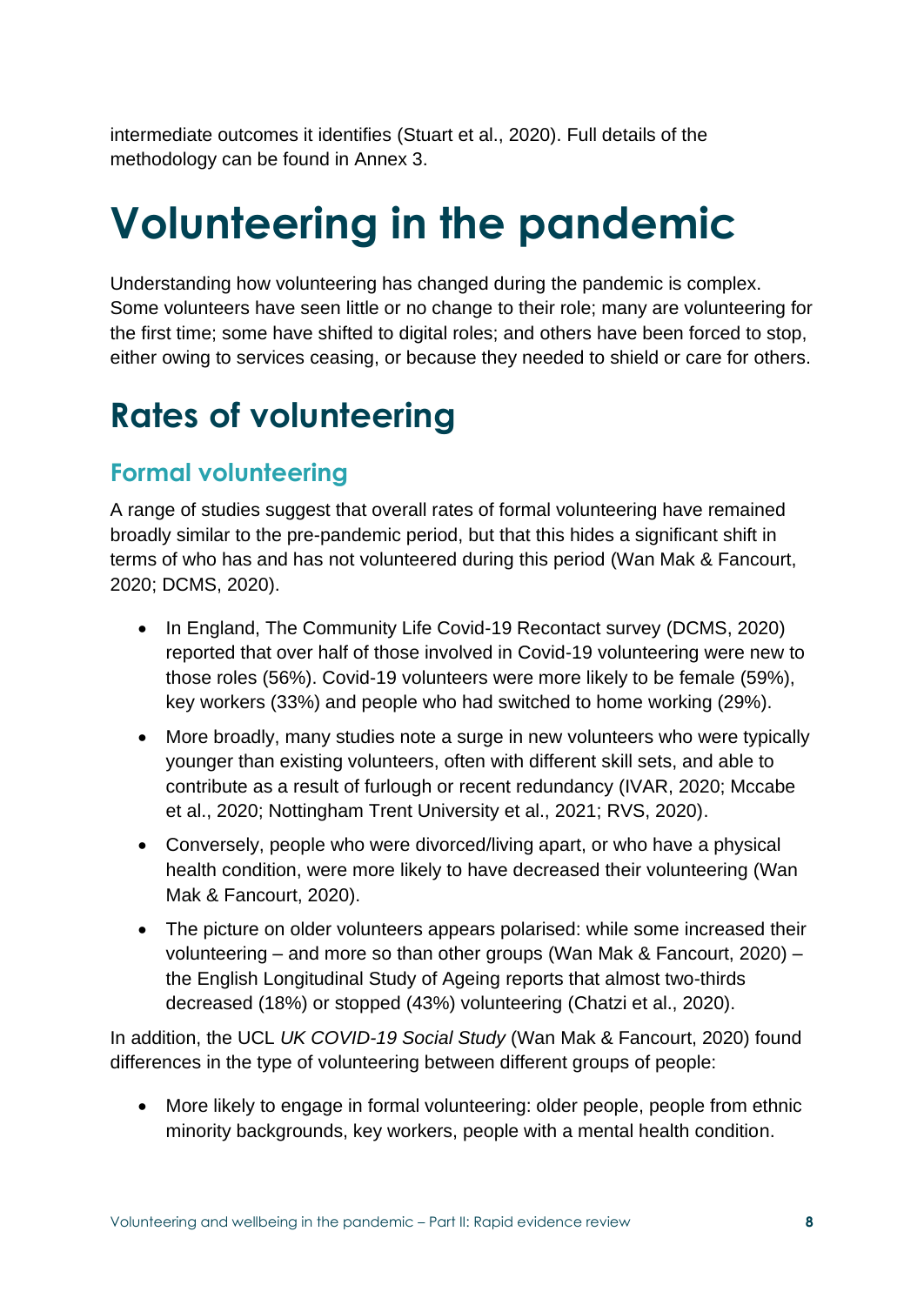- More likely to engage in social action**<sup>1</sup>** : women, people in employment or students, those with a household income >£30,000 p/a, people with a mental health condition or physical disability.
- More likely to engage in neighbourhood support: women, married/cohabiting couples, key workers.

## **Informal and reciprocal volunteering**

'Mutual aid groups' have been one of the defining characteristics of the pandemic, and have become emblematic of grassroots, hyper-local, community support. In the UK, over 4,000 groups registered their presence on online directories, which sprang up to help people locate their nearest source of support. **<sup>2</sup>** Some groups formed off the back of existing neighbourhood, faith, community organising, and political groups, while others emerged in response to the crisis. As such, some overlapped heavily with formal volunteering, while others were not connected to existing social infrastructure.

- An important caveat to the concept of mutual aid is that there are few examples of mutual aid being *mutual*, meaning that it was often one-sided, as opposed to reciprocal (Curtin et al., 2021).
- Some early research in March 2020 found a positive correlation between indicators of socio-economic advantage, such as happiness and life satisfaction, and higher numbers of mutual aid groups (Felici, 2020). However, this correlational analysis has some limitations: it cannot unpick causality; the number of mutual aid groups grew significantly in the following weeks; and the data does not reflect the group size in terms of volunteers, or beneficiaries.
- One survey of 182 members of mutual aid groups (Wein, 2020) suggests that if the data provided by these survey respondents were representative of the over 4,000 UK mutual aid groups (which is unknown), it would equate to a huge contribution of time and effort: 2 million tasks completed by 115,000 people, totalling 3.6 million hours of volunteering.

Data on informal volunteering in the form of unpaid care to someone outside an individual's family is less clear; frequently studies conflate 'family', 'friends', and 'neighbours'. Nonetheless UK and England studies show high levels of support being

**<sup>1</sup>** Social action was defined as including donating money for Covid-19, participating in research, creating online entertainment for others, providing pro-bono support to businesses and projects, and non-Covid-19 volunteering.

**<sup>2</sup>** See **[https://covidmutualaid.org/local-groups.](https://covidmutualaid.org/local-groups)**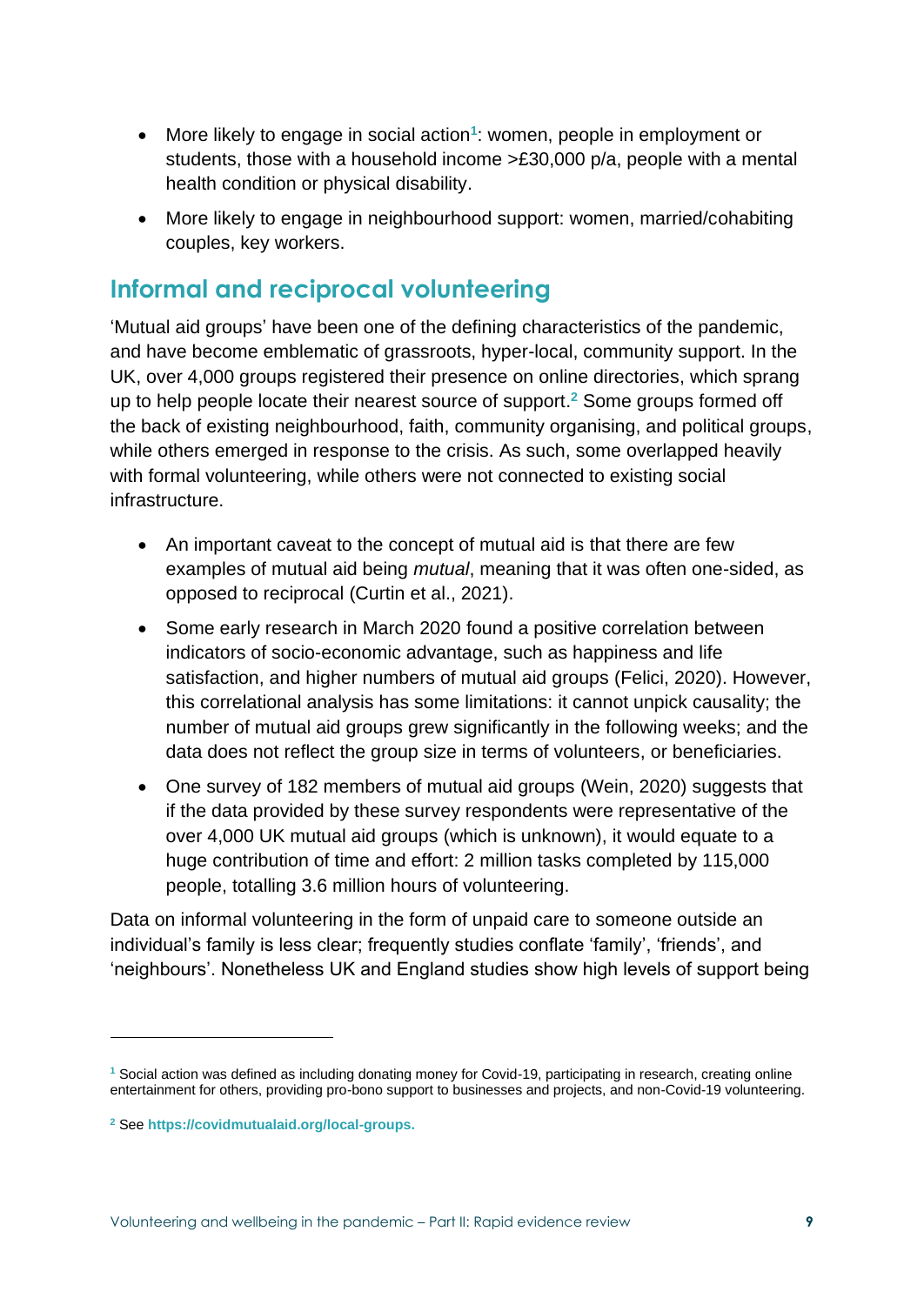provided for families, friends and neighbours (DCMS, 2020; Evandrou et al., 2020; The Centre for Ageing Better, 2021).

### **Wales snapshot**

Balancing volunteer supply and demand

Volunteers and the third sector in Wales have responded nimbly to the pandemic. Interest in volunteering appeared to increase, with data from the Wales-wide volunteering website Volunteering Wales (unpublished) showing a significant spike in people registering to volunteer early in the pandemic – from 459 registrations in February 2020 to 10,336 in March 2020. There was also a marked increased interest in youth volunteering between March-June 2020, when an additional 7,706 young people aged 14-25 registered an interest in volunteering in Wales (Walls, 2020).

Nonetheless, as elsewhere in the UK, a "significant number of community organisations and groups closed down during the [first] lockdown" (Lloyd-Jones & Holtom, 2021). Many of these organisations were able to reopen later, either with the support of new volunteers, or offering a reduced, or altered, range of services.

In terms of those who did volunteer, the National Survey for Wales reveals that in June 2020, 10% of people said they had volunteered specifically to help with the Covid-19 situation during the previous four weeks. By September, this fell to 5%, but two-thirds of those expected to continue volunteering for at least another six months.

One study of the Welsh community sector response to Covid-19 concluded that there was a huge influx of people registering to volunteer, with a significant increase in people of working age offering their time, which outstripped the number of available roles (Lloyd-Jones & Holtom, 2021). Similarly, most Youth Led Grant panels, which provide volunteering opportunities and fund youth led volunteering projects, delayed the launch of their grant funds, with an associated negative impact on the availability of volunteering opportunities during the pandemic (Walls, 2020).

This imbalance in supply and demand for volunteers means there are concerns that some people may have been disillusioned, because of not being able to contribute, and hence deterred from volunteering post-pandemic.

A survey of third sector organisations in Swansea (September 2020) found that 27% were highly concerned about a future lack of volunteers, with a further 20% moderately concerned (SCVS, 2020). Public health restrictions also mean that usual opportunities to recruit volunteers have been delayed. For example, research with 115 young people (aged 16-18) highlighted how activities have been missed by those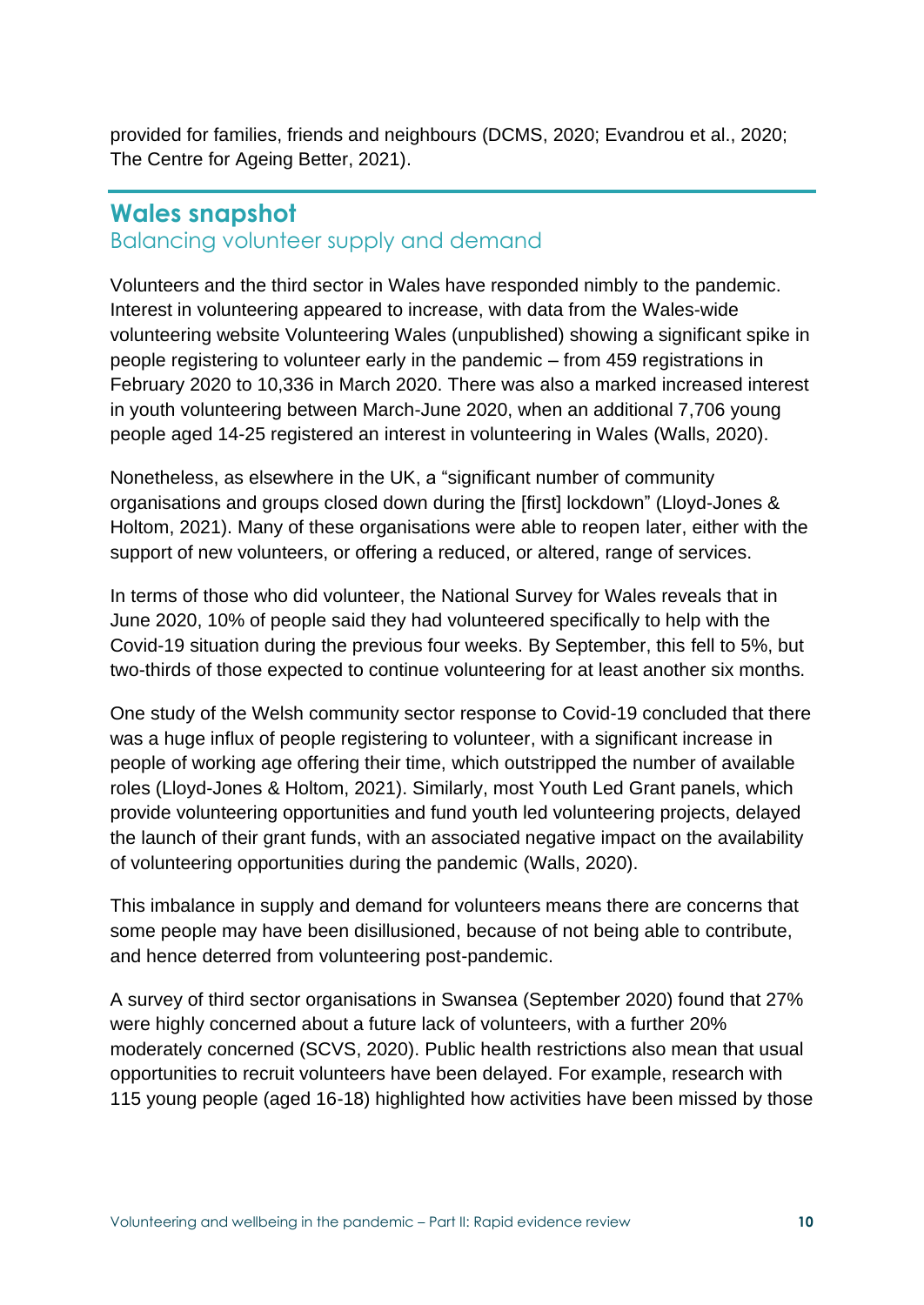who would previously have been exposed to volunteering opportunities in places like schools, colleges, universities, youth clubs, or job centres (Walls, 2020).

# **Wellbeing & volunteering**

At the overall level, there is evidence (Abrams et al., 2021) that:

- 1. People who have been involved in volunteering have overall fared better in terms of their wellbeing.
- 2. Areas of the UK which have invested in social cohesion (i.e., building stronger, more connected communities) have remained more cohesive than other areas.

A study of more than 3,000 people in Scotland, Wales, and several areas of England, between May and December 2020, explored the impact of the pandemic on social cohesion (Abrams et al., 2021). One dimension of social cohesion that the study explored is volunteering, and overall, the study found that those who were engaged in voluntary work were "more protected from some of the worst effects of the pandemic than others". In December 2020, they reported better outcomes on a range of wellbeing indicators including:

- connection with family and friends (10.5% higher on average);
- sense of neighbourliness (16.5% higher);
- trust in other people to respect Covid-19 restrictions (12.2% higher);
- optimism for the future (5.6% higher);
- subjective wellbeing (5.3% higher).

As with all such research, however, the underlying picture is more complex, and it is not possible to definitively prove a causal relationship. Levels of trust, in particular, fluctuated over the course of the pandemic, and as lockdown measures were imposed and lifted. Nonetheless, the authors conclude:

**"Volunteers not only contribute positively to their local area, they also benefit from their investment and seem better equipped to cope with the challenges posed by the ongoing global pandemic. That the differences hold all the way from June to December suggests that the advantages of being a volunteer are that it supports a deeper, more sustainable psychological resilience in a time of crisis and that a**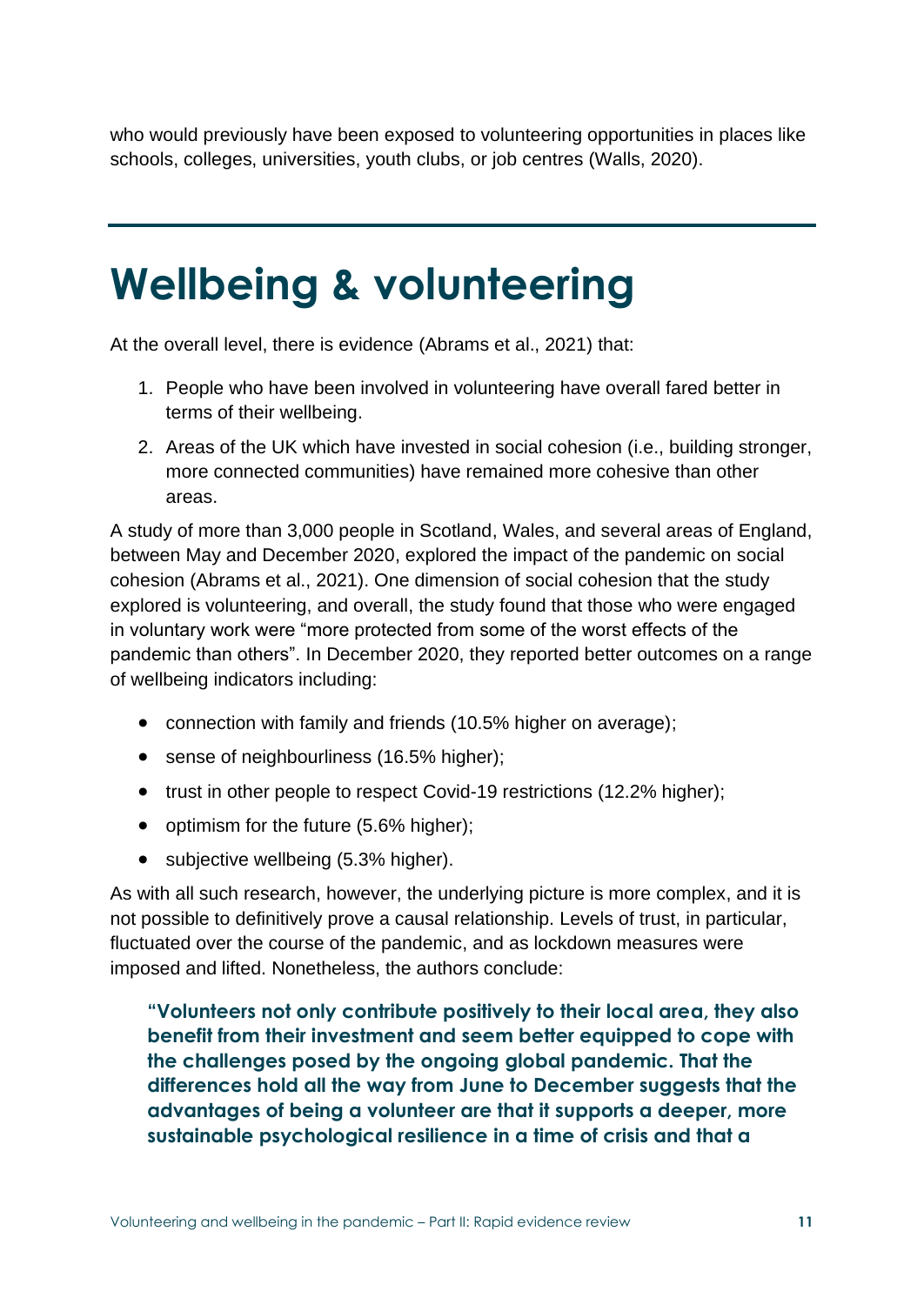### **higher level of volunteering contributes to a more cohesive and resilient local area".** (Abrams et al., 2021, p.43)

On a day-to-day basis, a study of 1,192 people in the USA and Canada looked at the effect of prosocial activities on social wellbeing during Covid-19 (March-August 2020). The authors found that individuals reported higher levels of social satisfaction on days that they engaged in either formal volunteering, support provision, or were the recipient of support (Sin et al., 2021). The findings were consistent across ages, though older people were more likely to engage in prosocial activities.

Few studies have looked at the impact of volunteering by young people during the pandemic. However, one survey of just over 500 adolescents (aged 13-17) in Spain found a negative relationship between volunteering and wellbeing during the pandemic. The authors report that "contrary to what was hypothesized, adolescents who did volunteer work were more likely to feel depressed, anxious and stressed" (Tamarit et al., 2020). The survey did not explore type or frequency of volunteer activity, however, so it is not possible to understand what factors relating to their voluntary roles may have contributed to this effect.

# **Individual wellbeing**

# **Formal volunteering**

Most studies taking a national or overarching view on *formal* volunteering during the pandemic are focused on describing changes in the patterns of volunteers and their roles.

Volunteers have seen significant changes in the type of activities they are able to undertake, which is likely to have affected the experience of those who were active both before and during the pandemic. In one study, 42% of organisations reported a reduced range of activities, 30% no change, and 28% an increased range of volunteer roles (Nottingham Trent University et al., 2021). Likewise, community business volunteer roles changed, with shifts to digital delivery on the one hand, and moves to doorstep services on the other (Alakeson & Brett, 2020; Avdoulos et al., 2020).

Some organisations that rely heavily on volunteers, such as community sports clubs, also saw repeated opening and closing of activities in line with local lockdown restrictions, leading to peaks and troughs in volunteer demand (Nichols et al., 2021).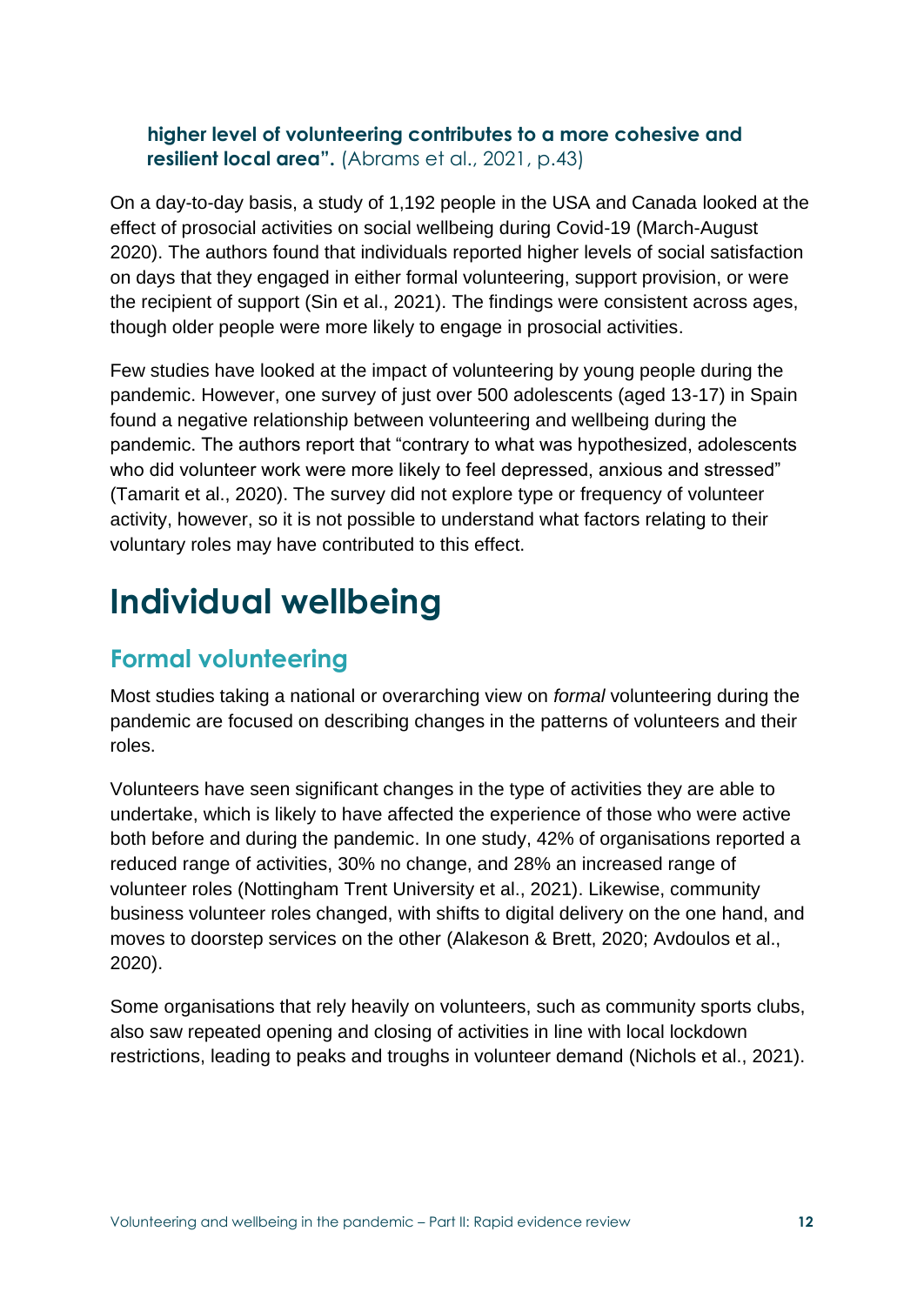Unfortunately, there is relatively little evidence focusing specifically on the impact that starting or stopping volunteering, or changing the mode or frequency of volunteering, has had on volunteer wellbeing.

For example, the NCVO October snapshot (Nottingham Trent University et al., 2020) highlighted that managers in the voluntary sector had sought to pay more attention to volunteer wellbeing during the pandemic, but did not report any insights on what the wellbeing impacts of volunteering at this time had been.

#### **Stopping volunteering**

While many services did manage to shift at least partially to online provision, it was not possible in all instances, or for all volunteers to contribute in this way. As a result, some people were forced to give up their role during the pandemic (IVAR, 2020).

Aside from issues of digital exclusion, NCVO's study on diversity and volunteering (Donahue et al., 2020) notes that the shift to digital has had negative impacts for some minority groups: "For instance, some of the LGBTQI+ organisations we spoke to reported that some volunteers (particularly those who are not 'out of the closet' at home) feel that by not being in the building, they have lost the 'safe space' to volunteer". This would seem to indicate potentially negative impacts on the wellbeing mechanisms of change which reflect **connecting with others** and being able to express **group identity**.

An online survey of 3,100 people measured the experience of Australian volunteers during the early stages of the pandemic, including their wellbeing and mental health (Biddle & Gray, 2020). The study found that volunteers who continued to volunteer during the pandemic experienced less of a decline in **life satisfaction** than those who stopped volunteering, or those who hadn't been volunteering to begin with. The decline in life satisfaction for those who stopped volunteering or who were not previously volunteering was substantial, and the authors estimated that if those who continued volunteering had experienced a similar decline, it would have been the equivalent impact of having a reduction of \$216 (approximately £120) in weekly income. As such, they conclude "being able to maintain volunteering activity appears to be a very important protective factor".

The study also found that people who continued to volunteer throughout the pandemic had lower levels of **psychological distress** than those who stopped volunteering owing to the pandemic, and lower levels of **loneliness**.

### **"Volunteers who reported that they had experienced anxiety or worry due to COVID-19 were more likely to have stopped volunteering than**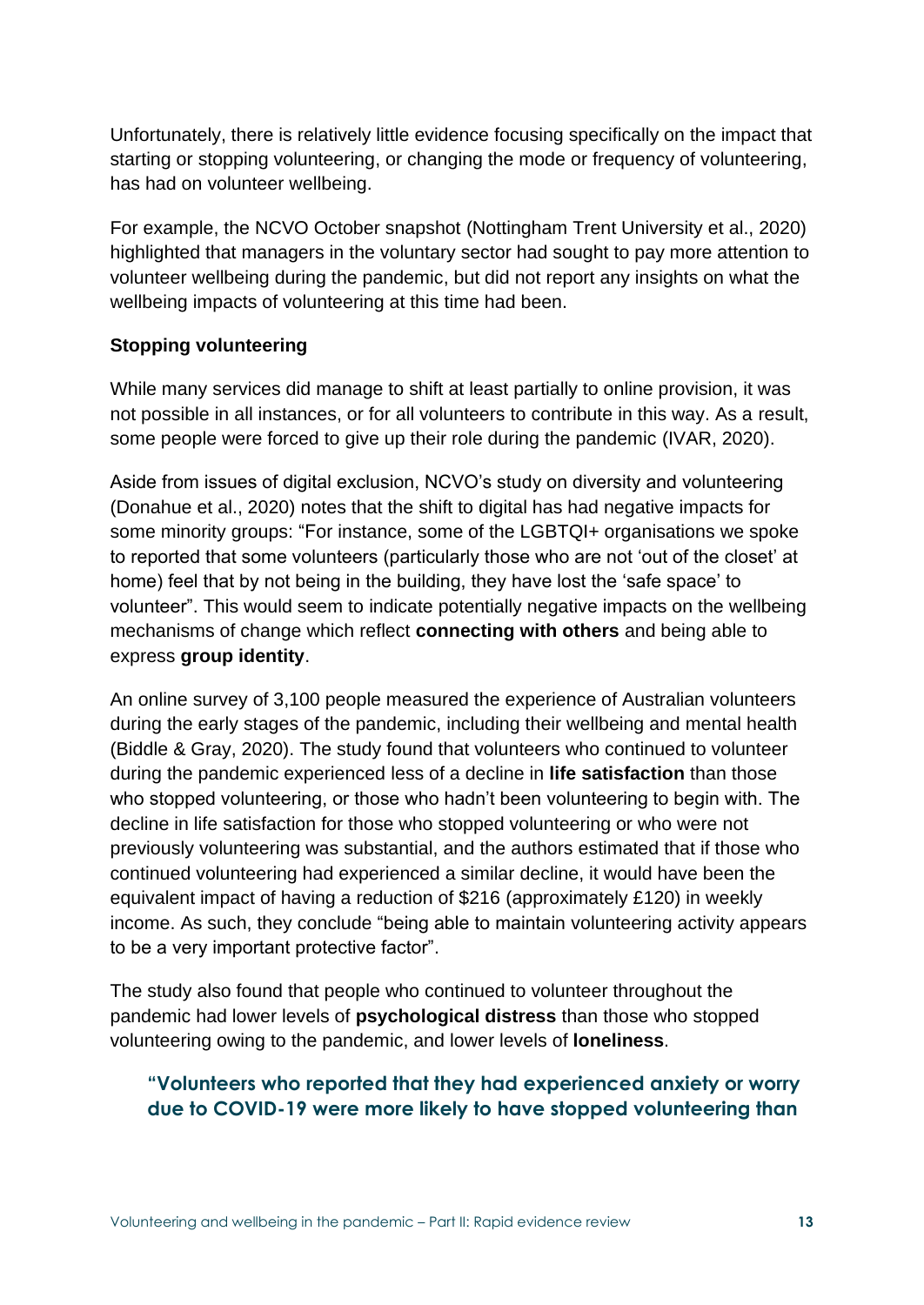### **those who did not (68.7 per cent compared to 60.6 per cent)".** (Biddle & Gray, 2020, p.5)

A policy-oriented paper from the UK considered the health and wellbeing impacts on older adults of stopping volunteering (Grotz et al., 2020). This primarily reviewed the pre-existing literature to make recommendations. However, it did also identify that volunteer managers were finding that supporting people no longer able to volunteer was one of the hardest parts of their role:

**"One of the biggest challenges during lock down has been how we support our volunteers who are struggling with isolation and lack of purpose ... We are emailing, phoning and producing regular newsletters but it's still been really tough on some of them ... Quite worryingly so in some cases."** (Volunteer Manager quote from: Grotz et al., 2020, p.10)

# **Wales snapshot**

Swansea Council for Voluntary Service (CVS)

**Swansea CVS played an important role in the local response to the pandemic as a direct provider of support to individuals, of support to the wider sector (e.g., with information and guidance, and access to funding), and by helping coordinate the local support provision across public and third sector groups.** 

**An evaluation** (Urban Foundry, 2020) **of their activity between March and July 2020 found that they made a rapid and effective shift to digital and remote ways of working. This enabled them to:** 

- **Quickly adapt policies and practices to the Covid-19 context;**
- **Provide a single point of contact for people wanting to volunteer;**
- **Support current volunteers to transition to new ways of working;**
- **Put in place systems to support volunteers, and track activities for swift identification of concerns;**
- **Provide training and refresher training, and practical help like PPE.**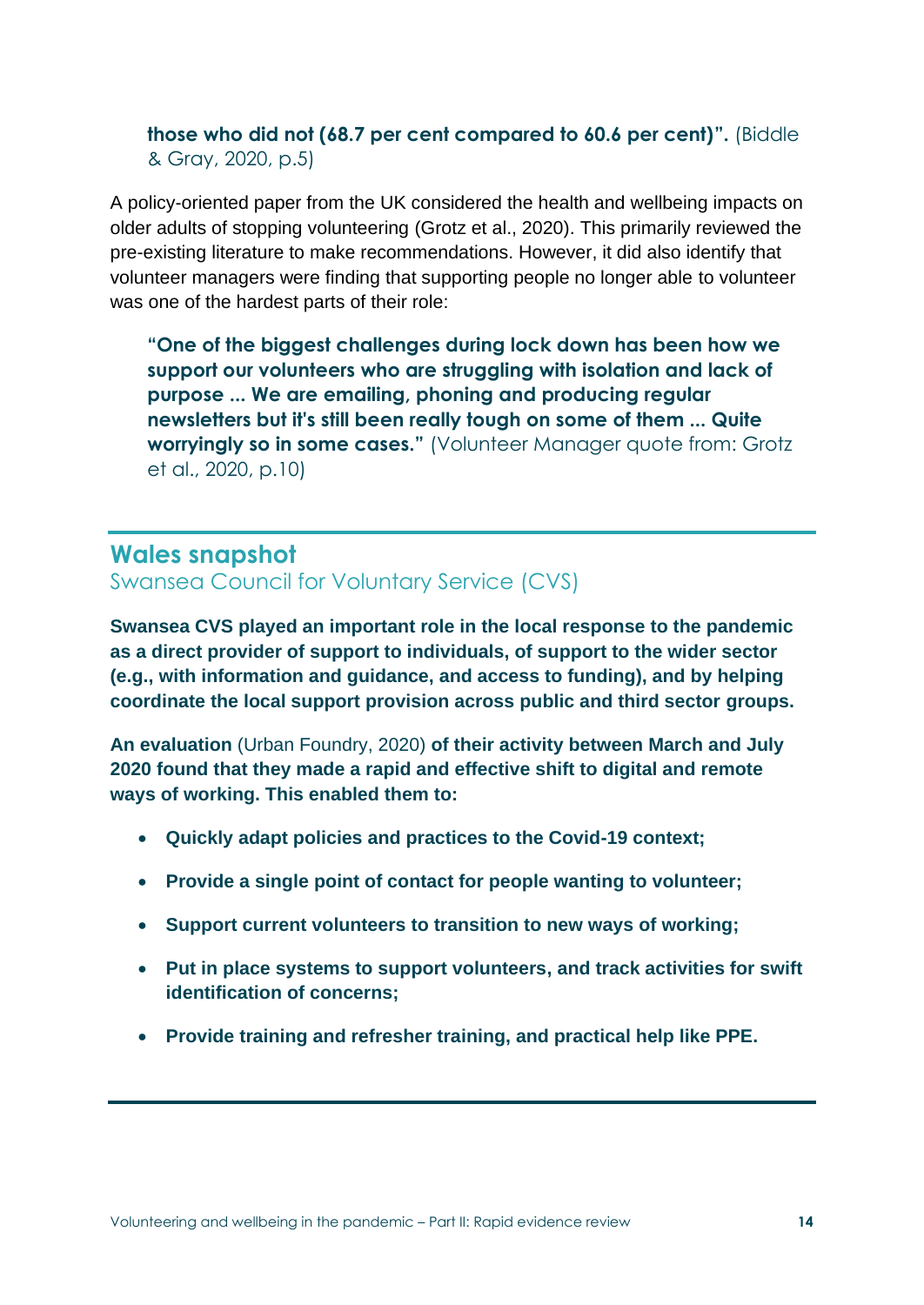#### **Individual wellbeing: face-to-face roles**

Inevitably, the range of face-to-face volunteering roles available reduced dramatically during the pandemic, with only essential services continuing to work in person.

A mixed picture of the wellbeing impacts of face-to-face roles emerges from a study of organisations providing emergency food in Scotland**<sup>3</sup>** (Mckendrick & Campbell, 2020). Two-fifths of organisations reported concerns about team wellbeing (43%), with 18% reporting that wellbeing was worsening, 64% reporting no change in recent weeks, and 18% an improvement. Wellbeing concerns were significantly higher in urban areas (53%) than rural areas (30%).

The concerns relate to:

- Physical health owing to the manual labour involved in shifting and delivering large volumes of food and the risk of Covid-19 to volunteers in public facing roles;
- Mental health owing to the stress arising from high and growing demand; listening to emotional and distressing stories; and sometimes experiencing abuse from members of the public.

The high level of demand and rapid onset of the crisis also contributed to a sense that "in some cases volunteers have been 'thrown in at the deep end', finding themselves asked questions they couldn't answer around things like benefits, housing, or mental health" (BCT, 2020). The effect of this on volunteers themselves, however, is unclear.

It is also worth noting that the study of Big Local areas identified that some volunteers encountered racism. However, it is unclear whether this was directed at volunteers themselves, and if so, the effect this had on those individuals (Mccabe et al., 2020).

Likewise, adapting to Covid-19 regulations placed a burden on many volunteers in community sports clubs, particularly those with any indoor facilities where there is a high risk of contact between individuals (Nichols et al., 2021). Although many still felt that their volunteering role was an essential **distraction** - "a lifeline" in the words of one – it presented many challenges. For example, public health requirements meant that volunteers were often forced to "police" other members to ensure compliance, as

**<sup>3</sup>** It should be noted that this study did not specifically disaggregate volunteers from workers, but the vast majority of service provision is carried out by volunteers.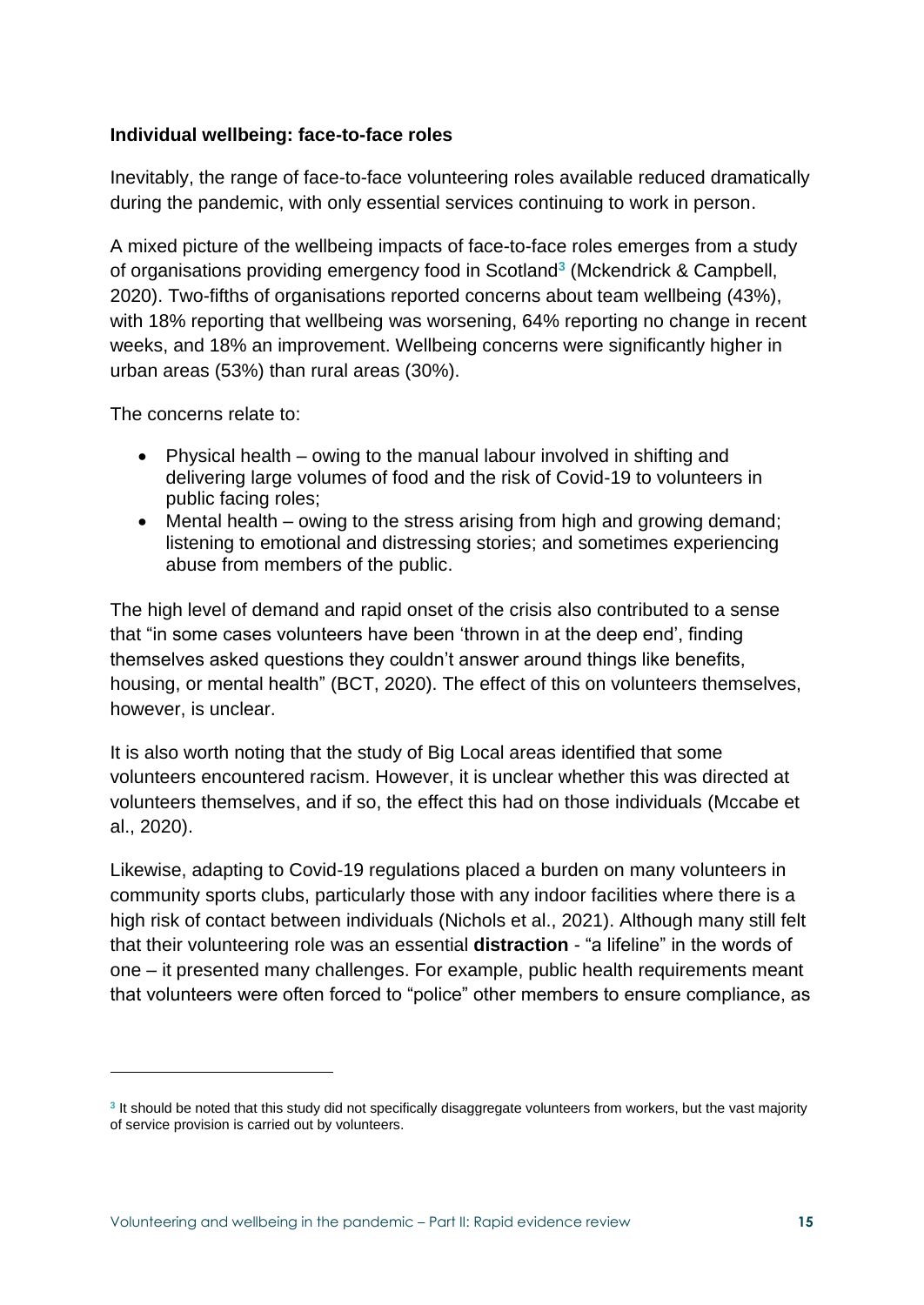well as adapting procedures, increasing communications, and making changes to premises.

**"You had to sign up to your track and trace, which we did by QR code on the gate. But you would not believe how much hassle we had chasing 16 members to do it. And that was a real nightmare to the point where actually we threatened suspending members if they didn't fill it in".** (Volunteer quoted in: Nichols et al., 2021, p.15)

The **mixed impact on wellbeing** of providing intensive face-to-face support and outreach is also evidenced in a review of the community sector response to the pandemic in Wales:

**"The crisis invigorated people, and many described the sense of energy and purpose. However, over time, the punishingly long hours and often emotionally draining nature of the work was taking its toll upon both paid staff and volunteers, threatening the ability to sustain support over extended periods".** (Lloyd-Jones & Holtom, 2021, p.25)

Nonetheless, the Scottish report notes that "in many cases … the very act of helping those in need during the crisis has a positive effect on workers' wellbeing". The survey was not designed, however, to probe more deeply on the benefits.

The power of "helping those in need during the crisis", and for supporting the wellbeing of volunteers, is also reflected in comments captured by an evaluation of the Swansea Council for Voluntary Service's activity from March to July 2020 (Urban Foundry, 2020). Again, exploring the relationship between volunteering and volunteer wellbeing was not the primary objective of the study, but feedback from volunteers reflected how their roles gave a real sense of **doing something purposeful** and of **providing distraction and routine**, often mitigating a sense of powerlessness in the face of furlough and the wider pandemic. **Feeling appreciated** had a positive impact on the wellbeing of volunteers:

**"Already being a volunteer for SCVS for two years and being furloughed from work during this period, I wanted to try and do something to help my community. Not only to keep myself busy and give myself a break from the monotony of staying at home, for my mental health and to help others … I am fortunate that I can drive and am fit and well, so could do something for those who are less fortunate than myself. It has been rewarding to pick up prescriptions for others, saving them putting themselves at risk … knowing that they now have the medication that is vital for them and to see how grateful they are**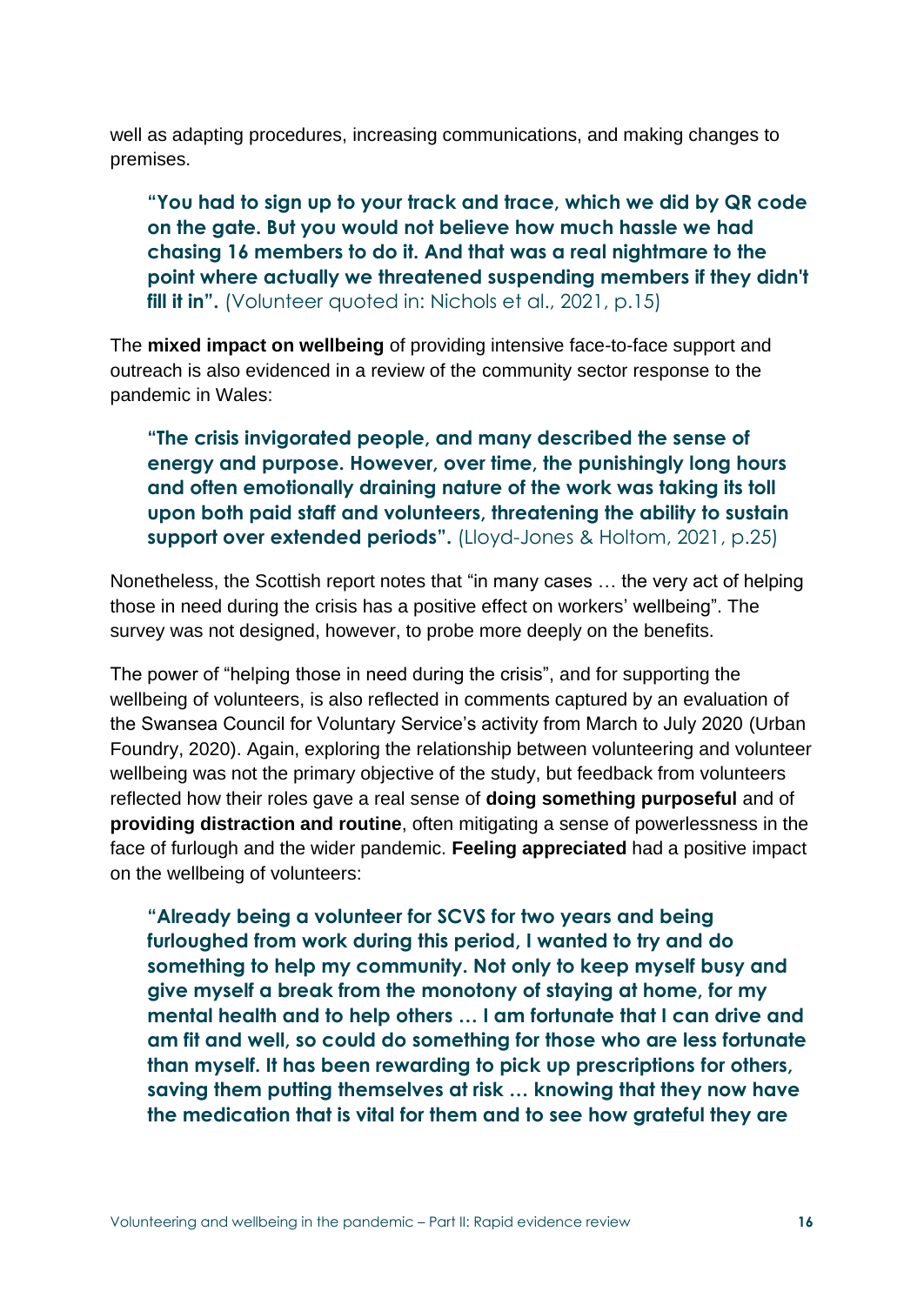**for the service I have provided. One lady even said I was an angel, which really moved me, I even cried when I went home and told my children, who are very proud of me."** (Quote from: Urban Foundry, 2020, p.15)

#### **Individual wellbeing: hybrid and remote roles**

The shift to total or partial digital delivery has been one of the major changes for many organisations. It has had mixed impacts, allowing people who could not easily volunteer through traditional mechanisms (e.g., as a result of disability or caring responsibilities) to contribute from home and to break down roles into more 'microvolunteering' opportunities, to appeal to a wider range of people. At the same time, many volunteers are older, and issues of digital literacy and exclusion have meant that some have felt unable to continue with their roles.

**"Online digital platforms and telephone buddying schemes have allowed people with disabilities unable to leave their homes or those who were shielding more of an opportunity to get involved although there were a limited amount of these roles available. There has been more "thinking outside the box" for example "micro volunteering", dividing up volunteering roles which has the potential to open up more opportunities for a wider cohort of people."**( County Council volunteering Lead quote from: Donahue et al., 2020, p.16)

The NHS Volunteer Responder scheme has been one of the main examples of hybrid volunteering in England. It requires volunteers to use an app to log their availability and receive notifications about 'tasks'. Some of those tasks are then virtual (such as 'Check In and Chat'), while others lead to in-person activities, such as collecting shopping for a local person.

As such, volunteer experience as part of the NHS scheme closely reflects the **mixed impacts** of face-to-face volunteering. Sometimes it has been the design of the scheme and the technology itself which has caused **frustration,** and led people to withdraw from the role (RVS, 2020). Only 62% of volunteers had been assigned a task at the time of the survey in July, having signed up in March 2020.

Unsurprisingly, those who had not been assigned a task were largely dissatisfied with their experience (60% dissatisfied vs. 11% satisfied), compared to a relatively high level of satisfaction among those who had completed at least one task (65% satisfied vs. 21% dissatisfied). Of those who had completed at least one task, there was a clear correlation between an increase in the number of tasks and overall satisfaction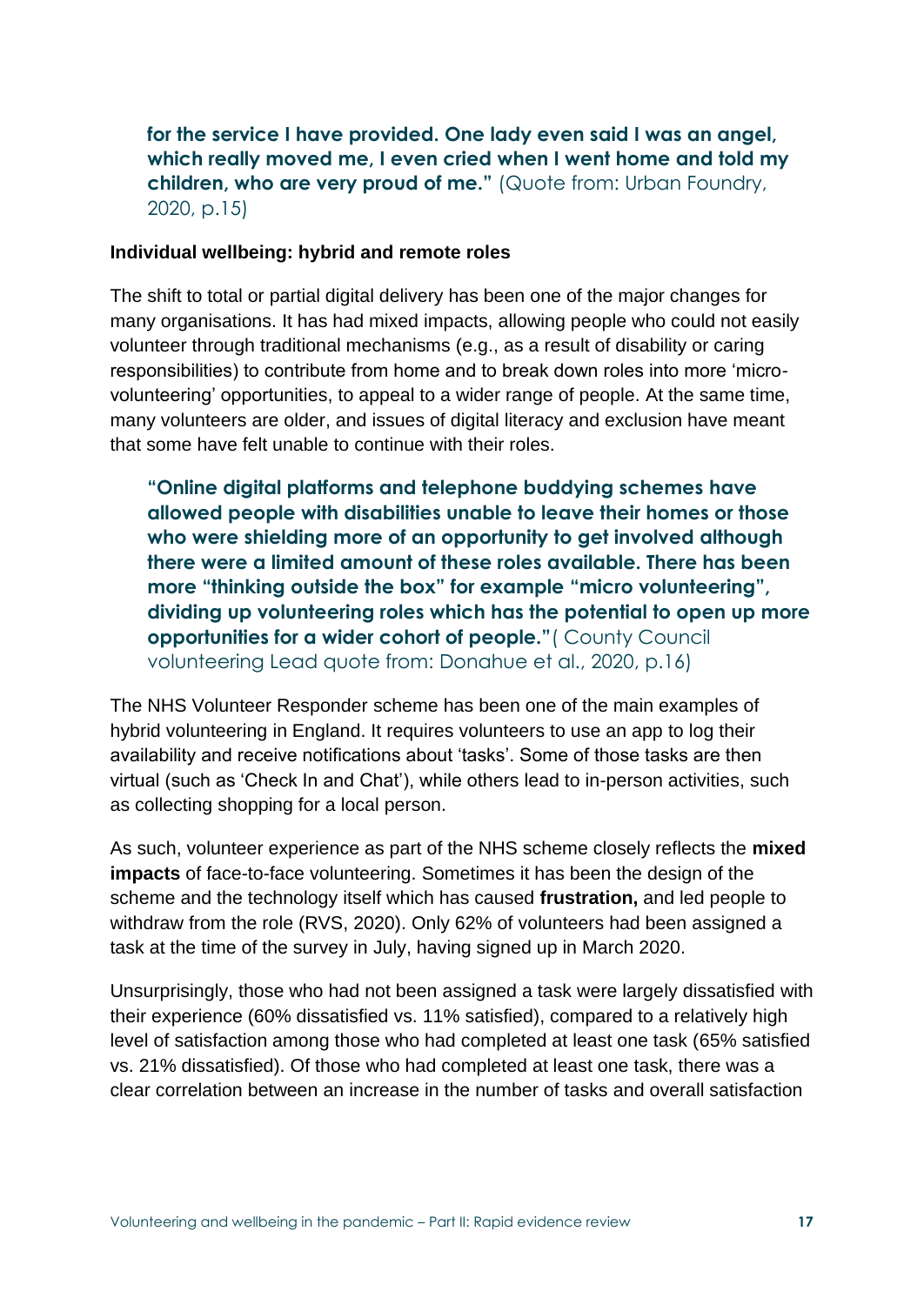(31% of those completing one task satisfied vs. 84% of those completing more than 10).

26% would not continue to volunteer with the scheme. The experience of those who have been utilised less than they expected is reflected in the reasons why some people are ceasing to volunteer, and the reflections made by some: crucially, from the perspective of individual wellbeing, it is clear that people **don't feel like they are doing something purposeful –** and it appears that for at least some, this has given rise to a sense of disillusionment that would not have occurred had they been given the opportunity to undertake a task. Of those who will no longer volunteer:

- 56% "don't feel like I am making a difference the way I wanted to"; and
- 43% are "unhappy with the way it is managed/organised".

A further 7% explicitly felt **unappreciated**, and there is a large group of 34% giving other reasons, which include feeling no longer needed, and an inability to resolve technical problems.

### **"Frustrated that I was never used!! Feel that my willingness and expertise was not valued at all. No explanation given as to why I was not used."** (Quote from: RVS, 2020, p.6)

Unlike some of the studies exploring face-to-face support, only 3% report the **stress** of the role as a deterrent to further participation.

More broadly, the 62% who have completed a task have had a positive experience, and 83% will *continue* to volunteer – and reflect intermediate wellbeing outcomes they have experienced so far. Their motivations for doing so (based on selecting their top three) reflect the opposite of those who had not received a task: they have **a strong sense of doing something purposeful** and **making a difference**. Relatively few (7%) identified a direct benefit to their own physical or mental health as a main motivating factor, or the development of personal skills (4%).

- 71% are committed to "the cause helping the NHS";
- 69% are committed to "the people I give help to"; and
- 43% value "the difference I am making".

**"I'm really acutely aware of people who don't have anybody. And I think if I can add value or just be that person at the end of the phone, then I've done something good and worthwhile and that's really important to me."** (Quote from: RVS, 2020, p.6)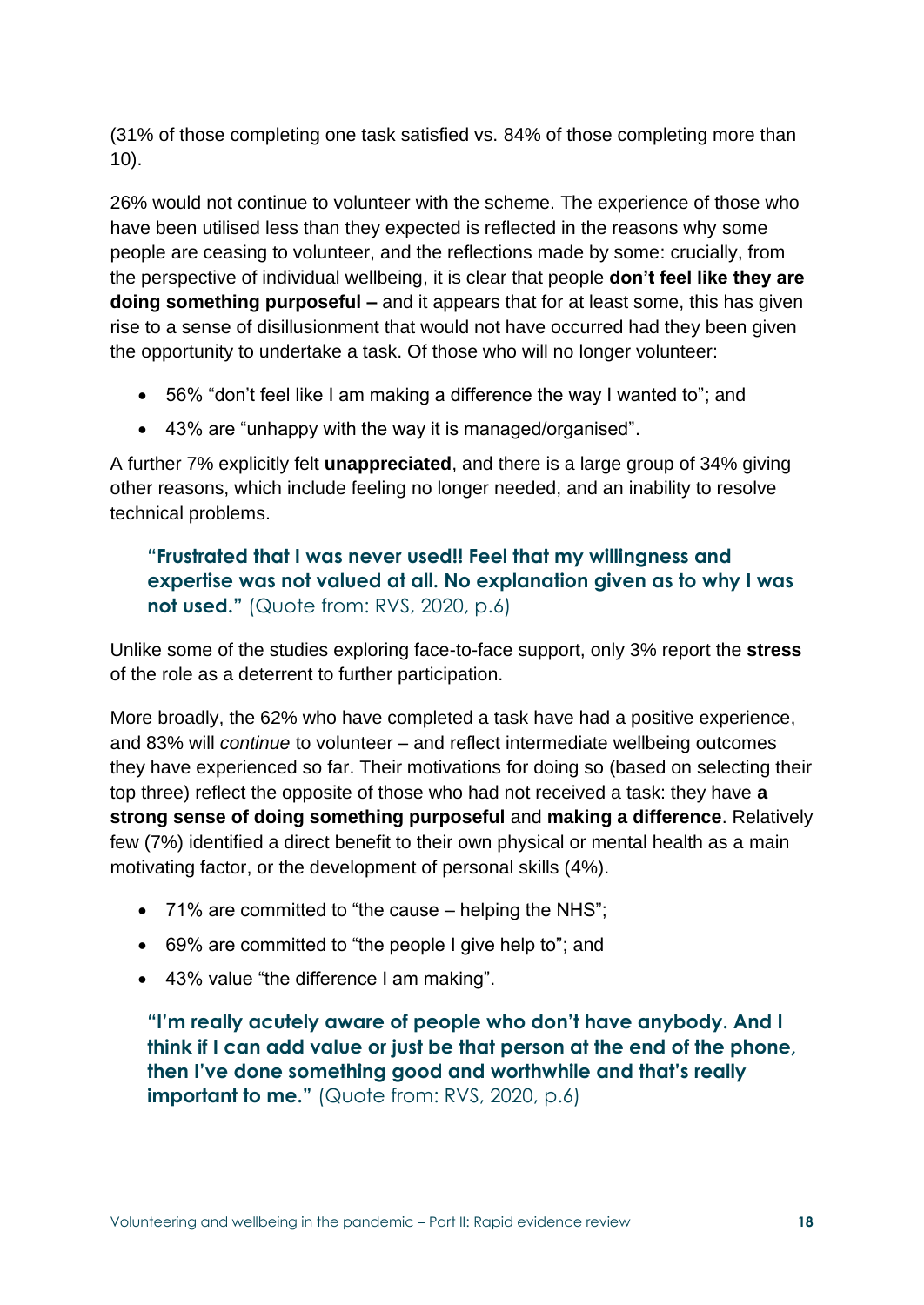When asked to rate their agreement with a range of statements, the data supports the role as contributing positively to wellbeing outcomes.

#### **Table 1: Proportion of survey respondents agreeing that volunteering as an NHS Volunteer Responder had a positive benefit in relation to each outcome**

| <b>Outcome</b>                                                                  | % agreeing |
|---------------------------------------------------------------------------------|------------|
| I enjoy it                                                                      | 82%        |
| It gives me a sense of purpose                                                  | 77%        |
| I feel I am making a difference                                                 | 74%        |
| It brings me into contact with people from different<br>backgrounds or cultures | 66%        |
| It improves my mental health and wellbeing                                      | 52%        |
| It gives me new skills and experience                                           | 41%        |
| It gives me more confidence                                                     | 36%        |
| It helps me feel less isolated                                                  | 32%        |
| It improves my physical health                                                  | 20%        |
| It improves my employment prospects                                             | 14%        |

Source: Information extracted from: Findings from volunteers participating in the NHS Volunteer Responder (NHSVR) Programme during Covid-19 - April to August 2020 (RVS, 2020)

Perhaps unexpectedly, the authors note that agreement with 'enjoying it' and 'a sense of purpose' is high across all groups, regardless of the number of tasks completed, suggesting that perhaps the simple fact of volunteering in terms of making oneself available, in case of need, can have a positive impact.

Nonetheless, on some of the main wellbeing indicators – **mental health and wellbeing, isolation and physical health** – agreement increases with the number of tasks completed; **a more active volunteer experience appears to confer greater wellbeing benefits**.

#### **Table 2: Proportion of survey respondents agreeing that volunteering as an NHS Volunteer Responder had a positive benefit in relation to each outcome**

| <b>Outcome</b>                                | 1 task | 2-4 tasks | $5-10$ tasks $>10$ tasks |     |
|-----------------------------------------------|--------|-----------|--------------------------|-----|
| It improves my mental<br>health and wellbeing | 38%    | 50%       | 58%                      | 63% |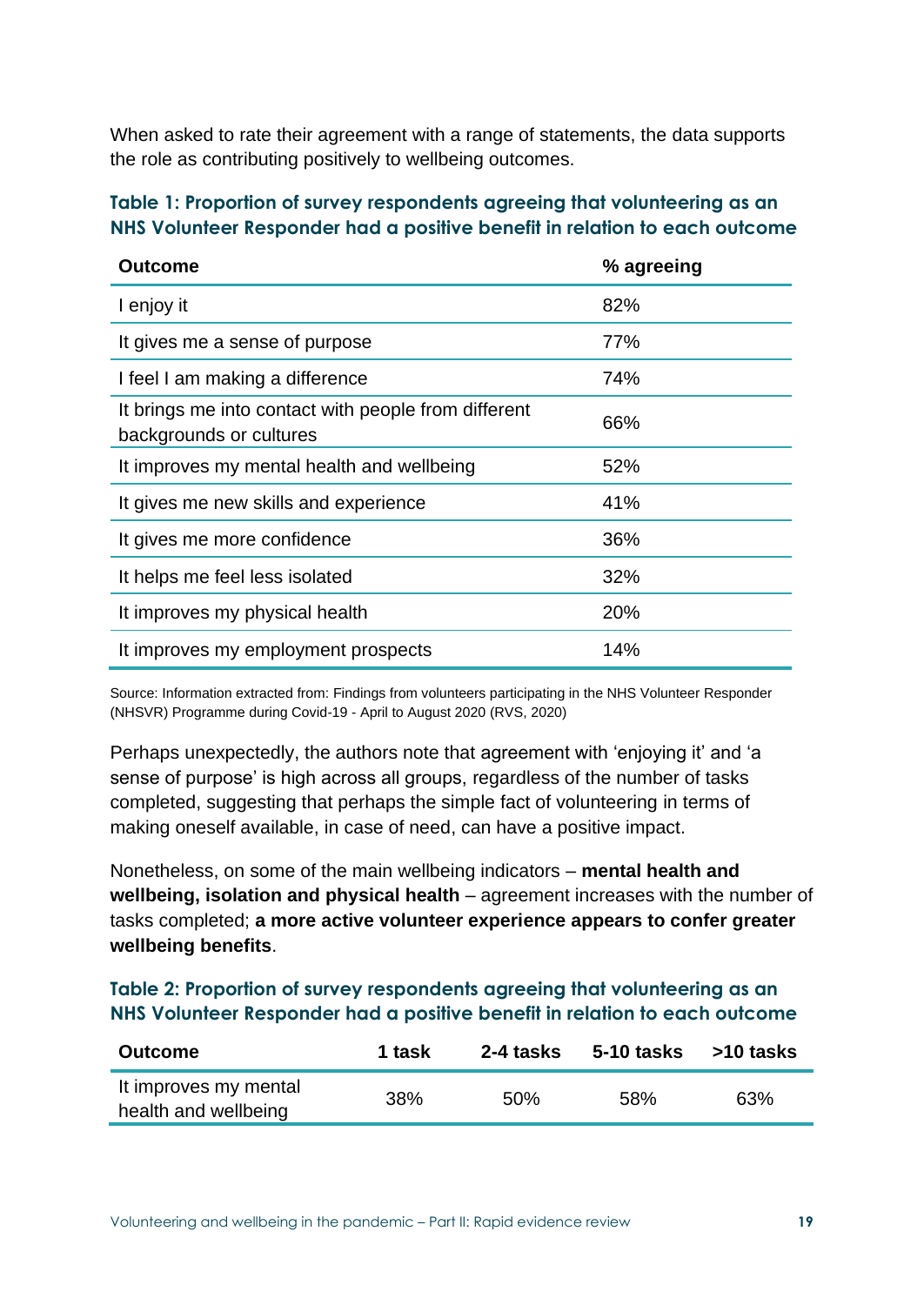| It helps me feel less<br>isolated | <b>22%</b> | 29% | 35% | 43% |
|-----------------------------------|------------|-----|-----|-----|
| It improves my physical<br>health | 11%        | 16% | 21% | 32% |

Source: Information extracted from: Findings from volunteers participating in the NHS Volunteer Responder (NHSVR) Programme during Covid-19 - April to August 2020 (RVS, 2020)

The evidence supporting a greater benefit from a more active volunteer experience is also reflected in analysis of direct measures of life satisfaction and how worthwhile life is in comparison with other ONS data from the same period. Simply having registered to volunteer confers no additional benefit over the wider population (some of whom will be volunteering in other ways).

#### **Table 3: Average score of survey respondents in relation to each outcome (on a scale of 1-10)**

| <b>Outcome</b>     | <b>ONS</b> | No task | >10 tasks |
|--------------------|------------|---------|-----------|
| Life satisfaction  | 7.0        | 71      | 74        |
| Life is worthwhile | 74         | 7.4     | 7.8       |

Source: Information extracted from: Findings from volunteers participating in the NHS Volunteer Responder (NHSVR) Programme during Covid-19 - April to August 2020 (RVS, 2020)

While the majority reported positive experiences, and the reasons that people give for wanting to continue to volunteer are associated with **positive mechanisms for change** in wellbeing, there are some responses which could be interpreted as potentially negative indicators. In particular, 29% report that they will continue out of "a sense of duty or obligation" and a further 4% because "there is a lack of people to take my place". **Feeling obliged to volunteer** runs contrary to the idea of volunteering as an "act undertaken through free will", and is unlikely to confer the same wellbeing benefits, and may in fact be a detrimental source of stress.

In terms of *changes* to how people volunteer, the shift to remote and digital roles has been one of the main changes arising from the pandemic. On the one hand, it has enabled some people to start volunteering, or continue in a role, while for others it has meant having to step back from a voluntary role, or accept a significant change in the experience.

One study in Australia looked at the impact of switching to remote befriending of nursing home residents with symptoms of depression, anxiety, and loneliness (Fearn et al., 2021). Eighteen volunteers interviewed as part of a qualitative study reported primarily positive effects on their own wellbeing, despite the technological and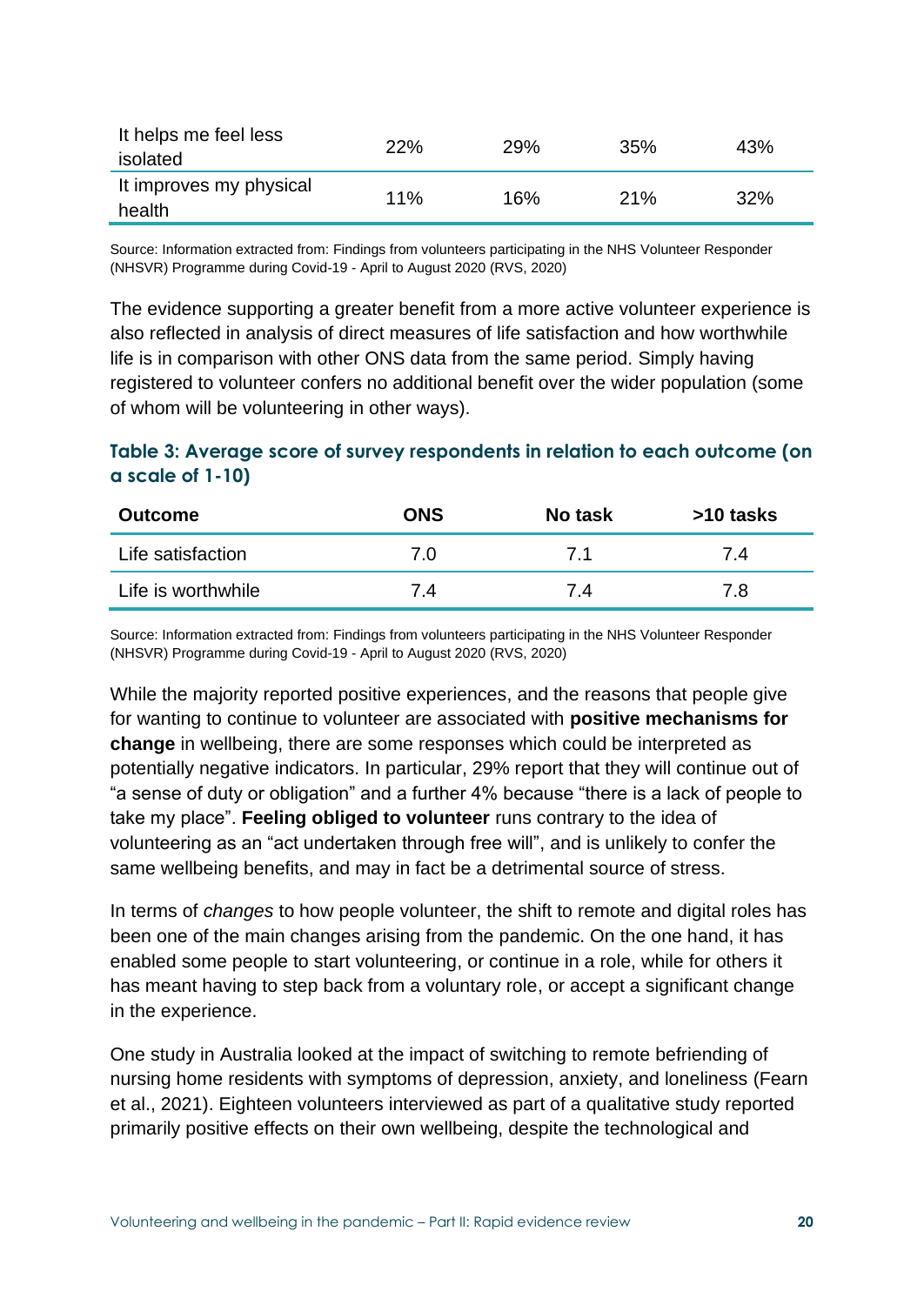logistical challenges the shift to phone, web, or mail entailed. There was an **intrinsic joy** in maintaining communication with residents, bolstered by the **gratitude of residents**. These reflect several of the *mechanisms of change* for volunteer wellbeing, and outweigh the reported negative experiences of their role being more challenging in terms of their ability to judge the residents' responses and emotions, and the lack of touch. Overall, while remote volunteering was generally felt to be less satisfactory than face-to-face, it was deemed clearly preferable to ceasing contact altogether.

In the US, another study also explored the impact of remote befriending with isolated older adults (Office et al., 2020). The programme was established in response to the pandemic, and student volunteers were trained to make calls. An online survey followed up with 25 students after their initial call. As the study was restricted to this one-off survey, it is not possible to draw long-term substantive conclusions. Nonetheless, "many students felt positive and empowered; one described feeling inspired by the older adult's story, and several reflected on the senior's appreciation".

The sense that remote volunteering is an imperfect substitute for face-to-face roles, but still better than stopping support altogether, is also reflected in an Australian study of volunteers who supported breastfeeding women in the first few months of the pandemic (Hull et al., 2020). An online survey of nine open questions received responses from 211 volunteers; 59 commented on their feelings about their own role.

The most common themes reflected volunteers feeling that they were **doing something purposeful** and/or were **using their skills**, feeling confident in their ability to help. A few (n=9) mentioned gaining a sense of **personal satisfaction** from being able to help.

Unlike with the befriending schemes, these volunteers were responding to mothers in distress. As a result, this could be a **cause of stress**, as they sometimes felt powerless to provide the level of support needed, or frustration that they were plugging gaps in services in an unsustainable way, worrying about mothers and babies "falling through the cracks". The following quote illustrates clearly how the positive and negative impacts on personal wellbeing can coexist:

### **"I feel really sad for the scared mothers. I feel frustrated that support isn't getting through to them. I feel so pleased that we exist. I feel able to make a significant difference to mums".** (Volunteer quote from: Hull et al., 2020, p.16)

Not all volunteering takes place between individuals in communities. **[Pilotlight](https://www.pilotlight.org.uk/)** is a charitable social enterprise that curates pro-bono support for charities across the UK,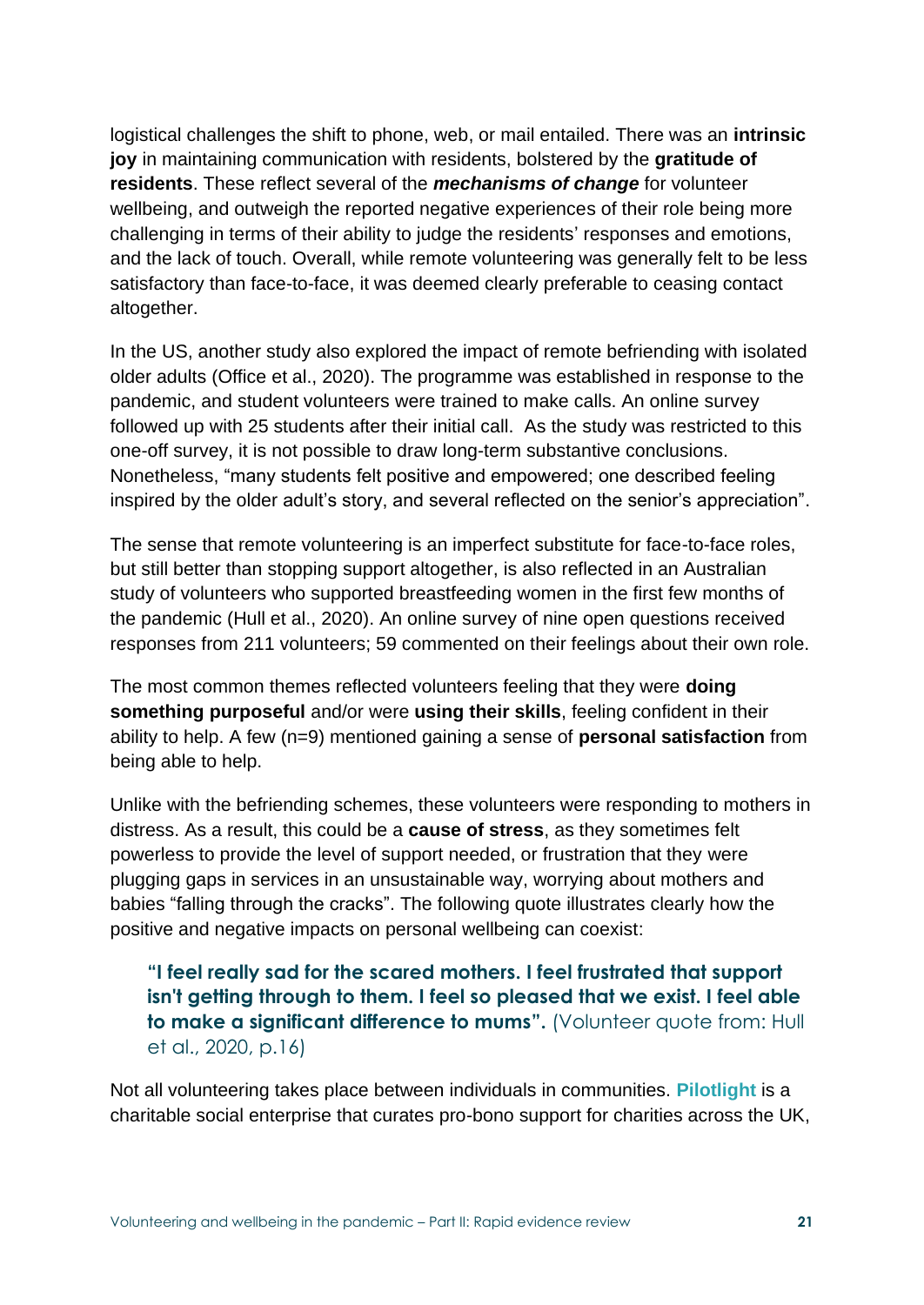drawing in senior volunteers from business (called 'Pilotlighters') who use their skills to provide organisational development support. In 2020, 660 Pilotlighters, delivered support to 135 charities (email correspondence, unpublished).

While the transition to virtual delivery was as successful as the previous face-to-face model, in terms of the direct outcomes for charities and the experience of volunteers, it proved to be less effective for some of the more indirect benefits. These relate particularly to the mechanisms of change **connecting with others** and **developing and using skills**. The data does not suggest a negative impact on volunteer wellbeing, but that there may have been fewer potential benefits through this mode than previously. Specifically, compared to 2019, there was a reduction in the proportion of Pilotlighters saying their involvement had 'had an impact on their career development' (from 81% to 66%) and professional networks (from 89% to 73%).

## **Volunteering in the public sector**

A small sub-set of formal volunteering has placed individuals on the frontline of the pandemic, in direct contact with patients and their families, and sometimes in clinical roles, including with those in intensive care.

The papers which report on these volunteering experiences do not focus explicitly on the relationship between volunteering and wellbeing as a primary research question. Nonetheless, they reveal some insights about the wellbeing impact of volunteering in health settings. It also suggests that there is a significant group of young volunteers who will have been exposed to relatively high levels of stress and trauma, for whom the wellbeing impacts have not been properly explored.

#### **Students**

There are three papers from the UK which reflect on the experiences of medical students who took on volunteering roles during the pandemic. Two of these are short articles written by students themselves, reflecting on their experiences dealing directly with Covid patients and vaccine trial volunteers (Levene & Dinneen, 2020; Prior et al., 2021). The other is a larger quantitative study of students who stepped into research roles to cover for professionals redeployed to patient care – part of the wider programme relating to one of the ethnographic papers (NIHR, 2020).

- All three papers capture that the students feel the experience afforded them a unique opportunity for their personal and professional development, and that they valued being able to contribute at such a critical time.
- However, one set of students was deployed to critical care roles, including facilitating end of life calls between patients and families. These students report the experience as having a "profound and lasting impact", and that they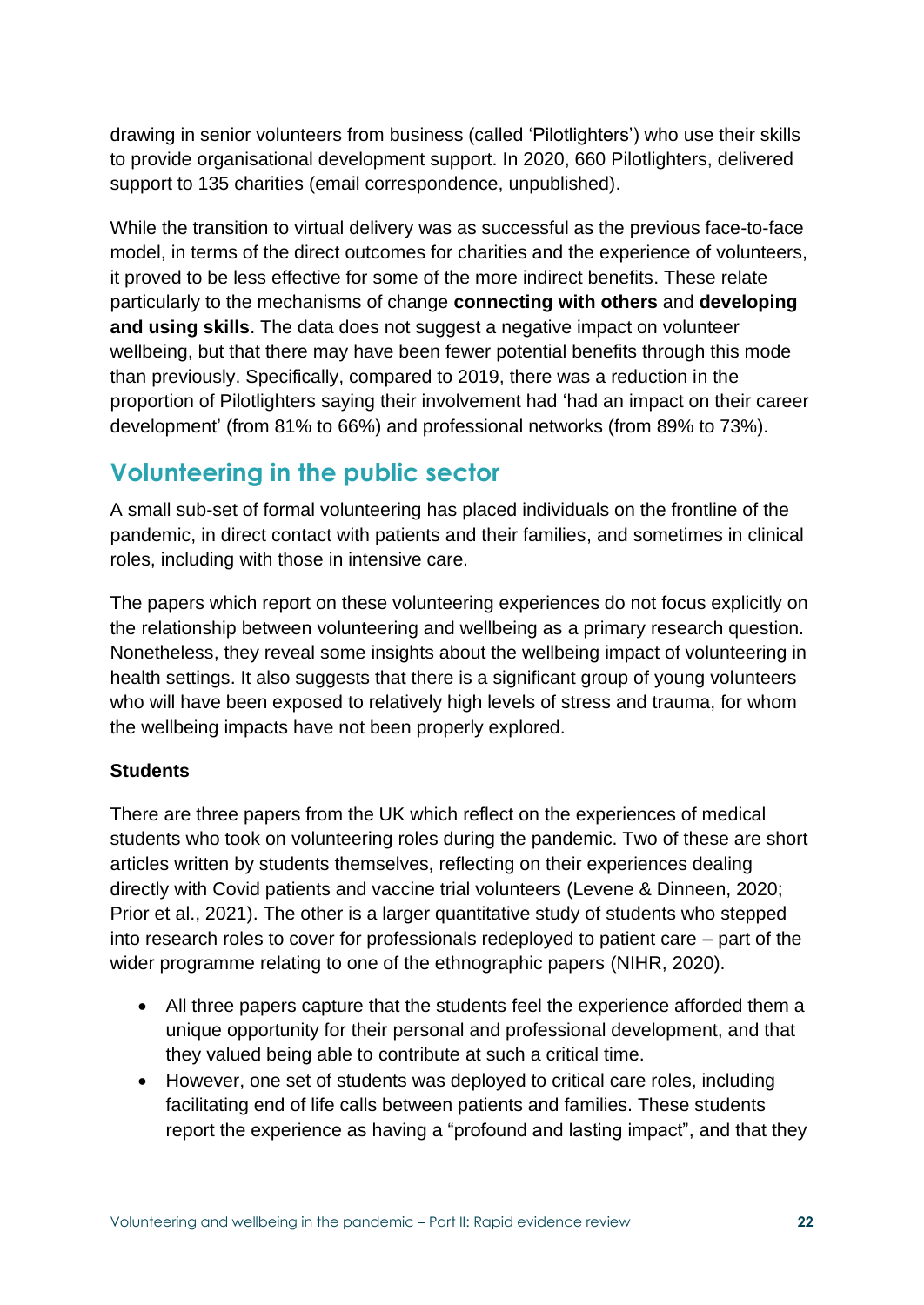experienced "many unforgettable highs and lows". The impact of these on student wellbeing is not, however, explored further.

Two studies of medical students in Poland report similar findings. One study surveyed 580 medical students who volunteered at some point between March and September 2020 in both clinical and laboratory settings (Bazan et al., 2021). While the study measured "satisfaction", the reasons given by students for their ratings reflect the intermediate outcomes of wellbeing. Students who received **positive feedback** (e.g., in expressions of gratitude or pride) from family, friends and beneficiaries volunteered more time and displayed higher levels of satisfaction than those who did not.

The study also explored the impact of volunteering on several measures which relate to both the mechanisms of change and intermediate wellbeing outcomes. The strongest impacts are on the mechanisms of change as, for example, over half of students reported **developing skills and experiences**, and a sense of **doing something purposeful**. Just under one-fifth reported an **increase in self-esteem**.



### **Figure 1: The benefits of volunteering during the COVID-19 pandemic indicated by the surveyed group of Polish medical students (n = 580).**

Source: Medical students as the volunteer workforce during the Covid-19 pandemic: Polish experience (Bazan et al., 2021)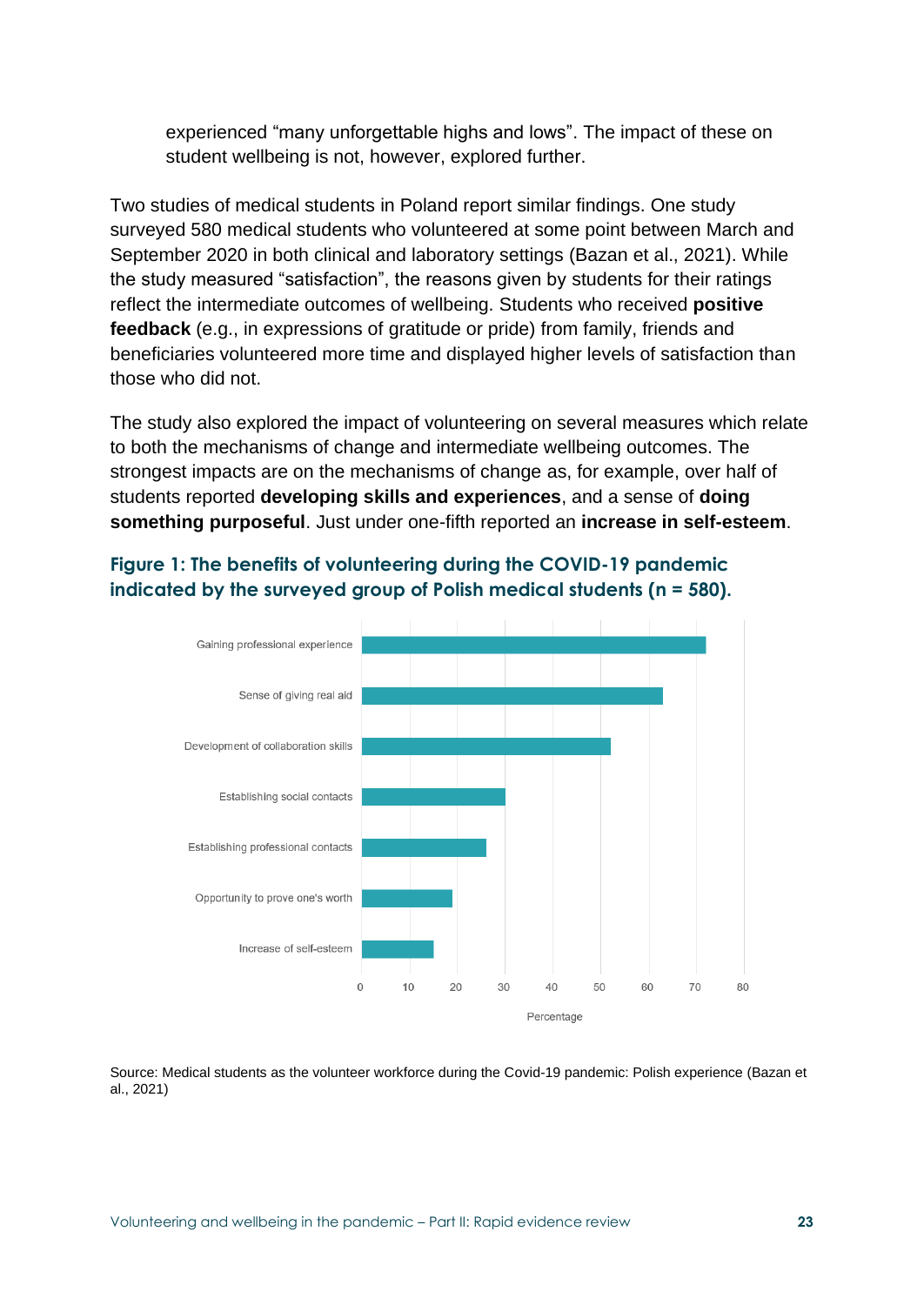The authors also examined volunteers' experiences of prejudice. These were reported by 9% of students (n=15) and mainly related to **exclusion** from social and family groups, but also included some from other students and hospital patients. Students who had experienced **prejudice** were more likely to have had thought about stopping volunteering (33% vs. 15% of those who had not), but reported *higher* levels of satisfaction than those who did not (median 5 vs. median 4, on 1-5 scale). These experiences reflect the negative flip side of the wellbeing mechanism of change around feeling appreciated, and the intermediate outcome of belonging.

Another study of Polish medical student volunteers, again primarily in clinical settings, surveyed 161 students in May and June 2020, supplemented with four semi-structured interviews (Chawłowska et al., 2021). Although the primary focus of the study was on educational impacts, it found that the benefits to volunteers, such as learning new skills, making new contacts, and the positive reactions from patients and staff, outweighed the costs they measured, which were time spent, and time taken away from other learning.

Many of the benefits measured relate to the *mechanisms of change* and *intermediate wellbeing outcomes*. There are relatively high levels of agreement (over two-thirds) with various outcomes including **learning new skills** (social, organisational, and stress management skills), as well as **increasing social connections** and **feeling appreciated**.

It is also worth noting that three of the four students interviewed in-depth reported **experiencing stress** as a result of their volunteering activity, with one saying it had felt "as if we were sent to war". This was often to do with difficult patient interactions, but also from witnessing an over-burdened health system and the effects of a lack of staff to deliver the needed services. These impacts were not included in the survey so, as with the UK studies, serve primarily as an indicator that the potential negative wellbeing impacts for these student volunteers have not been fully explored.

#### **Contact tracers**

One of the other main roles in healthcare which routinely involved volunteers, both in the UK and internationally, was that of contact tracing. Typically, volunteers spoke with people who had received a positive Covid-19 test result, to capture details of others they had been in contact with, and in turn inform those individuals of the need to self-isolate.

A small study in Sheffield looked at the experiences of a 'contact tracing' pilot, focusing on six initial volunteers and their work (Woolliscroft, 2020). The study identified six major challenges from the perspective of the volunteers: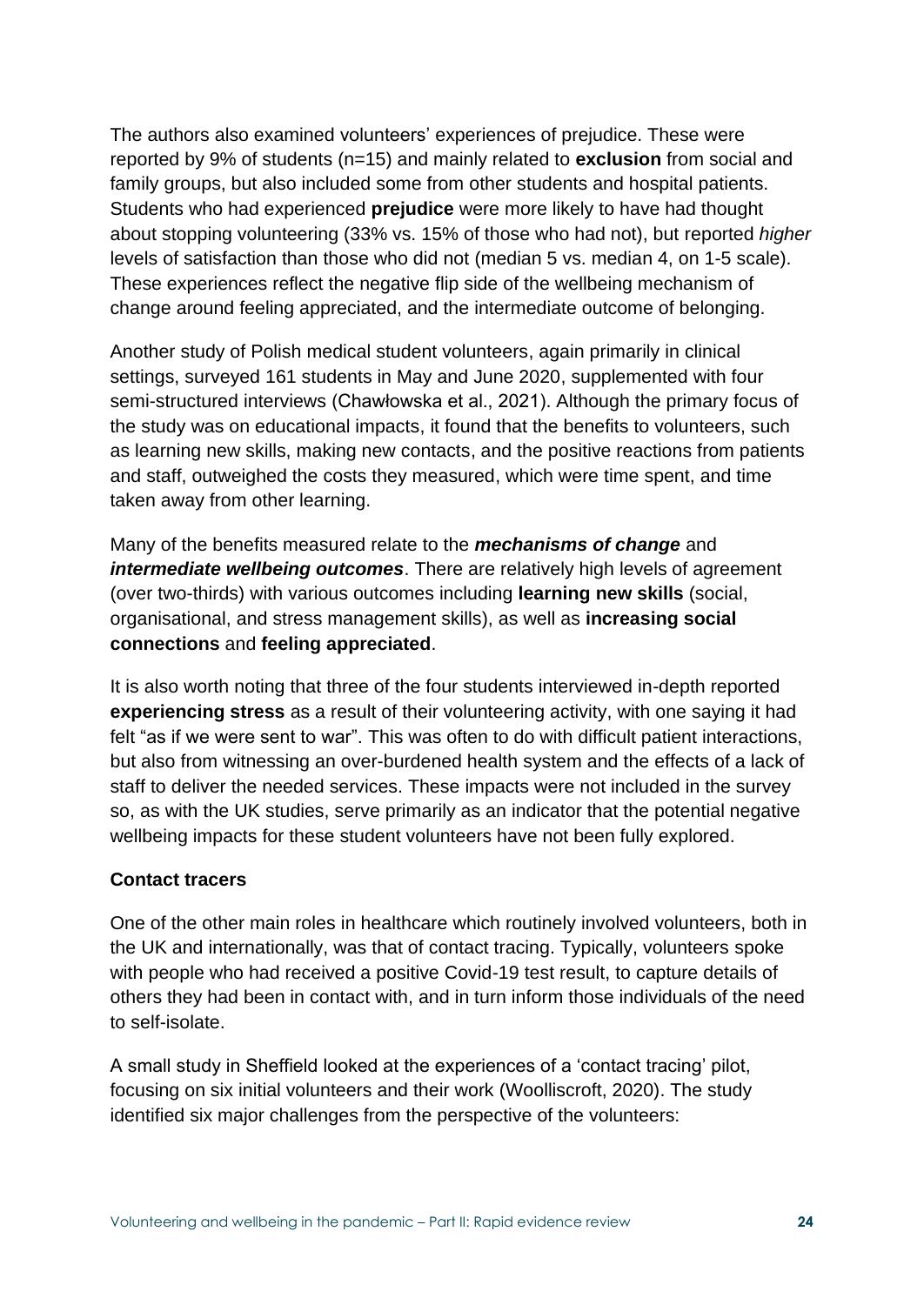- it was a significant commitment;
- there was a lot of information to manage and consider;
- practical management issues including time management, and priority setting;
- lack of a transition period;
- emotional impact; and
- lack of clarity about their role.

The study found that the administrative complexity of the task, the pace of work, and the evolving and changing nature of the pilot was stressful for volunteers at times. Further, the experience of contacting people who tested positive for Covid-19 was, in and of itself, a "nerve-wracking" experience, especially at the start of the pilot. The nature of the role was also described as "emotionally draining".

While on the surface, these experiences had the potential to be damaging to the volunteers' wellbeing, the report indicates that a high level of support was provided to them, including peer support, and the value of this is underscored by the participants. The mechanisms enabled them to ask for help, 'vent', and take a break as needed, thus minimising the overall risk to their personal wellbeing.

## **Mutual aid**

In comparison with formal volunteering research, more attention has been paid to understanding the experiences of volunteers with mutual aid groups, and the impact of this activity on both individual and collective wellbeing. Nonetheless, the distributed and hyper-local nature of organisations, coupled with huge demands of those running websites which map their presence, means that systematic surveying of mutual aid organisers and members has been extremely challenging.

Much of the research published to date relates to experiences of mutual aid volunteers during the first lockdown and the summer of 2020. It is likely, however, that experiences will have been different as the pandemic continued to evolve, with successive lockdowns and increasing political and social controversy over the best way to manage the UK's response.

One rapid study of mutual aid group members in Bristol was undertaken in weeks 3 and 4 of the first national lockdown (Jones et al., 2020). A survey of over 500 volunteers captured that people were reporting **experiences that map to the**  *mechanisms of change*, and although wellbeing outcomes and impact themselves were not investigated, indicates that volunteering was **having a positive outcome on local and personal relationships**.

In particular, volunteers identified the successes of their initiatives as including:

• Social bonding;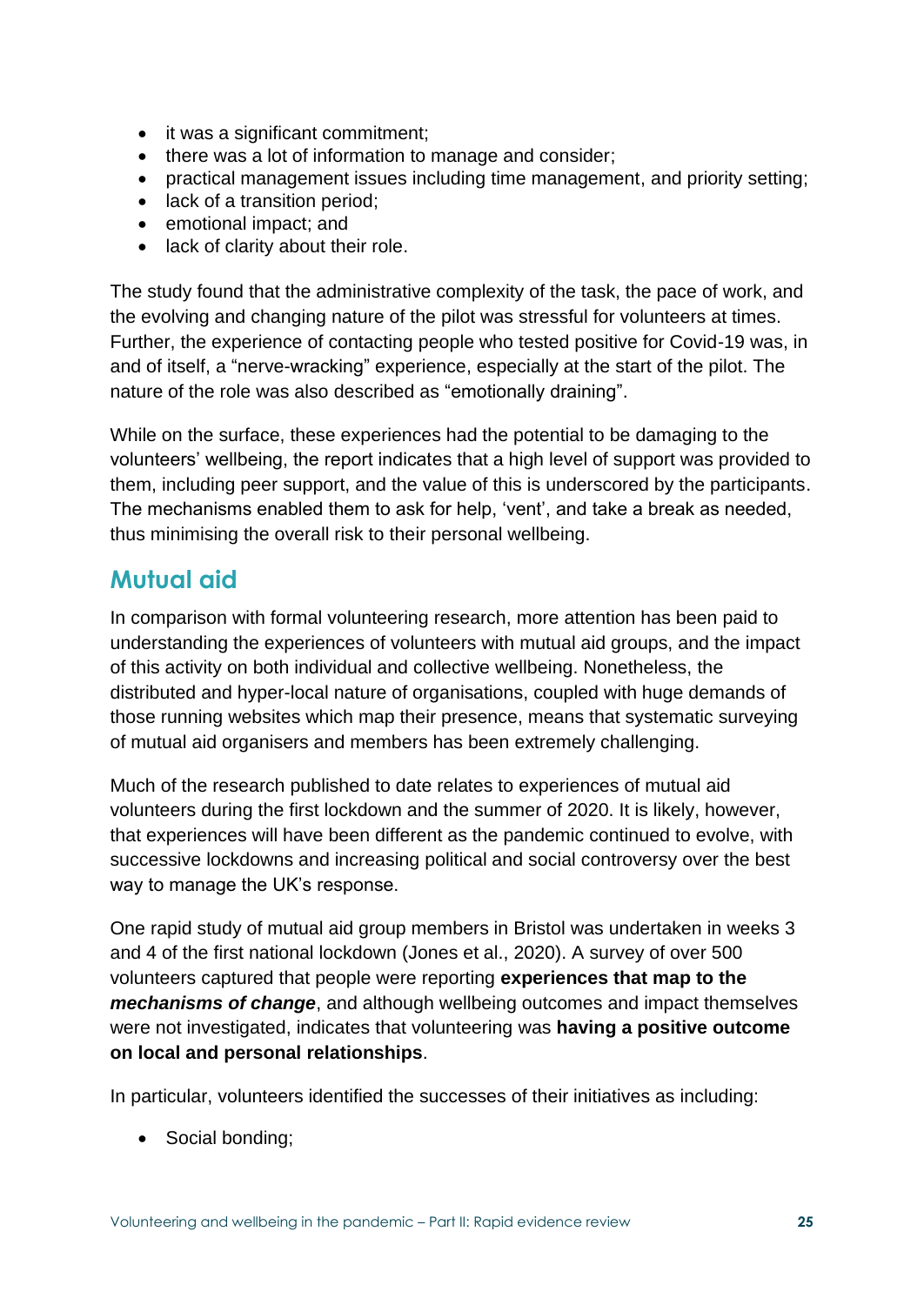- Community events;
- Community spirit and solidarity;
- Establishing and re-establishing personal contacts.

There were also indications that **some factors may be having a negative impact,** with the "challenging and difficult" experiences reported as including:

- Frustration with not being able to help out more;
- Stress, frustration and mental upset;
- Sustaining support, getting fatigue and losing momentum.

The proportion of respondents reporting these difficulties was small, but the analysis reported does not enable precise percentages to be calculated. In their discussion, the authors report that:

**"accounts of their activities and reported successes and challenges indicate that the experience was often meaningful and rewarding. The COVID-19 crisis has led to new and revived local organisational structures – such as mutual aid groups – and has extended social networks, potentially also making them more diverse".** (Jones et al., 2020, p.12).

The duality of experience is a common theme in studies of mutual aid – with some parts of the mutual aid volunteering contributing positively to people's wellbeing, while other aspects simultaneously provided cause for anxiety, stress, or other more negative consequences.

A survey of 182 members of mutual aid groups was conducted in June 2020 by The Dignity Project. It found that the average **life satisfaction** of mutual aid volunteers was lower than the national average from a nationwide survey conducted a month earlier. This may be owing to the toll that an additional month of lockdown had taken on everyone across the country, or it may indicate something about the life situation of volunteers and/or the burden of the role.

**"Whereas the national average life satisfaction in May 2020 was 7.2 (out of 10), mutual aid respondents gave an average score of 6.5. The national average for the extent to which people feel that the things they do in their life are worthwhile was 7.6, compared to 7.1 for our respondents".** (Wein, 2020, p.18)

Mutual aid volunteers also reported higher **levels of anxiety**. Nonetheless, 55% said they wish they could do mutual aid work "all of the time, even after the pandemic",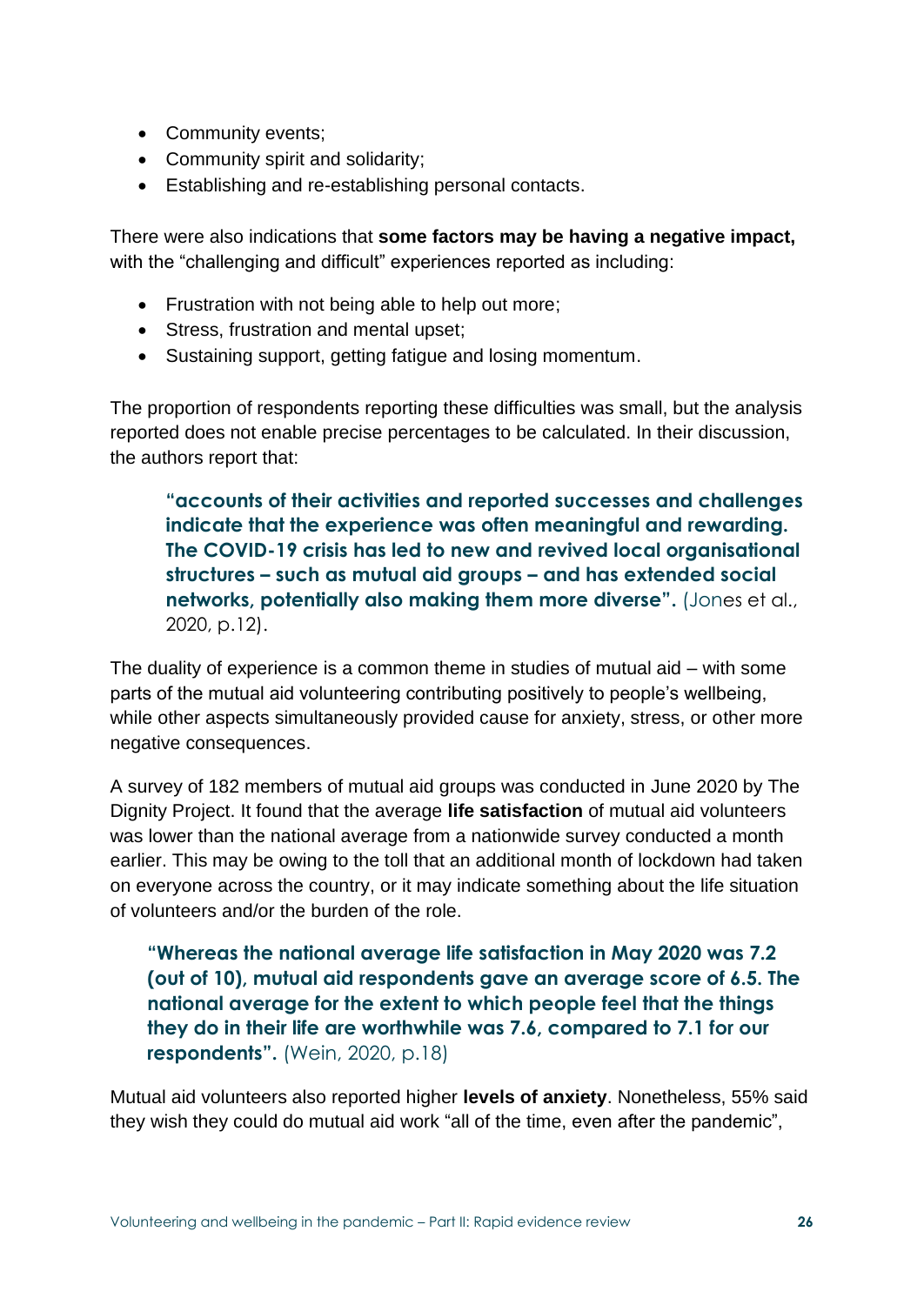which indicates that for many, the positive impacts outweigh the negative (Wein, 2020).

These findings are echoed in another qualitative study which explored the impact of participating in a mutual aid group on 11 volunteers (Mao et al., 2020). All were members of a pre-existing social justice campaigning organisation, and came from across the country. Interviews revealed five main themes:

- positive emotional experiences;
- negative emotional experiences;
- increased sense of engagement in life;
- new or strengthened social relationships; and
- greater sense of control.

Positive emotional experiences were primarily related to the *mechanisms of change* (e.g., doing something meaningful – "making a difference" - and feeling appreciated) and their *identity and values* (an expression of altruism). The increased sense of engagement in life reflects a similar set of mechanisms of change and outcomes, but also illustrates how **volunteers themselves explicitly linked their volunteering activity to their own wellbeing**. Importantly, volunteering also provided **structure and distraction** at an unusual time.

New and strengthened social relationships speaks to having met and built connections with other volunteers and/or beneficiaries (depending on the individual's role). However, the individual relationships themselves are identified as being secondary to the "sense of camaraderie", **feeling part of something,** and belonging to a group with a shared identity.

A greater sense of control relates to the volunteers' experience of **increased selfefficacy, and self-confidence**. For some, in the context of this politically active group, it also increased their sense of **empowerment** and belief that they can make a difference on a larger scale.

### **"A recurring narrative in the present study was that whilst the Covid crisis had caused participants to feel helpless, being part of the mutual aid group had helped them to regain a sense of personal agency."** (Mao et al., 2020, p.17)

Mutual aid has also provided opportunities for people who were traditionally isolated or excluded from their community to become more actively involved. Providing the example of a woman who had previously had little community connection, but who was now the recipient of support (in the form of shopping and calls from neighbours)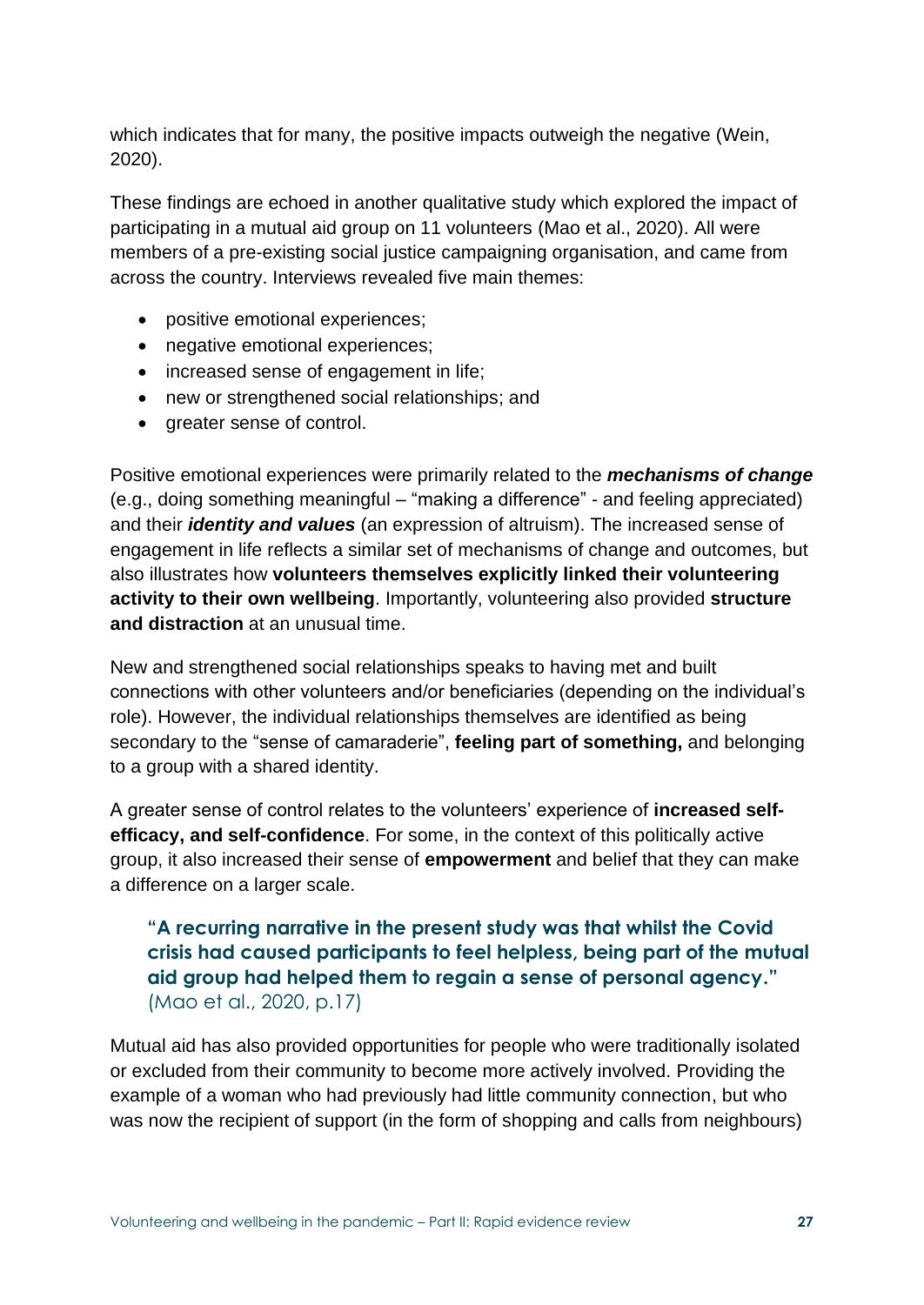as well as a provider (cooking for others in the network), the authors of one report note:

### **"The ability to contribute on equal terms and play a role in turn has the potential to transform the wellbeing and self-esteem of people who are too often estranged from their communities".** (Tiratelli & Kaye, 2020, p.20)

Negative emotional experiences appear to have been a less prominent part of volunteers' overall experience, but nonetheless were evident. Sometimes, encountering people felt to be "exploiting the generosity of the system" caused frustration, undermining the feeling of making a difference. It could also be a *stressful* experience, both in terms of protecting one's own personal safety, and realising the importance of the role to some of the most vulnerable in the community. Witnessing people in difficult situations, differences in values with other local people, or the laying bare of inequalities and unequal power dynamics, also challenged some of the volunteers' sense of **identity and place in their community**.

### **"It just made me feel uncomfortable with my position in society rather than making me feel proud about my position as someone trying to help it."** (Quote from: Mao et al., 2020, p.24)

It is also the case that difficulties can arise *within* community and mutual aid groups. This is particularly the case where groups have become politicised, or there are differences in how members feel the group should be led. In some cases this has resulted in some people **stopping their volunteering** role, or given rise to **stress and tensions** (Tiratelli & Kaye, 2020).

#### **Non-place-based mutual aid**

Finally, while most mutual aid happened at the neighbourhood level, some grassroots organising brought local people together to help the NHS at a national level. There have been over 100 initiatives across the UK where individuals and groups came together to form "scrub hubs", sewing scrubs for NHS staff. **<sup>4</sup>** There has been no wide-scale evaluation of the volunteer experience or impact on their wellbeing, but one study in Tamworth explored the motivations and the emotional resonance for a local sewing group (Gilbert, 2020).

The mixed-methods study found that participation had **a positive association with both the** *mechanisms of change* **and** *intermediate wellbeing outcomes*.

**<sup>4</sup>** See **<https://scrubhub.org.uk/>**.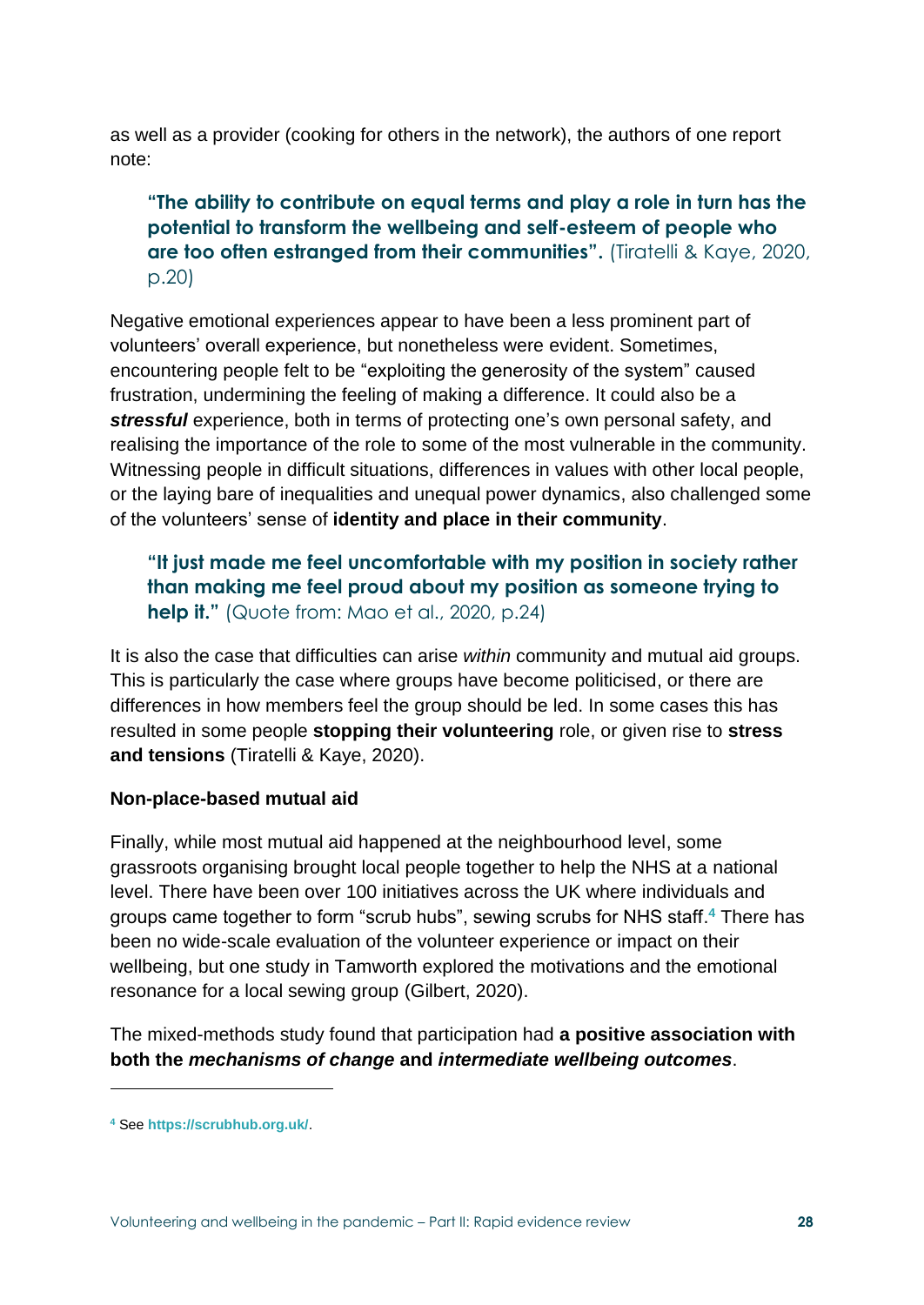Volunteers were motivated by feeling that they were "doing something practical to support NHS and healthcare workers at a critical time". Participation also appeared strongly linked to people's sense of identity and community, as local residents, or with many having personal connections to front-line staff.

Many volunteers were also explicit that it had positive benefits for their wellbeing and mental health. It provided distraction at a stressful time, provided social opportunities, and the chance to connect with others, and it gave them a sense of individual and collective pride in their actions.

Somewhat differently, in Italy, 'Social Workers Helping Each Other' was created to help practitioners remain resilient and be mutually supportive. A study explored the impact on 45 social workers of supporting one another throughout the pandemic through peer group discussions (Cabiati, 2021). While the social workers are professionals, their participation in the mutual support group was voluntary and outside working hours.

Content analysis of over 50 hours of recorded discussions (during the first wave of the pandemic) revealed five main benefits to participation:

- (1) increased participants' reflexive practice;
- (2) allowed social workers to experience relationships of reciprocal care as a basis to provide help and stay healthy;
- (3) revitalized social workers' capacities to adapt to unpredictable challenges and cope more effectively with stressful life events;
- (4) supported social workers' advocacy for their and others' needs; and
- (5) fostered a strong sense of community among social workers.

The author concludes by noting that:

**"During the last group session, participants expressed that they highly valued the supportive and collaborative nature of the groups, recalling the 'helper therapy principle' … which suggests that when an individual (the helper) provides assistance to another person, the helper also benefits … This initiative confirmed that mutual support groups can be a source of help and wellbeing not only for service users but also for social workers, even beyond the COVID-19 pandemic."**(Cabiati, 2021, p.11)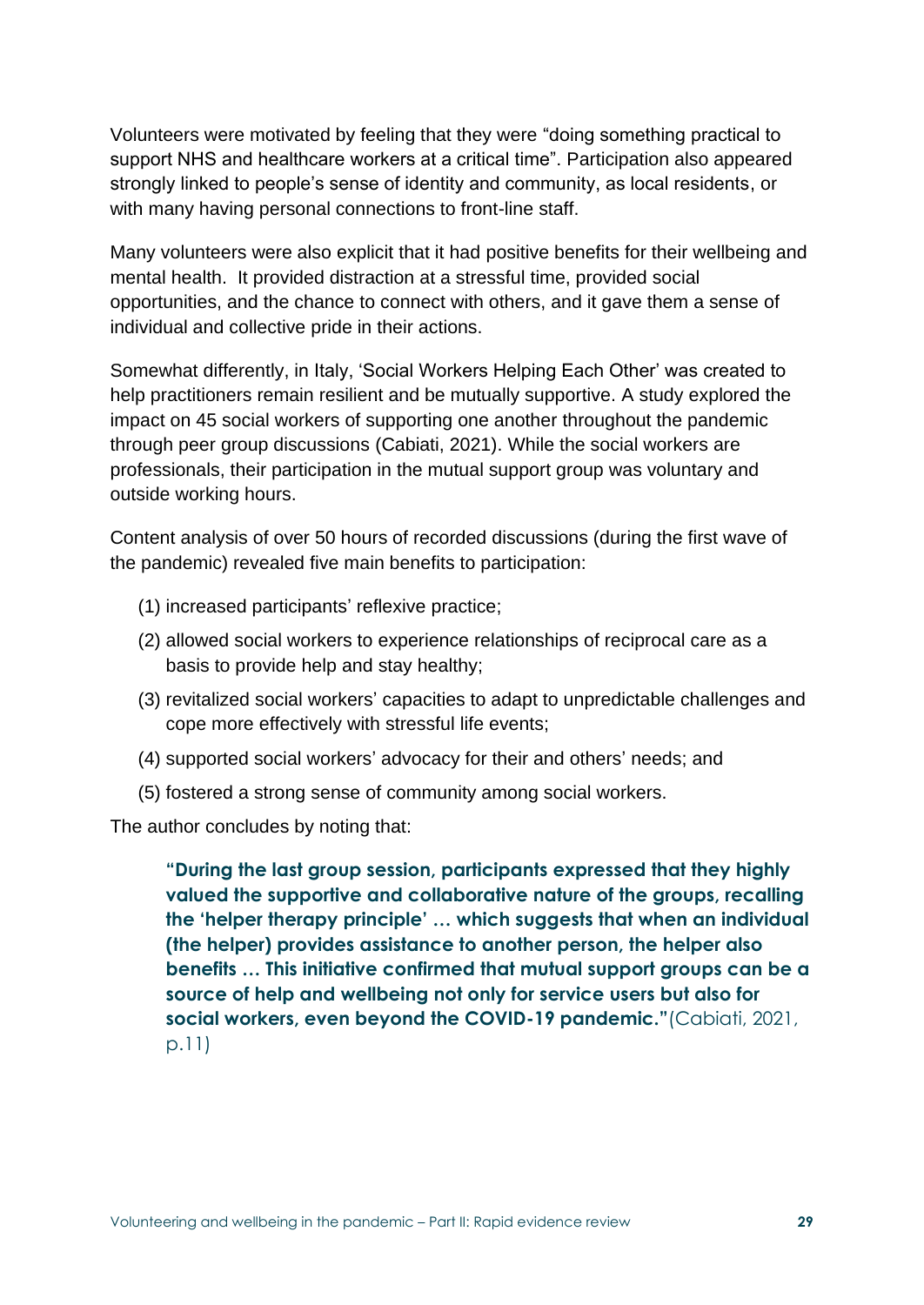# **Community wellbeing**

The review uncovered a limited number of studies which looked at the impact of volunteering during the pandemic on community wellbeing. This is, of course, also challenging to disaggregate from the wider and hugely disruptive impacts of the pandemic on community life and wellbeing. Even despite its inherent locally-led, community-based, and collective nature, there has been little research looking specifically at the impact of mutual aid groups on community wellbeing.

Nonetheless, there are some indications of the impact that volunteering during this time – and the changes in who is giving and receiving help, and how – may have on community wellbeing in the medium to longer-term.

## **Changing social attitudes**

One of the core domains of community wellbeing is 'people' – how we live together and relate to one another. Prior to the pandemic, some forms of help-seeking, particularly for example needing to use foodbanks, were often stigmatised (Garthwaite, 2016).

The pandemic has dramatically shifted the narrative about who needs help, who can provide help, and its meaning. The authors of a report on the community response to the pandemic in Wales concluded that the crisis created opportunities to have a longterm impact on how communities can support wellbeing, both individually and collectively.

**"The 'permission to ask for and give help' that COVID-19 provided offers some insights into how wellbeing can be supported within communities (and, for example, how the perceived stigma of failure that comes from having to seek support can be addressed)".** (Lloyd-Jones & Holtom, 2021, p.37-38)

In a study of how citizenship was understood and performed by UK mutual aid groups, providing help on the basis of 'trust' and 'universality' was a strong theme – emphasising a lack of judgement about who may or may not need help and why. This was conceptualised around the idea of 'human rights-based citizenship' that says "everyone is entitled to help" (O'Dwyer et al., 2020).

## **Community connections**

Increasing connections between people from different social groups – creating 'bridging capital' – is widely recognised as important in growing social cohesion and community wellbeing (Putnam, 2000).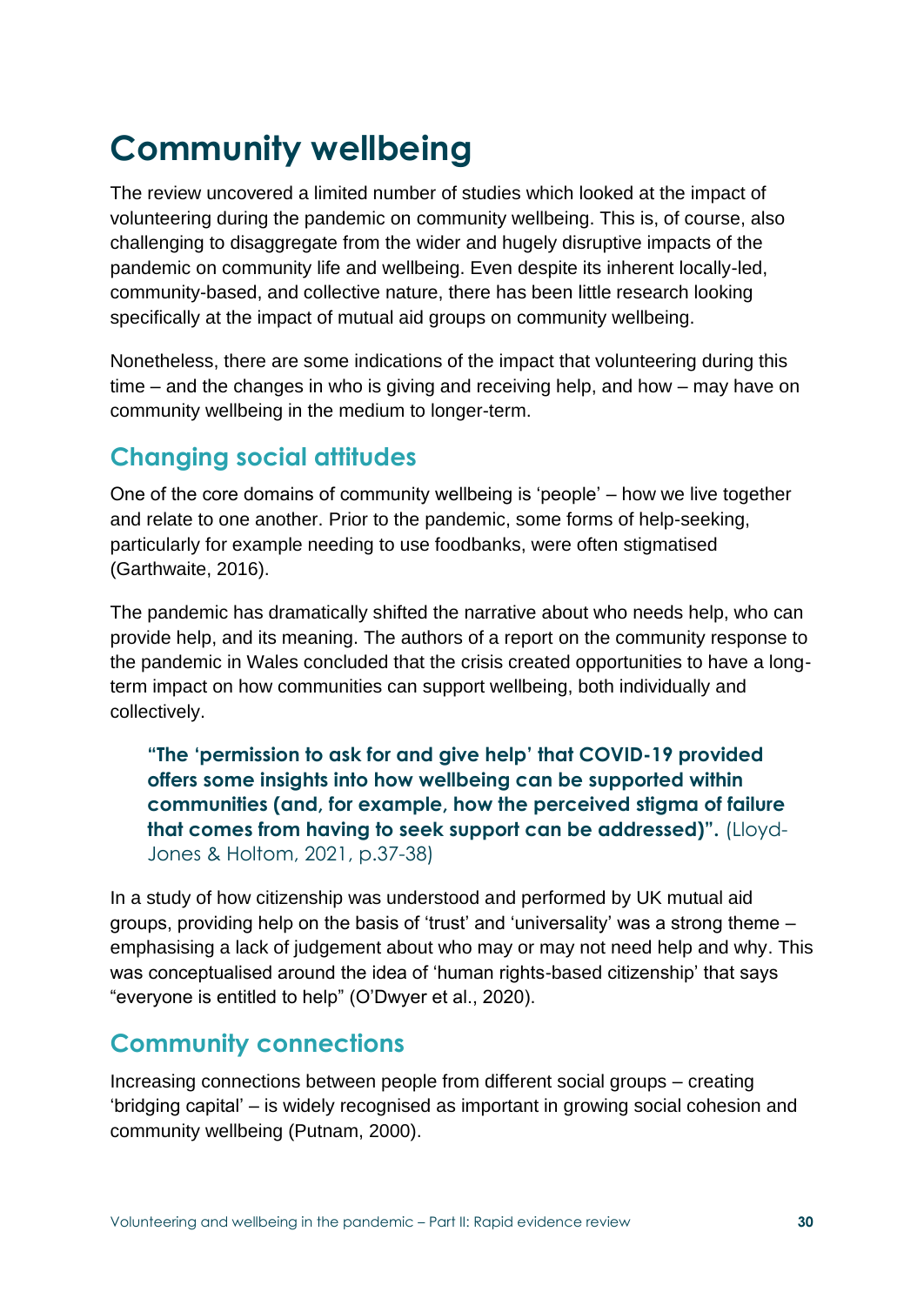People's attitudes and perceptions about each other and their community identity before the crisis also are linked to prosocial behaviour during the pandemic. A study of just over 200 UK adults explored these relationships using an online survey at three time points: in November 2019, February, and May 2020. Stronger pre-crisis community identity and perceived neighbourly support predicts self-reported helping behaviour in the form of providing emotional support to others (Stevenson et al., 2020).

In the second half of 2020 and early 2021, The Together Initiative held "the UK's biggest-ever public conversation about what divides and unites us, and what could bring our society together in these difficult times" (/Together, 2021). The study engaged nearly 160,000 people through a combination of methods.**<sup>5</sup>** This was not intended to be a study of mutual aid or volunteering per se, but its timing and the nature of the study meant that it has revealed some useful insights about how informal volunteering has been experienced across the country.

Informal volunteering and "neighbourly acts of kindness" are reported to have brought people together in new ways, enabling people to **connect with each other**, often across ethnic and faith divides. In turn, this activity is reported as having **"fostered shared local identities and new local relationships"**.

While it was not the primary purpose of the report – and hence the analysis was not focused around this question – it is worth noting that some participants themselves noted that areas with stronger social capital and sense of 'community' seemed to have fared better in the pandemic. Separately, people also made the link to volunteering being an important mechanism for creating bonding and bridging capital; this suggests that people also **perceive a collective wellbeing benefit from local volunteering**.

Analysis of data from the NatCen Homes and Communities Study 2020 showed a similar pattern, with an indication that people who felt a stronger sense of social capital prior to the pandemic were more likely to offer informal support.

**"Those who have a sense of belonging to their neighbourhood are much more likely than those who don't to have helped others in various ways during lockdown: While almost a third (30%) of 50-69 year olds who have a sense of belonging to their neighbourhood provided** 

**<sup>5</sup>** The methods comprised: an open survey (c.79,000 responses July 2020 – January 2021); five nationally representative surveys (c.10,000 people across March, May, November, December 2020 and January 2021); 281 people in online discussion groups; 218 stakeholders who provided evidence or took part in online discussions; and c.65,500 people who took part in surveys and other research activities carried out by partners.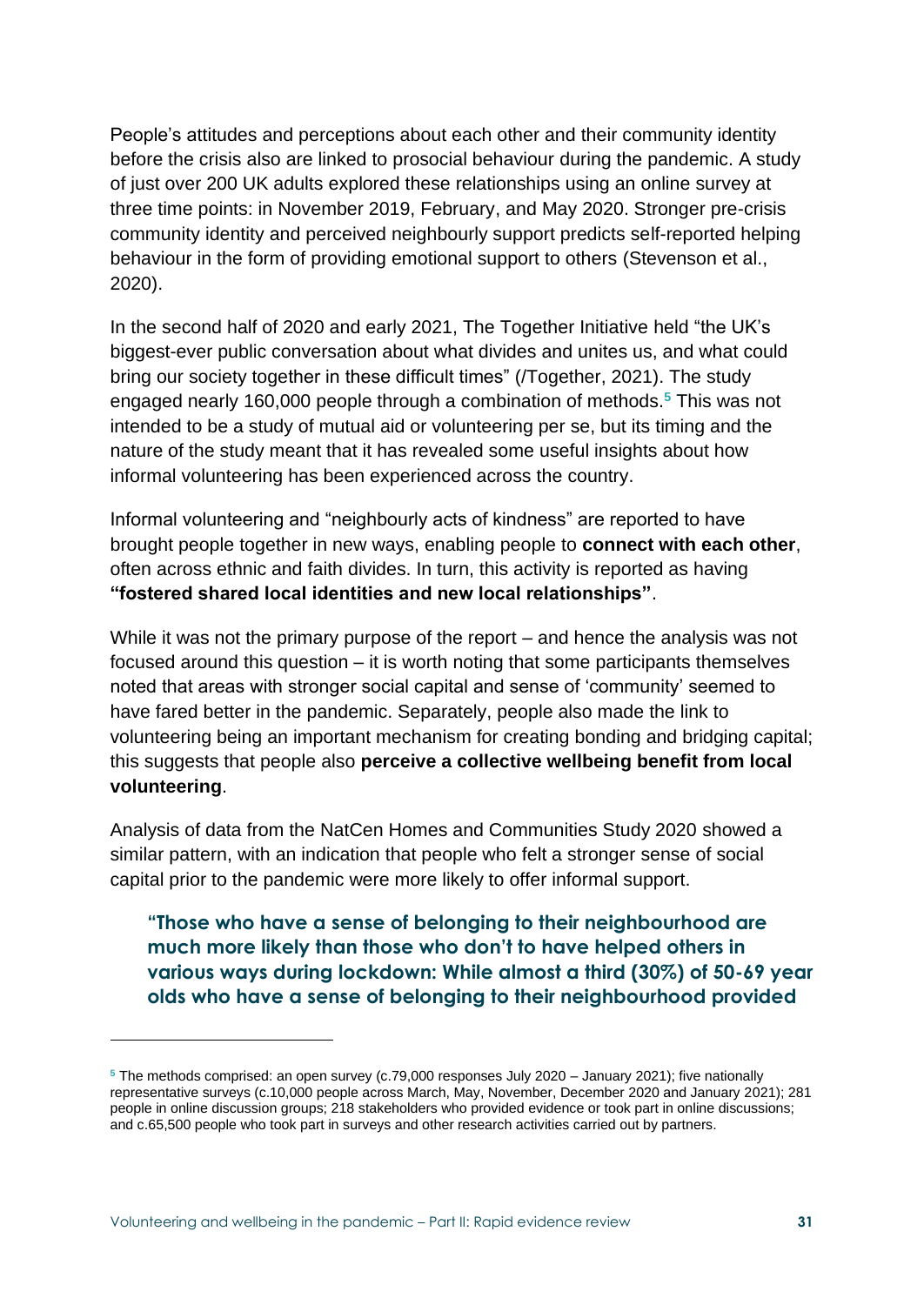### **help with shopping for neighbours during lockdown, this was the case for fewer than one in ten (7%) of those in this age group without that sense of belonging".** (The Centre for Ageing Better, 2021, p.3)

The survey of NHS Volunteer Responders also revealed that almost half (49%) felt more connected to their neighbourhood since the Covid-19 outbreak, with some evidence that this is linked to their volunteering role: 41% of those who had not yet received a task felt more connected, rising to 46% of those who had completed one task, and 53% of those who had completed 10 or more (RVS, 2020).

A full analysis of the papers and research relating to the pandemic's impact on social cohesion are beyond the scope of this review. It is worth noting, however, that one paper drawing on Understanding Society data from June 2020 found that levels of social cohesion declined during the first months of the pandemic, albeit with some caveats related to the nature of the pre-pandemic data (Borkowska & Laurence, 2020). The effects were not evenly felt, with people from Black and disadvantaged communities showing a more negative experience of change, compared to White people, and those in more affluent areas. Perhaps reflecting the upsurge in mutual aid and neighbourly support, the lowest level of decline was measured on the indicator of perceiving that neighbours are "willing to help one another".

Nonetheless, a survey of mutual aid volunteers in June 2020, towards the end of the first lockdown, identifies some potentially positive impacts (Wein, 2020) for increasing social connections, and improved social cohesion. The report notes that "when it comes to income, age, and education, these mutual aid groups brought together many of the groups that have been divided in Britain's recent political convulsions".

55% of respondents either strongly or somewhat agreed that the pandemic had changed their view of society. Unfortunately, the research does not capture whether that change has been positive or negative. However, with 75% also saying that they feel "this is a time when great change is possible in our society", it is to be hoped that for the majority, the shift is in a positive direction for community wellbeing.

Research in Wales revealed similar insights, with 'building community networks' an important outcome of the work of many place-based groups responding to the pandemic (Havers et al., 2021). The feedback from group coordinators reflects how new relationships have been built with the ambition for sustained change.

### **"I made some quite deep connections with some of those families, especially elderly people that we were helping, and I help them now on a weekly basis not necessarily … I don't see myself as a volunteer**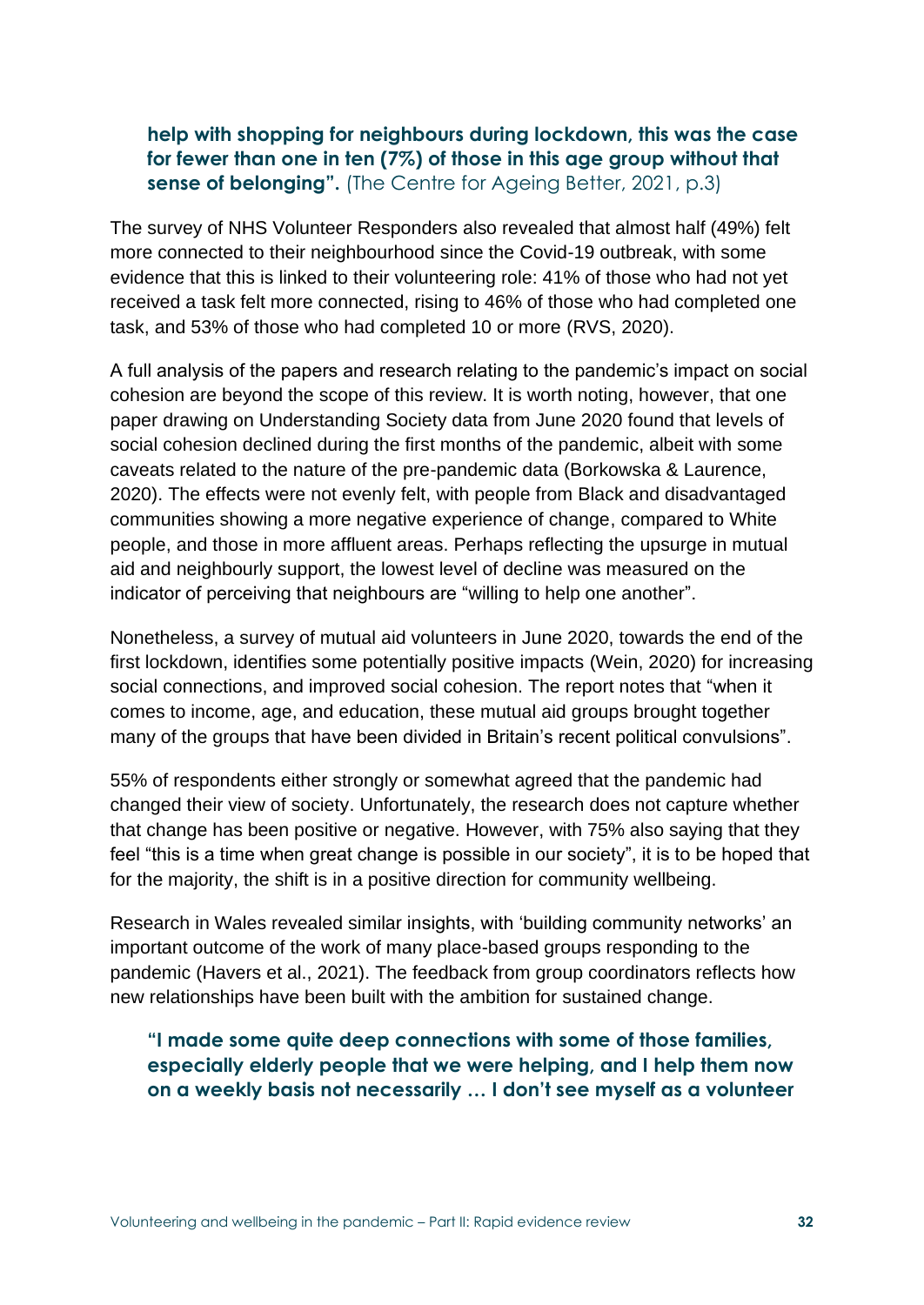### **for that, I'm just doing it because they're now my friends, you know".**  (PBG coordinator quoted in: Havers et al., 2021)

Analysis using data from the NatCen Homes and Communities Study 2020 also identified that feelings of 'connectedness' grew among UK adults during the first lockdown (The Centre for Ageing Better, 2021). In July 2020, the level of trust in neighbours was high (71%), over half (57%) reported a good level of contact with others in their local area, and around one-third know someone who would help if they were unable to go out.

**"Almost half (46%) of people said that they felt a greater sense of belonging to their neighbourhood/local area post-lockdown. This proportion increases with age – from 37% of 18-29 year olds to 60% of people aged 70 and over … Two-thirds of people aged 50-59 (66%) said that they knew more people they can now count on to help out. This increases to 72% of people aged 60-69 and 84% of people aged 70 and over."** (The Centre for Ageing Better, 2021, p.1)

While on the surface this appears to be a positive indicator for community wellbeing, significant differences between those who are 'better off' and those who are 'struggling to get by' paint a more complex picture. One element of community wellbeing relates to the concepts of equality of opportunities and inclusion; yet among adults aged 50-69, those who are struggling to get by reported significantly lower levels of trust, connection, belonging, and access to help or support, than those who are better off.

## **Collaboration**

Another key dimension of community wellbeing is 'power', which relates to political voice and participation, and a collective sense of control and influence. Collaboration is an important part of community wellbeing and is one of the five ways of working under the Well-being of Future Generations Act. As such, the relationships between people, grassroots organisations, the formal voluntary and community sector, and local authorities can be fundamental in shaping how power is shared and experienced.

This was reflected in interviews with 29 mutual aid volunteers who "constructed their groups as existing within networks of pre-existing organisations and groups in the community … The most important relationship … was [with] the local council" (O'Dwyer et al., 2020).

In many places there have been more strategic efforts to adopt 'intersectoral', 'systemic' or 'holistic' approaches, bringing together different service providers to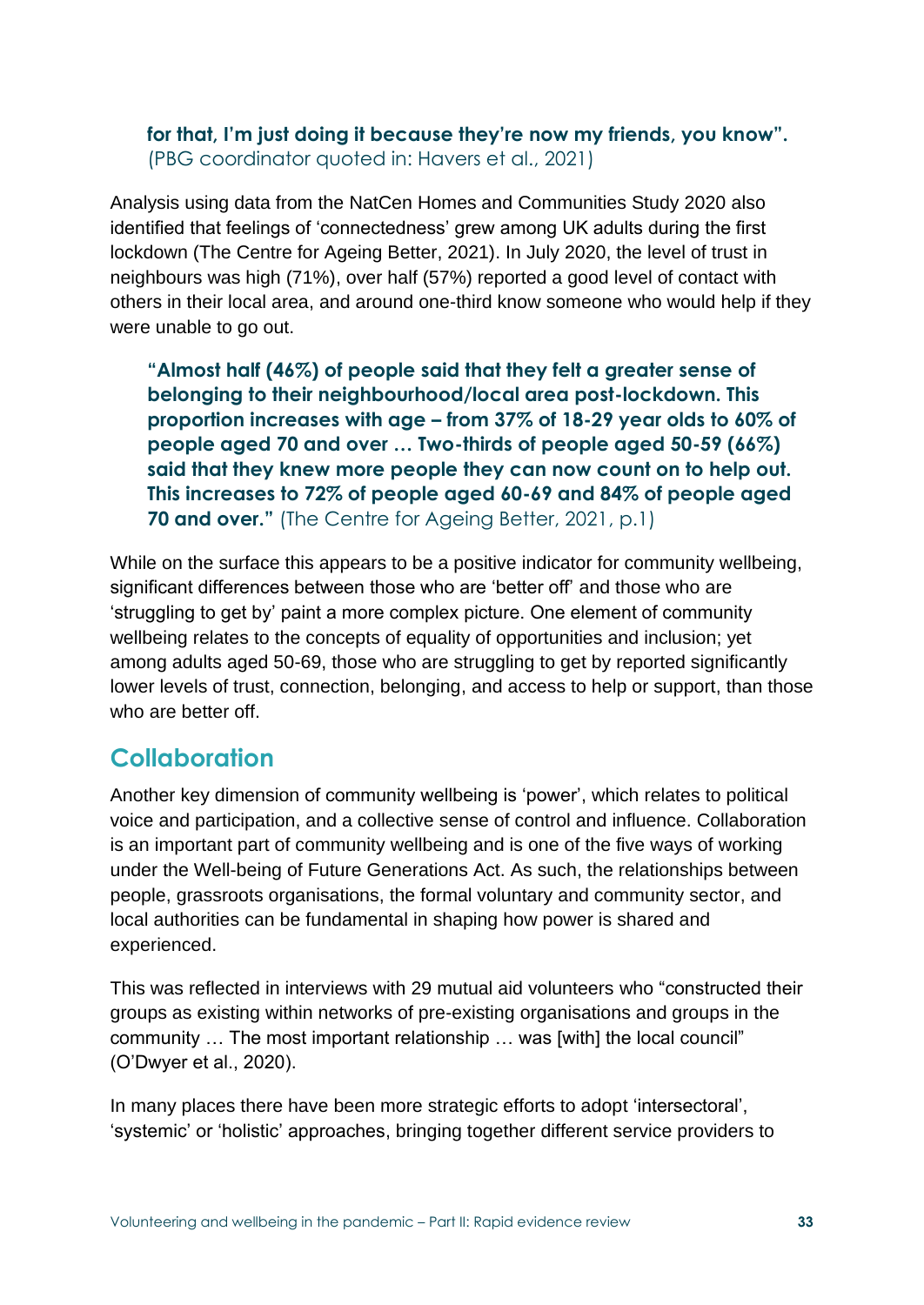tackle local needs in innovative partnerships that included third sector and/or volunteer-led groups, working more closely alongside public and private sector bodies. The flourishing of new, flexible, and more collaborative ways of working has been seen across the UK, such as in Merthyr Tydfil where housing associations and social businesses collaborated to meet essential needs in the first weeks of the pandemic (Coutts et al., 2021).

This kind of work, a key facilitator of volunteering, relies on 'cogs of connection' (Locality, 2020) or 'interconnectors' and 'intermediaries' (Goff, 2020). For example, Glasgow City Council facilitated efforts by local school and nursery pupils to send video messages to residential care homes for older people to help them feel less isolated (CCIN, 2020).

In Wales, research found that over time, the interactions between public sector and community sector developed, "drawing strength from their difference, with the benefits of community action often stemming directly from its separation from the state, and vice versa" (Havers et al., 2021).

The Building Communities Trust study of the community response to the pandemic revealed that, in most parts of Wales, collaboration between county-wide organisations (councils and county voluntary councils [CVCs]) and community groups was rated as good.

**"Community organisations have reported an atmosphere of trust and easy information sharing that hasn't been there before in some areas. There has often been a very clear delineation of tasks and clarity of communication between the key organisations which has allowed grass roots bodies to get consistent information and provide key support when requested".** (BCT, 2020)

Other research with informal community groups in Wales also highlights how even small grants, administered through a light-touch application process by councils or CVCs, could be a 'game changer', and that coordinators valued the trust and flexibility it afforded them to have local impact. Likewise, support with practical issues, such as developing GDPR and safeguarding policies, was hugely helpful to new groups (Havers et al., 2021).

Likewise, other research has noted that the pandemic has provided a genuine opportunity for people across both community and public sectors to develop leadership skills and experience, and highlighted the value of linking local assets, organisations, and people for collective benefit (Lloyd-Jones & Holtom, 2021).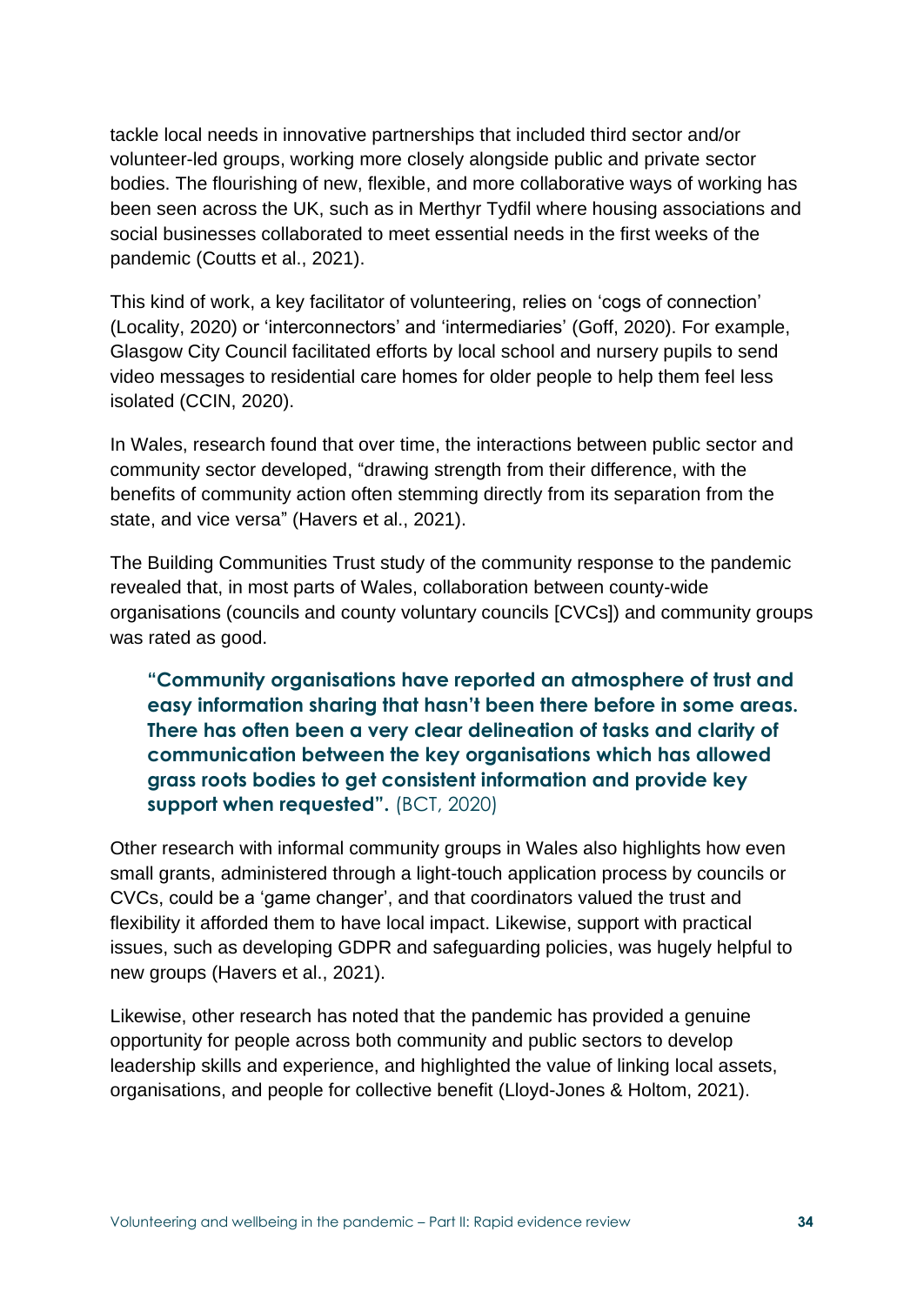Nonetheless, relationships between different actors in community life have by no means improved everywhere. It has been suggested that the charity sector and community groups 'were not part of the solution', particularly from the perspective of UK government, with criticism of the limited emergency funding made available to charities and existing community organisations (Morrison et al., 2021). This represents a potentially significant structural undermining of the social infrastructure that supports volunteering and community wellbeing.

Research by New Local also highlighted the "make or break power" that local governments have, and how the success of mutual aid was often shaped by the attitude and support of local authorities (Tiratelli & Kaye, 2020). Further, indifference or insistence that mutual aid and community groups adhere to rigid structures imposed by the local authority can undermine trust between public and community sectors.

In Wales, too, representatives of community organisations in a few counties felt that collaboration was poor and "councils made no attempt to work with existing community groups. This has led to a limited provision of minimal central support and a patchwork of isolated local work" (BCT, 2020). The same report also highlighted that tensions can arise when volunteers are out providing face-to-face support, while public sector and housing association employees are being protected.

Many community organisations in Wales are also frustrated at what they feel are unrealistic expectations about their ongoing role, particularly those who already provided a wide range of local services and opportunities before the pandemic.

**"What are you doing? What are you going to do next?" I thought, "Well hang on. We are already doing so much in this town. Do we now need to come up…?" I found myself a bit defensive about that.** (PBG coordinator quoted in: Havers et al., 2021)**.**

Ultimately, it has been argued that:

**"The concept of mutualism, with its emphasis on horizontal relationships and two-way commitments between people, represents a radical divergence from both traditional public services and traditional volunteerism. In this sense, Mutual Aid groups have offered us a glimpse of something powerful and different".** (Tiratelli & Kaye, 2020)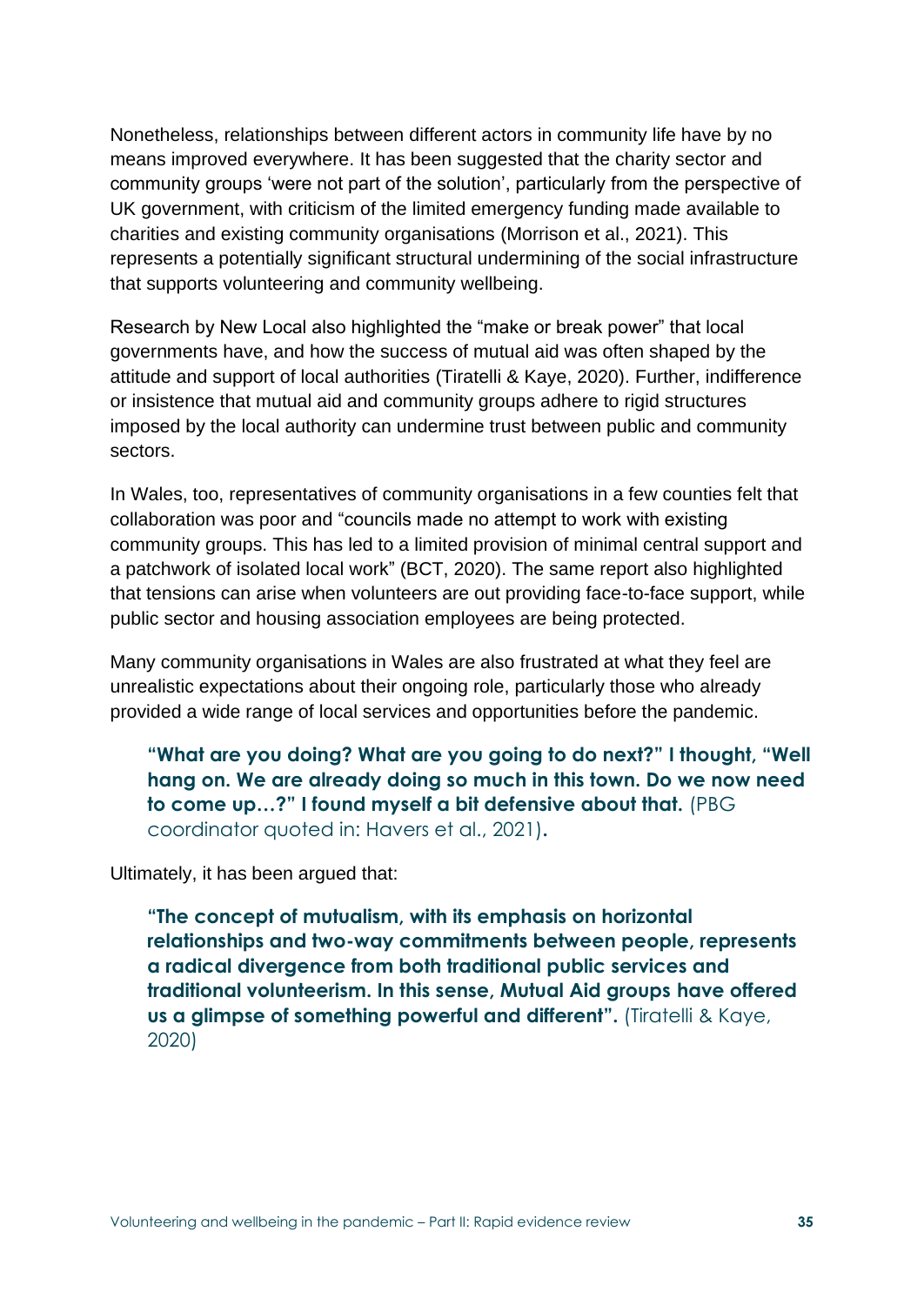# **Conclusion**

This report shows the importance of volunteering to individual and community wellbeing during the pandemic and for a wellbeing-led recovery in Wales. We highlight the important role that volunteering has played – not only in supporting many people and communities, but in helping volunteers themselves to navigate the challenges of the pandemic.

The pandemic has dramatically shifted dynamics around giving and receiving help. Needing help with the basic necessities of life has often been stigmatised in the past, leading to reticence on the part of some to seek the support they need. The pandemic has exacerbated some vulnerabilities, but also created new ones and meant there has been change in who needs help and who is able to provide it.

The shift to more digital delivery of services has also shaped volunteering during the pandemic. It has enabled some people to volunteer for the first time, while excluding others.

In many ways, the upsurge of interest in volunteering has been positive for community wellbeing. It has created new connections within communities, and for many increased their sense of belonging to the local area. Mutual aid groups and new ways of working have also shifted relationships between the public, private, and third sectors, and the communities they work within. In some places there is potential for long-lasting change, which will lead to a strengthening of the way in which communities and volunteers can influence and act at a local level.

A crucial question, however, relates to the sustainability of such changes. Many new volunteers had a new surplus of time resulting from furlough, redundancy or lockdown, and it is yet unclear if and how these volunteers can be retained beyond the duration of the pandemic. There is also evidence of some disparities in the extent to which positive benefits have been experienced at the community level, and the extent to which inequalities have been exacerbated in some places requires further attention.

The evidence suggests that for those who were able to continue or start volunteering during the pandemic, the experience has been largely positive for individual wellbeing. While data on subjective wellbeing outcomes have been rarely captured during this time, there is a modest but consistent picture that demonstrates a positive impact for many volunteers in terms of their relationships and their purpose, identity and values.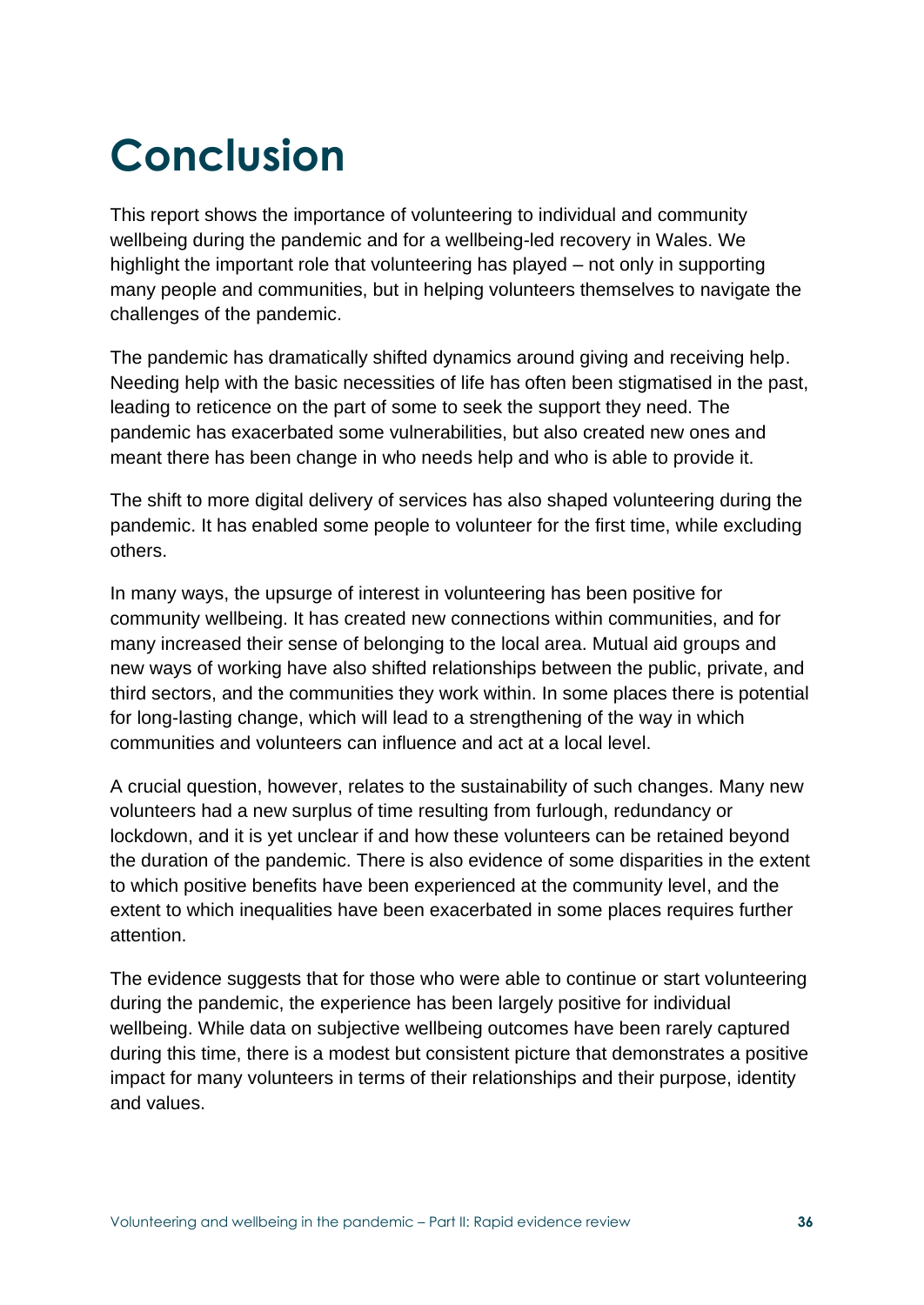Most compelling is the evidence on how volunteering during this time has had a positive impact on the mechanisms of change, which underpin the role of volunteering in shaping wellbeing. Recurring themes across the research speak to how people have welcomed the distraction and sense of purpose volunteering provides, and enjoyed making a difference and feeling appreciated. It is also common for people to reflect positively on making new connections.

Nonetheless, some volunteering experiences have had negative impacts for individual wellbeing. This appears to be particularly the case for those exposed to more traumatic situations: facing people in crisis at foodbanks or on their doorstep; speaking to people directly affected by Covid-19; or working in clinical and social care settings. These volunteers are more likely to report stress and anxiety, or to have experienced negative interactions with either beneficiaries or the wider public. Those who have been forced to stop volunteering, or switch to a mode they find less engaging or practical, also tend to have experienced negative wellbeing impacts.

It is important to note that these (potentially) negative impacts have often only emerged incidentally through research. There is a clear need for future research to explore a more holistic understanding of the impacts of volunteering during this time. It is important to ensure that there is not a cohort of volunteers who have been unintentionally left with longer-term negative wellbeing impacts, and to understand how best to re-engage and support those who have been unable to continue in a valued role.

Overall, the literature analysed in this report provides valuable insight into how volunteering has changed during the pandemic and the way in which it has affected both individual and community wellbeing. This report also provides important indications of where more research is needed to understand how best to sustain the positive benefits beyond the pandemic, mitigate potential negative unintended consequences for some, and capitalise on the upsurge in volunteering for the future wellbeing of Wales.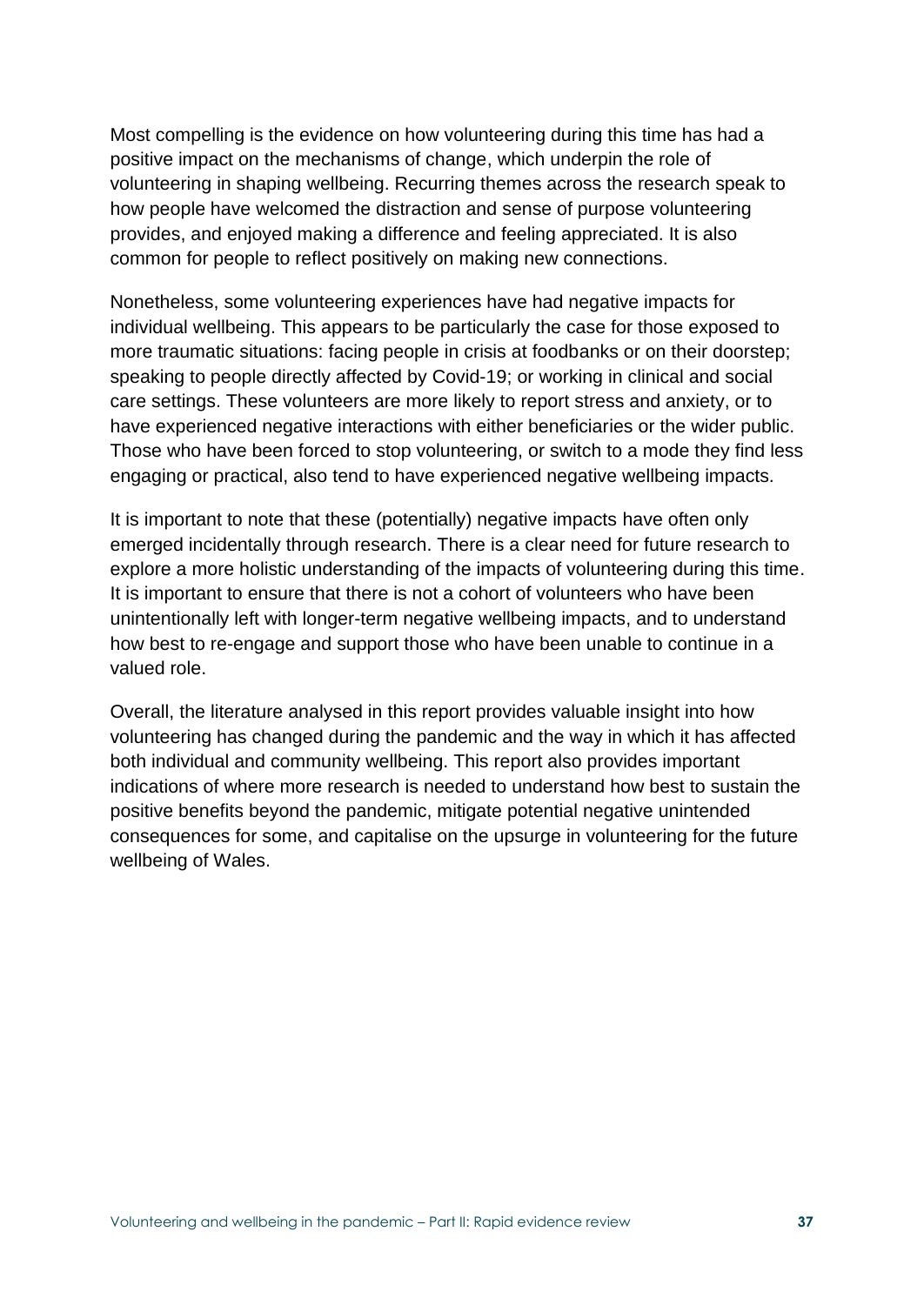# **References**

/Together. (2021). **Our chance to reconnect: Final report from the Talk/together project**. Retrieved from: **www.britishfuture.org**

Abrams, D., Lalot, F., Broadwood, J., & Davies, K. (2021). **Community, Connection and Cohesion During COVID-19: Beyond Us and Them Report.** Retrieved from: **www.nuffieldfoundation.org**

Alakeson, V., & Brett, W. (2020). **Local Heroes: How to sustain community spirit beyond Covid-19**. Retrieved from: **https://www.powertochange.org.uk/blog/local-heroes-sustain-community-spiritbeyond-covid-19/**

Avdoulos, E., Wilkins, Z., & Boelman, V. (2020). **Navigating uncertainty and remaining resilient**. Power to Change & The Young Foundation. Retrieved from: **https://www.powertochange.org.uk/research/navigating-uncertainty-andremaining-resilient-the-experience-of-community-businesses-during-covid-19 research-summary/**

Bazan, D., Nowicki, M., & Rzymski, P. (2021). **Medical students as the volunteer workforce during the COVID-19 pandemic: Polish experience**. International Journal of Disaster Risk Reduction, 55, 102-109.

BCT. (2020). **Community Responses to Covid; what's been going on?** Retrieved from: **http://www.bct.wales/uploads/resources/2020-08-12-14-1 covid19-community-responses.pdf**

Biddle, N., & Gray, M. (2020). **The experience of volunteers during the early stages of the COVID-19 pandemic.** Retrieved from: **https://csrm.cass.anu.edu.au/research/publications/experience-volunteersduring-early-stages-covid-19-pandemic**

Borkowska, M., & Laurence, J. (2020). **Coming together or coming apart? Changes in social cohesion during the Covid-19 pandemic in England.** European Societies.

Cabiati, E. (2021). **Social workers helping each other during the COVID-19 pandemic: Online mutual support groups.** International Social Work, 002087282097544.

CCIN. (2020). **Covid-19 Glasgow City Council: Victoria Gardens Care Home.** Retrieved from: **www.glasgow.gov.uk**

Chatzi, G., Di Gessa, G., & Nazroo, J. (2020). **Changes in older people's experiences of providing care and of volunteering during the Covid-19 pandemic**. ELSA Covid-19 Project.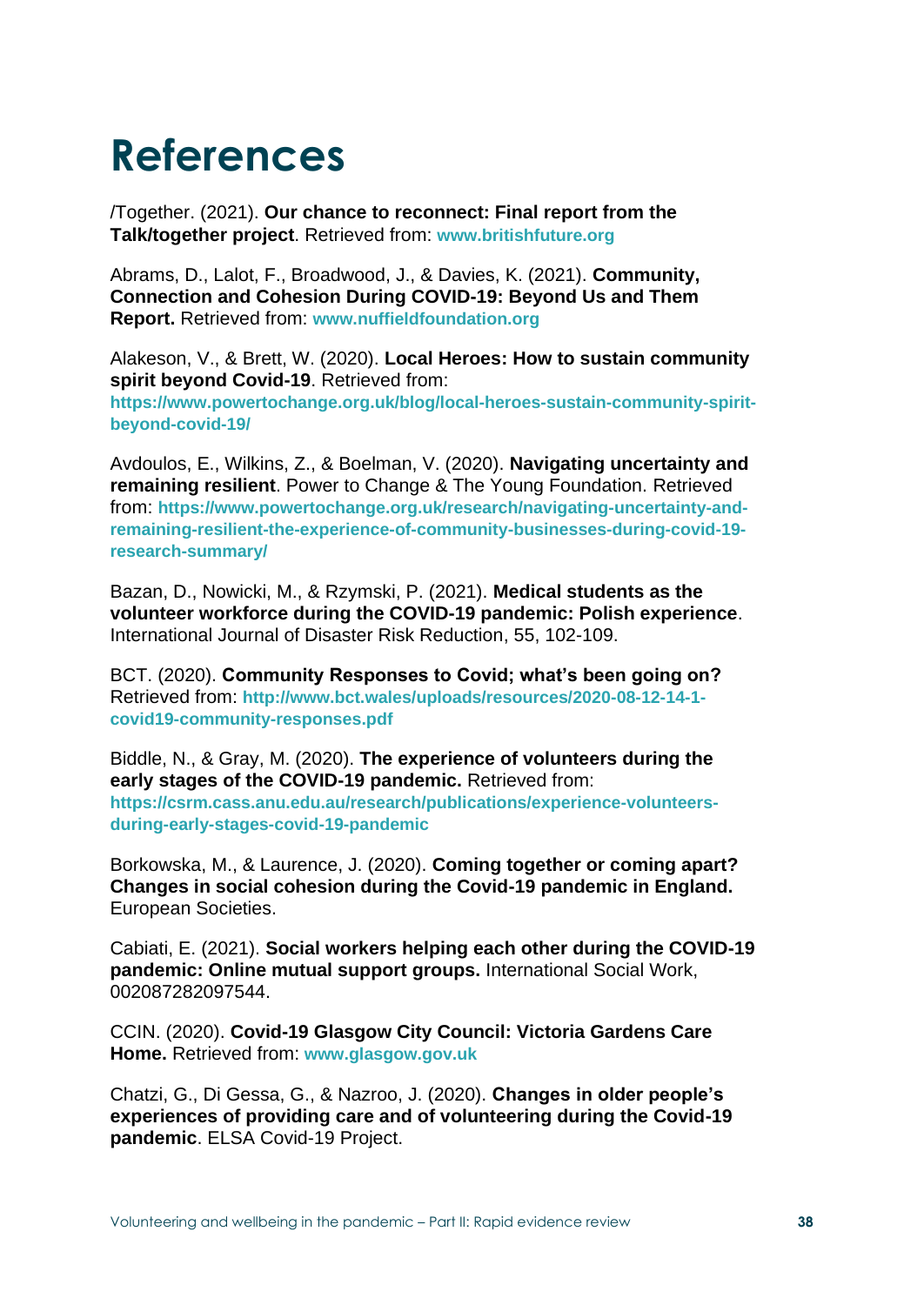Chawłowska, E., Staszewski, R., Lipiak, A., Giernaś, B., Karasiewicz, M., Bazan, D., Nowosadko, M., Cofta, M., & Wysocki, J. (2021). **Student Volunteering as a Solution for Undergraduate Health Professions Education: Lessons From the COVID-19 Pandemic.** Frontiers in Public Health, 8.

Coutts, P., Bowyer, G., Heydecker, R., Ormston, H., Pennycook, L., Thurman, B., & Wallace, J. (2021). **COVID-19 and Communities Listening Project: A Shared Response.** Retrieved from:

**https://www.carnegieuktrust.org.uk/publications/covid-19-and-communitieslistening-project-a-shared-response/**

Curtin, M., Rendall, J., Roy, M., & Teasdale, S. (2021). **Solidarity in a time of crisis: The role of mutual aid in Covid-19.** The Yunus Centre.

DCMS. (2020). **Community Life COVID-19 Re-contact Survey 2020: Main Report.** Retrieved from: **https://www.gov.uk/government/statistics/communitylife-covid-19-re-contact-survey-2020-main-report**

Donahue, K., McGarvey, A., Rooney, K., & Jochum, V. (2020). **Time Well Spent: Diversity and volunteering.** Retrieved from: **https://publications.ncvo.org.uk/time-well-spent-diversity-and-volunteering/**

Ellis Paine, A., Hill, M., and Rochester, C. (2010). **'A rose by any other name': revisiting the question 'what exactly is volunteering?'**. Institute for Volunteering Research.

Evandrou, M., Falkingham, J., Qin, M., & Vlachantoni, A. (2020). **Older and "staying at home" during lockdown: informal care receipt during the COVID-19 pandemic amongst people aged 70 and over in the UK.** Retrieved from: **https://ltccovid.org/2020/06/26/older-and-staying-at-homeduring-lockdown-analysis-of-informal-care-receipt-during-the-covid-19 pandemic-amongst-people-aged-70-and-over-in-the-uk/**

Fearn, M., Harper, R., Major, G., Bhar, S., Bryant, C., Dow, B., Dunt, D., Mnatzaganian, G., O'Connor, D., Ratcliffe, J., Samuel, S., Bagnall, A. M., & Doyle, C. (2021). **Befriending Older Adults in Nursing Homes: Volunteer Perceptions of Switching to Remote Befriending in the Covid-19 Era.**  Clinical Gerontologist.

Felici, M. (2020). **Social capital and the response to Covid-19.** The Bennett Institute for Public Policy, University of Cambridge.

Garthwaite, K. (2016). **Stigma, shame and "people like us": an ethnographic study of foodbank use in the UK.** Journal of Poverty and Social Justice, 24(3), 277–289.

Gilbert, B. (2020). **Examining the motivations and emotions linked to the**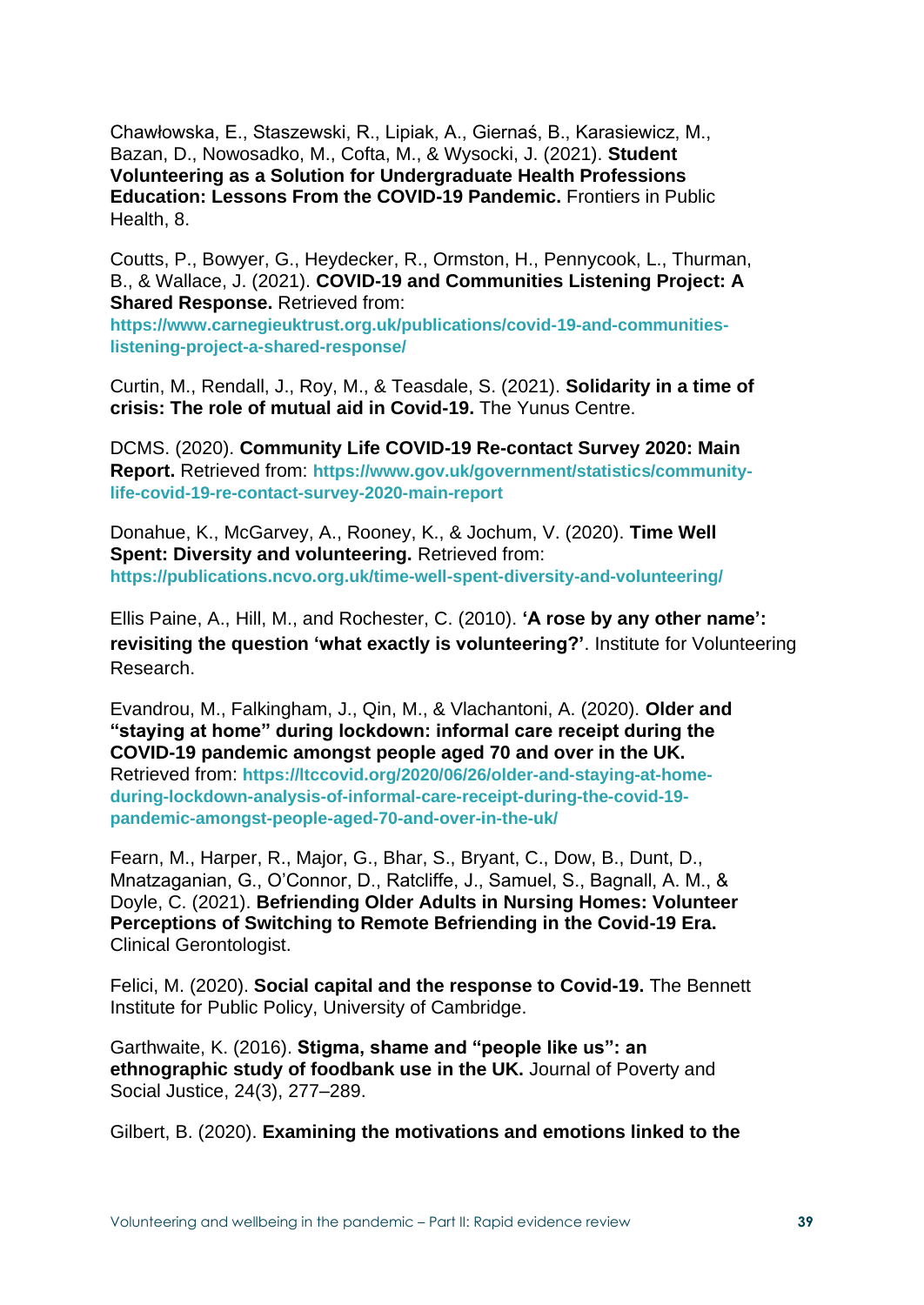**formation of a voluntary sewing group formed in response to Covid-19.** Retrieved from:

**http://eprints.worc.ac.uk/9803/2/VSSN%20presentation%20slides.pdf**

Goff, C. (2020). **Neighbourhood working beyond the pandemic: how Covid-19 has shone a spotlight on the power of local approaches.**  Retrieved from: **http://localneighbourhood.org/wpcontent/uploads/2020/09/Neighbourhood-working-beyond-pandemic-070920b.pdf**

Grotz, J., Dyson, S., & Birt, L. (2020). **Pandemic policy making: the health and wellbeing effects of the cessation of volunteering on older adults during the COVID-19 pandemic.** Quality in Ageing and Older Adults, 21(4), 261–269.

Havers, R., Durrant, H. and Bennett, L. (2021). **The role of communities and the use of technology in mitigating loneliness during the Coronavirus pandemic.** Wales Centre for Public Policy.

Hull, N., Kam, R. L., & Gribble, K. D. (2020). **Providing breastfeeding support during the COVID-19 pandemic: Concerns of mothers who contacted the Australian Breastfeeding Association.** In medRxiv. medRxiv.

IVAR. (2020). **Briefing-12: Complicated and messy. IVAR Covid Briefings, 12.** Retrieved from: **https://www.ivar.org.uk/briefing-paper/complicated-andmessy/**

Jones, M., Beardmore, A., Biddle, M., Gibson, A., Umar Ismail, S., McClean, S., & White, J. (2020). **Apart but not Alone? A cross-sectional study of neighbour support in a major UK urban area during the COVID-19 lockdown.** Retrieved from: **https://emeraldopenresearch.com/articles/2-37**

Levene, A., & Dinneen, C. (2020). **A letter to the editor: reflection on medical student volunteer role during the coronavirus pandemic.** In Medical Education Online, 25(1). Taylor and Francis Ltd.

Lloyd-Jones, S., & Holtom, D. (2021). **A community response to Covid-19.** Retrieved from: **http://www.bct.wales/uploads/resources/2021-01-21-12-1-acommunity-response-to-covid.pdf**

Locality. (2020). **We Were Built For This: How community organisations gelped us through the coronavirus crisis- and how we can build a better future.**

Mao, G., Drury, J., Fernandes-Jesus, M., & Ntontis, E. (2020). **Therapeutic alliance: How participation in Covid-19 mutual aid groups affects subjective wellbeing and how political identity moderates these effects.**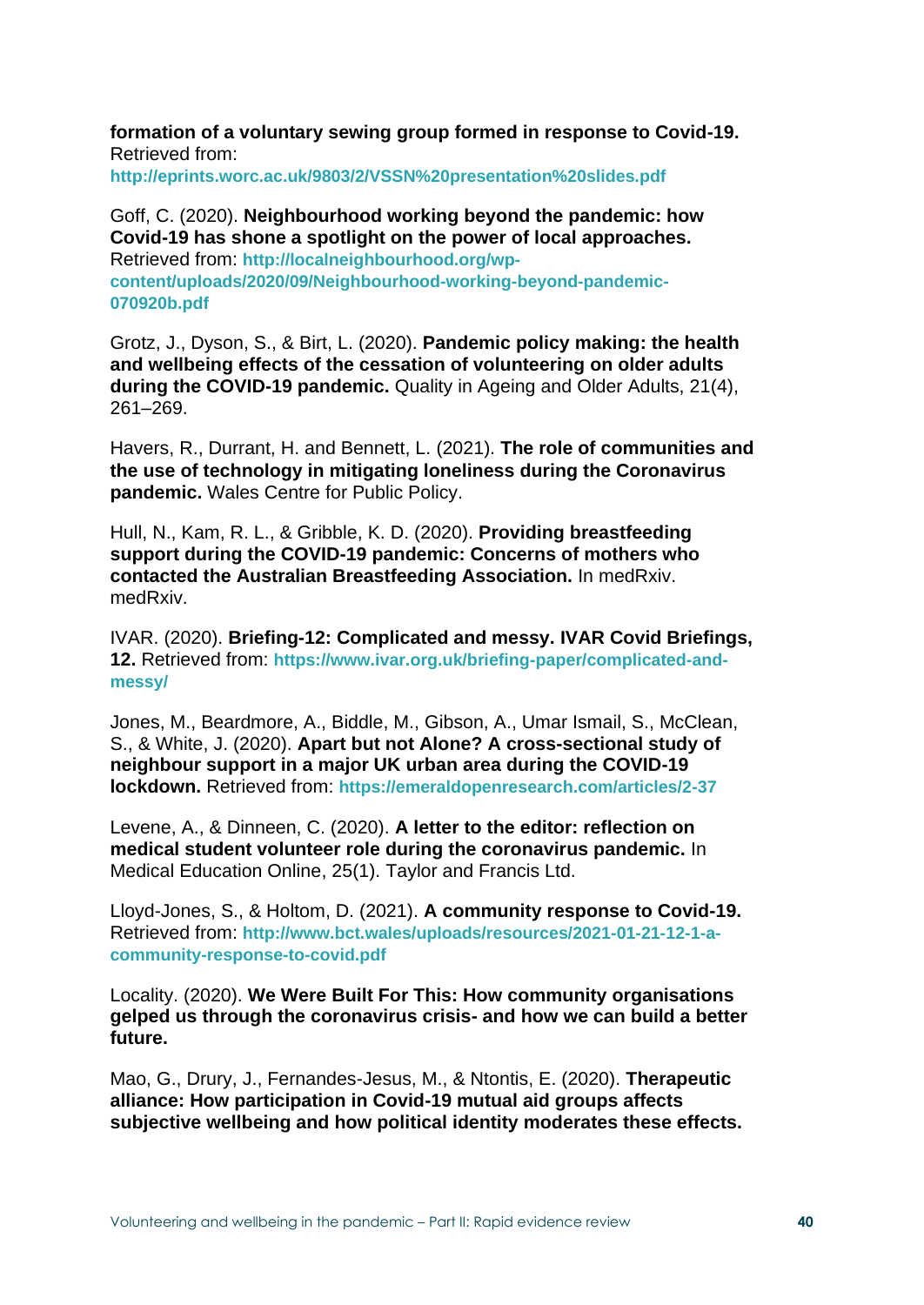Retrieved from: **https://osf.io/preprints/socarxiv/x9csf/**

Mccabe, A., Wilson, M., & Macmillan, R. (2020). **Stronger than anyone thought.** Retrieved from: **https://localtrust.org.uk/insights/research/strongerthan-anyone-thought-communities-responding-to-covid-19/**

Mckendrick, J. H., & Campbell, S. (2020). **Local action in Scotland to tackle food insecurity during the coronavirus crisis.** Retrieved from: **https://povertyinequality.scot/publication/local-action-to-tackle-food-insecurityduring-the-coronavirus-crisis/**

Morrison, E., Fransman, J., Bulutoglu, K., & Boelman, V. (2021). **The social implications of Covid-19 on Communities.** Retrieved from: **https://www.thebritishacademy.ac.uk/publications/covid-decade-socialimplications-communities/**

Nichols, G., Findlay-King, L., & Reid, F. (2021). **Community sports clubs response to C-19**. Retrieved from: **[https://sports-volunteer-research](https://linkprotect.cudasvc.com/url?a=https%3a%2f%2fsports-volunteer-research-network.org.uk%2fwp-content%2fuploads%2f2021%2f04%2fCommunity-sports-clubs-response-to-C-19-April-2021.pdf&c=E,1,R1qxZtxmOVzTYJqhcuJVJsTVO6n9rE3y-K6UtulNKuei7WrEq0zh5Yw7Jx4Ed8UWARDXDxWt266rHtSGJkX1vsBpUnZEPkBD28bpcLiEy_PsAeU,&typo=1)[network.org.uk/wp-content/uploads/2021/04/Community-sports-clubs](https://linkprotect.cudasvc.com/url?a=https%3a%2f%2fsports-volunteer-research-network.org.uk%2fwp-content%2fuploads%2f2021%2f04%2fCommunity-sports-clubs-response-to-C-19-April-2021.pdf&c=E,1,R1qxZtxmOVzTYJqhcuJVJsTVO6n9rE3y-K6UtulNKuei7WrEq0zh5Yw7Jx4Ed8UWARDXDxWt266rHtSGJkX1vsBpUnZEPkBD28bpcLiEy_PsAeU,&typo=1)[response-to-C-19-April-2021.pdf.](https://linkprotect.cudasvc.com/url?a=https%3a%2f%2fsports-volunteer-research-network.org.uk%2fwp-content%2fuploads%2f2021%2f04%2fCommunity-sports-clubs-response-to-C-19-April-2021.pdf&c=E,1,R1qxZtxmOVzTYJqhcuJVJsTVO6n9rE3y-K6UtulNKuei7WrEq0zh5Yw7Jx4Ed8UWARDXDxWt266rHtSGJkX1vsBpUnZEPkBD28bpcLiEy_PsAeU,&typo=1)** 

NIHR. (2020). **Volunteers in research programme.** Clinical Research Network West Midlands.

Nottingham Trent University, Sheffield Hallam University, & NCVO. (2020). **Respond, recover, reset: the voluntary sector and COVID-19 (October 2020).** Retrieved from: **http://cpwop.org.uk/respond-recover-reset-reportarchive/**

Nottingham Trent University, Sheffield Hallam University, & NCVO. (2021). **Respond, recover, reset: the voluntary sector and COVID-19 (February 2021).** Retrieved from: **http://cpwop.org.uk/respond-recover-reset-reportarchive/**

O'Dwyer, E., Beascoechea-Seguí, N., & Silva Souza, L. (2020). **Rehearsing post-Covid-19 citizenship: Social representations and social practices in UKmutual aid groups.** Retrieved from: **https://psyarxiv.com/v84mr/**

Office, E. E., Rodenstein, M. S., Merchant, T. S., Pendergrast, T. R., & Lindquist, L. A. (2020). **Reducing Social Isolation of Seniors during Covid-19 through Medical Student Telephone Contact.** Journal of the American Medical Directors Association, 21(7), 948–950.

Prior, S.-D., McKinnon Tasmin, Gresty, V., Mulligan, M., Richards, L., Watson, A., & Green, C. A. (2021). **Challenges for NHS hospitals during covid-19 epidemic.** In The Clinical Teacher, 18, 79–81. BMJ Publishing Group.

Putnam, R. (2000). **Bowling Alone : The Collapse and Revival of American**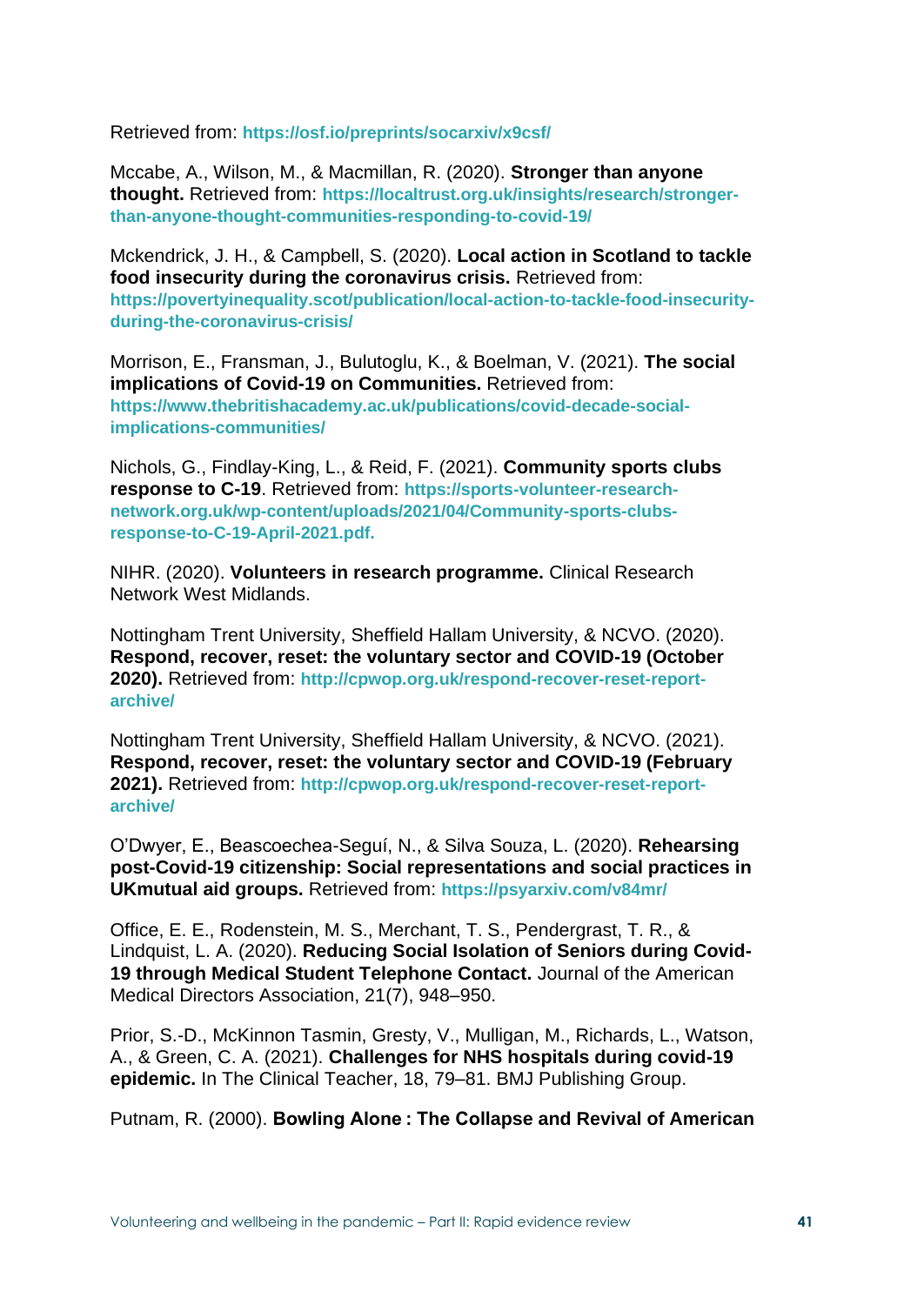**Community.** New York: Palgrave Macmillan

RVS. (2020). **Findings from volunteers participating in the NHS Volunteer Responder (NHSVR) Programme during Covid-19 - April to August 2020.** Retrieved from: **https://www.royalvoluntaryservice.org.uk/about-us/ourimpact/nhs-volunteer-responders-programme/survey-volunteer**

Sin, N. L., Klaiber, P., Wen, J. H., & DeLongis, A. (2021). **Helping Amid the Pandemic: Daily Affective and Social Implications of COVID-19-Related Prosocial Activities.** The Gerontologist, 61(1), 59–70.

Stevenson, C., Wakefield, J. R. H., Drury, J., & Felsner, I. (2020). **Collectively Coping with Coronavirus: Local Community Identification Predicts Giving Support and Lockdown Adherence During the COVID-19 Pandemic.** OSF Preprints.

Stuart, J., Kamerāde, D., Connolly, S., Ellis Paine, A., Nichols, G., & Grotz, J. (2020). **The Impacts of Volunteering on the Subjective Wellbeing of Volunteers: A Rapid Evidence Assessment.** Retrieved from: **https://whatworkswellbeing.org/wp-content/uploads/2020/10/Volunteerwellbeing-technical-report-Oct2020-a.pdf**

Taylor-Collins, E., Havers, R., Durrant, H., Passey, A., Bagnall, A-M., South, J. (2021a). **Volunteering and wellbeing in the pandemic. Part I: Learning from practice**. Wales Centre for Public Policy.

Taylor-Collins, E., Durrant, H., Nicholl, A., Rodrigues, C. (2021b). **Volunteering and wellbeing during the pandemic: Implications for policy and practice.** Wales Centre for Public Policy.

The Centre for Ageing Better. (2021). **Community spirit: Findings from the NatCen panel Homes and Communities Study 2020.** Retrieved from: **https://www.ageing-better.org.uk/publications/community-spirit-findingsnatcen-panel-homes-and-communities-study-2020**

Tiratelli, L., & Kaye, S. (2020). **Communities Vs. Coronavirus: The Rise of Mutual Aid.** Retrieved from: **https://www.newlocal.org.uk/wpcontent/uploads/Communities-Vs-Corona-Virus-The-Rise-of-Mutual-Aid.pdf**

Urban Foundry. (2020). **Swansea Council for Voluntary Service: Evaluation of the Covid-19 response - March-July 2020.** Retrieved from: **https://www.scvs.org.uk/news/scvscovidresponse-ufeval-sept20**

Walls, F. (2020). **The future of youth volunteering in Wales - Briefing Paper.** Unpublished

Wan Mak, H., & Fancourt, D. (2020). **Predictors of engaging in voluntary work during the Covid-19 pandemic: analyses of data from 31,890 adults**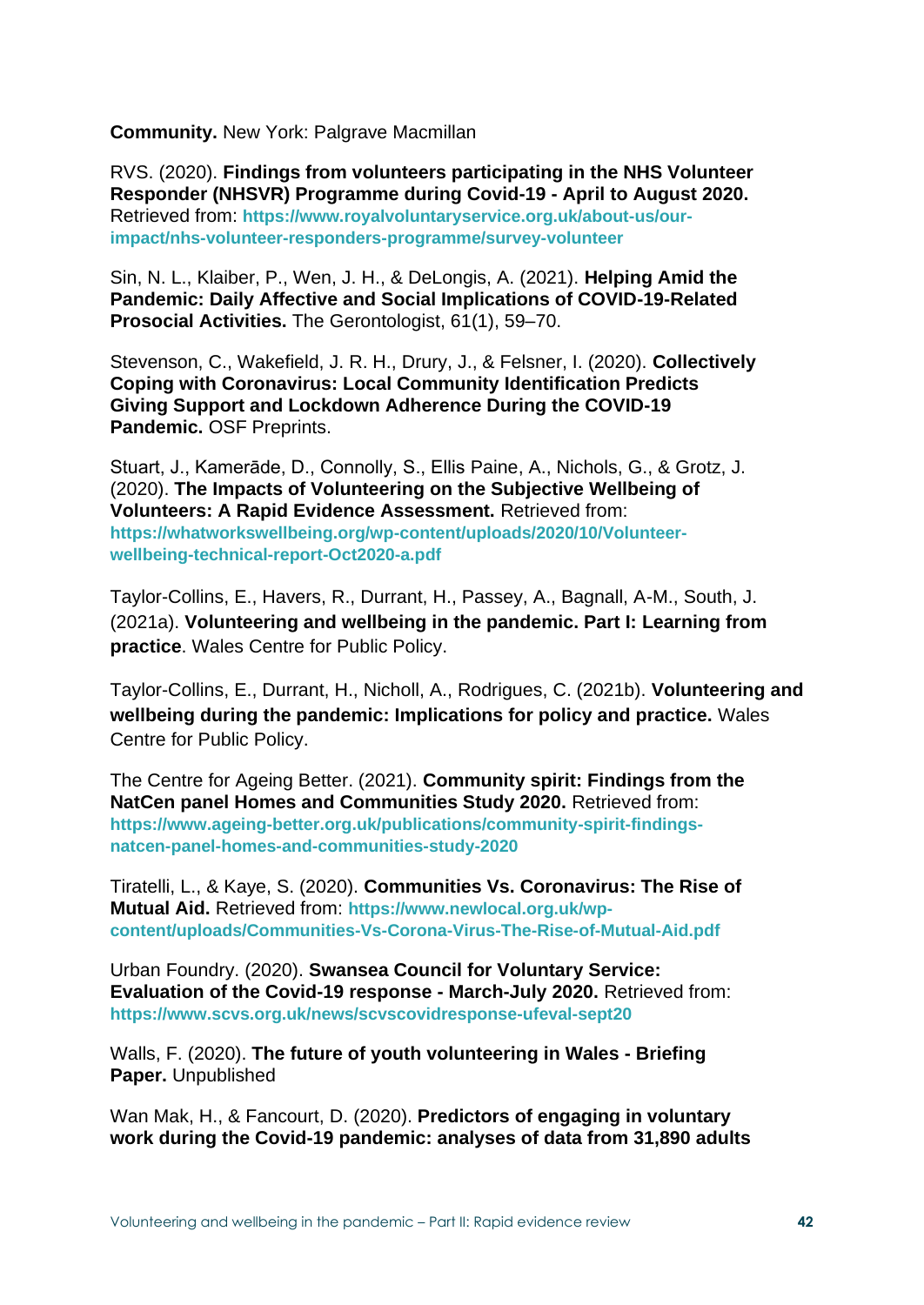**in the UK.** MedRxiv Pre-Preint.

Wein, T. (2020). **New Solidarity: How mutual aid might change Britain.** Retrieved from: **https://dignityproject.net/our-research/mutual-aid-in-the-uk/**

Wiseman, J., & Brasher, K. (2008). **Community wellbeing in an unwell world: Trends, challenges, and possibilities.** Journal of Public Health Policy, 29(3), 353–366).

Woolliscroft, T. (2020). **Sheffield Community Contact Tracing (SCCT) Evaluation Report (Phase 1)**. Retrieved from: **http://shura.shu.ac.uk/27495/**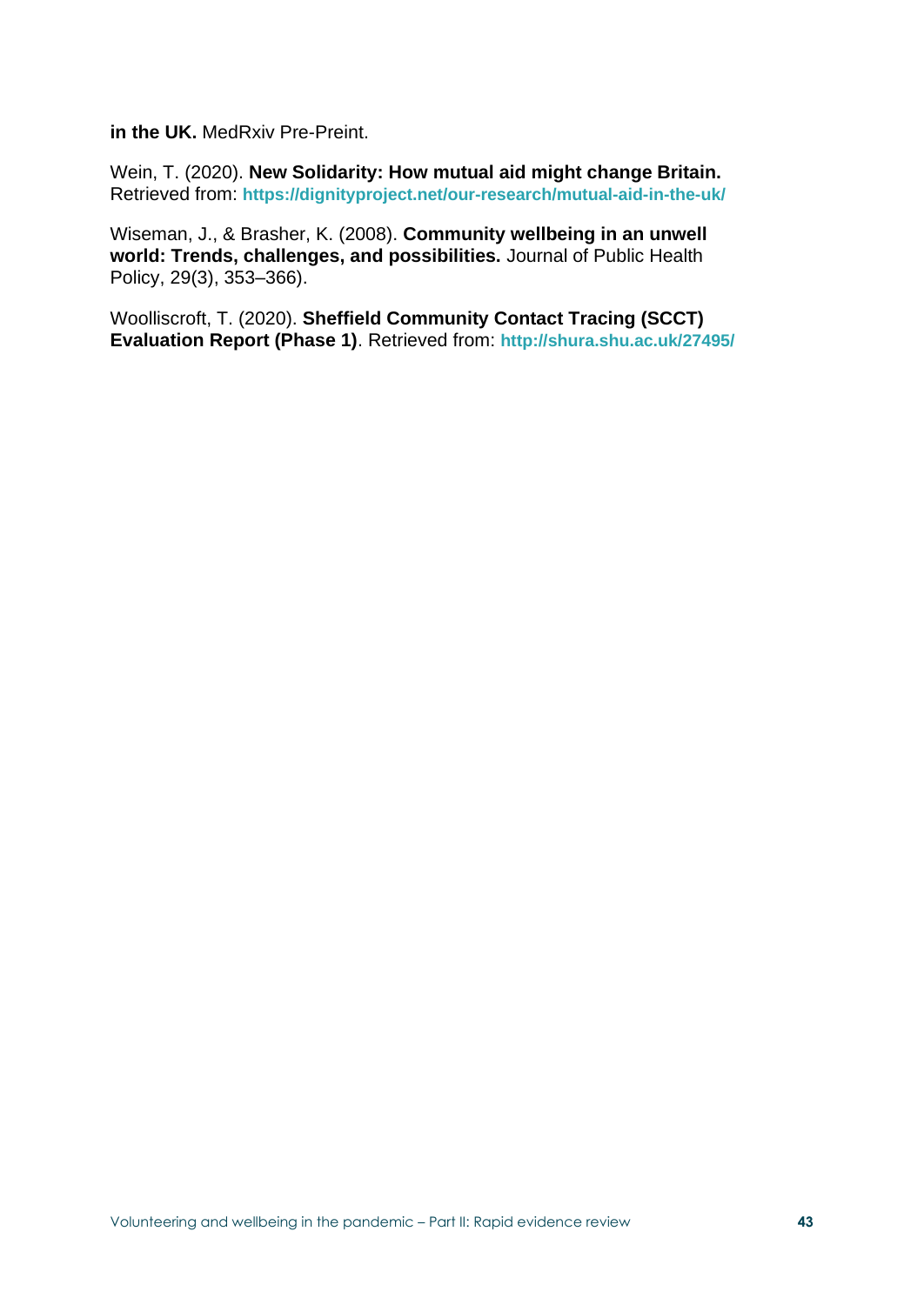# **Annex 1: Definitions of wellbeing**

# **Individual wellbeing**

Key indicators of individual wellbeing used in this analysis are those adopted by Stuart et al. (2020) in their review of volunteering and wellbeing:

- Life satisfaction
- Happiness
- Quality of life
- Sense of purpose
- Sense of control
- Anxiety
- Depression
- Social connection and inclusion

This report also draws on the theory of change for volunteer wellbeing in Stuart et al, 2020 (see Figure 2). This gives a visual representation of how and why volunteering can result in changes in the subjective wellbeing of volunteers, identifying the 'mechanisms of change', and 'intermediate outcomes', that lead to wellbeing impacts.



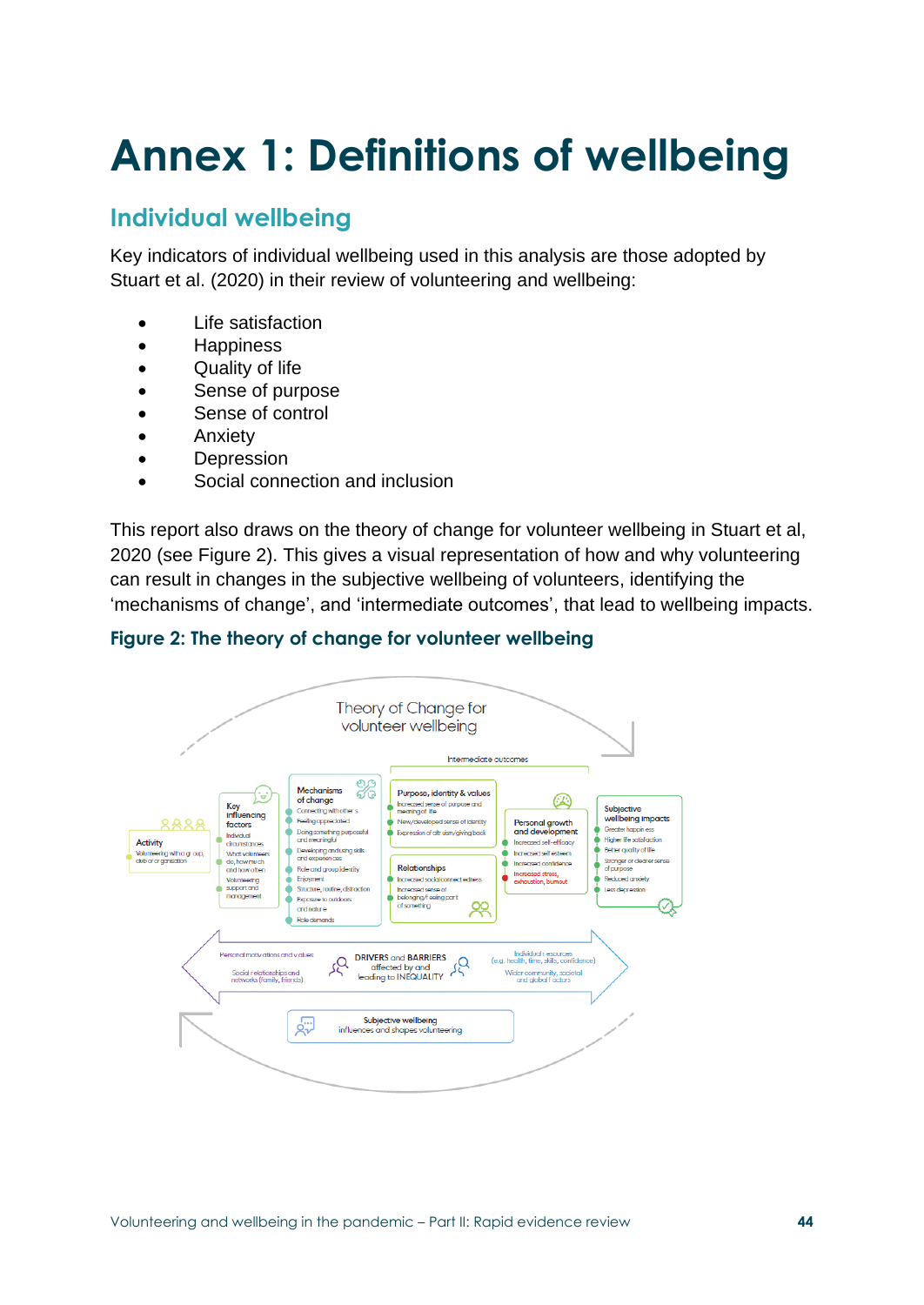# **Community wellbeing**

We used the wellbeing goals of the Well-being of Future Generations (Wales) Act 2015 as indicators of community wellbeing:

- **A prosperous Wales:** An innovative, productive and low carbon society which recognises the limits of the global environment and therefore uses resources efficiently and proportionately (including acting on climate change); and which develops a skilled and well-educated population in an economy which generates wealth and provides employment opportunities, allowing people to take advantage of the wealth generated through securing decent work.
- **A resilient Wales**: A nation which maintains and enhances a biodiverse natural environment with healthy functioning ecosystems that support social, economic and ecological resilience and the capacity to adapt to change (for example climate change).
- **A healthier Wales**: A society in which people's physical and mental well-being is maximised and in which choices and behaviours that benefit future health are understood.
- **A more equal Wales**: A society that enables people to fulfil their potential no matter what their background or circumstances (including their socio economic background and circumstances).
- **A Wales of cohesive communities**: Attractive, viable, safe and wellconnected communities.
- **A Wales of vibrant culture and thriving Welsh language**: A society that promotes and protects culture, heritage and the Welsh language, and which encourages people to participate in the arts, and sports and recreation.
- **A globally responsible Wales**: A nation which, when doing anything to improve the economic, social, environmental and cultural well-being of Wales, takes account of whether doing such a thing may make a positive contribution to global well-being.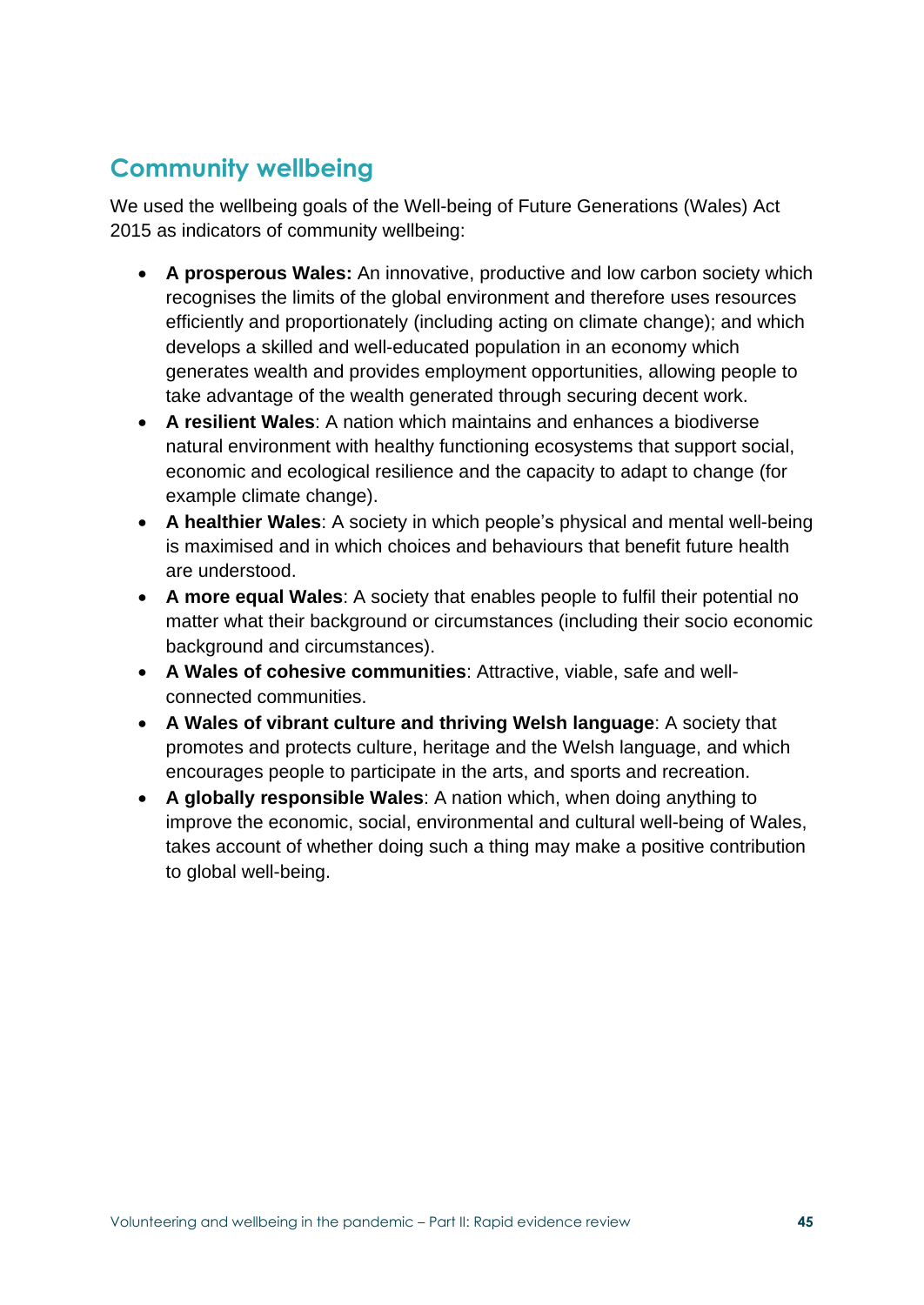# **Annex 2: Summary of papers**

This annex provides an overview of the papers included in the review. The final column, "Covid period" provides an approximate indication of the pandemic period which research participants will have reflected in their responses. This has been determined from a combination of fieldwork dates and question formats where reported, but may not be exact. We have also assumed that if a study did not specifically place a time-frame around the research that participants could respond on the basis of their full experience since March 2020.

| <b>Authors</b>             | Paper name                                                                                   | <b>Region</b> | <b>Methods</b>          | <b>Sample</b><br>size | <b>Covid</b><br>period |
|----------------------------|----------------------------------------------------------------------------------------------|---------------|-------------------------|-----------------------|------------------------|
| /Together                  | Our chance to<br>reconnect: Final<br>report from<br>Talk/together                            | <b>UK</b>     | <b>Mixed</b>            | 160,000               | $03/20 -$<br>01/21     |
| Abrams et<br>al.           | Community,<br>Connection and<br><b>Cohesion During</b><br>COVID-19:<br>Beyond Us and<br>Them | <b>UK</b>     | Quant                   | 2,027                 | $03/20 -$<br>06/20     |
| Alakeson &<br><b>Brett</b> | <b>Local Heroes How</b><br>to sustain<br>community spirit<br>beyond Covid-19                 | England       | Case study<br>synthesis | n/a                   | $03/20 -$<br>04/20     |
| Avdoulos et<br>al.         | Navigating<br>uncertainty and<br>remaining resilient                                         | England       | Qual                    | 27                    | $03/20 -$<br>08/20     |
| Bazan et al.               | <b>Medical students</b><br>as the volunteer<br>workforce during<br>the COVID-19              | Poland        | Quant                   | 580                   | $03/20 -$<br>09/20     |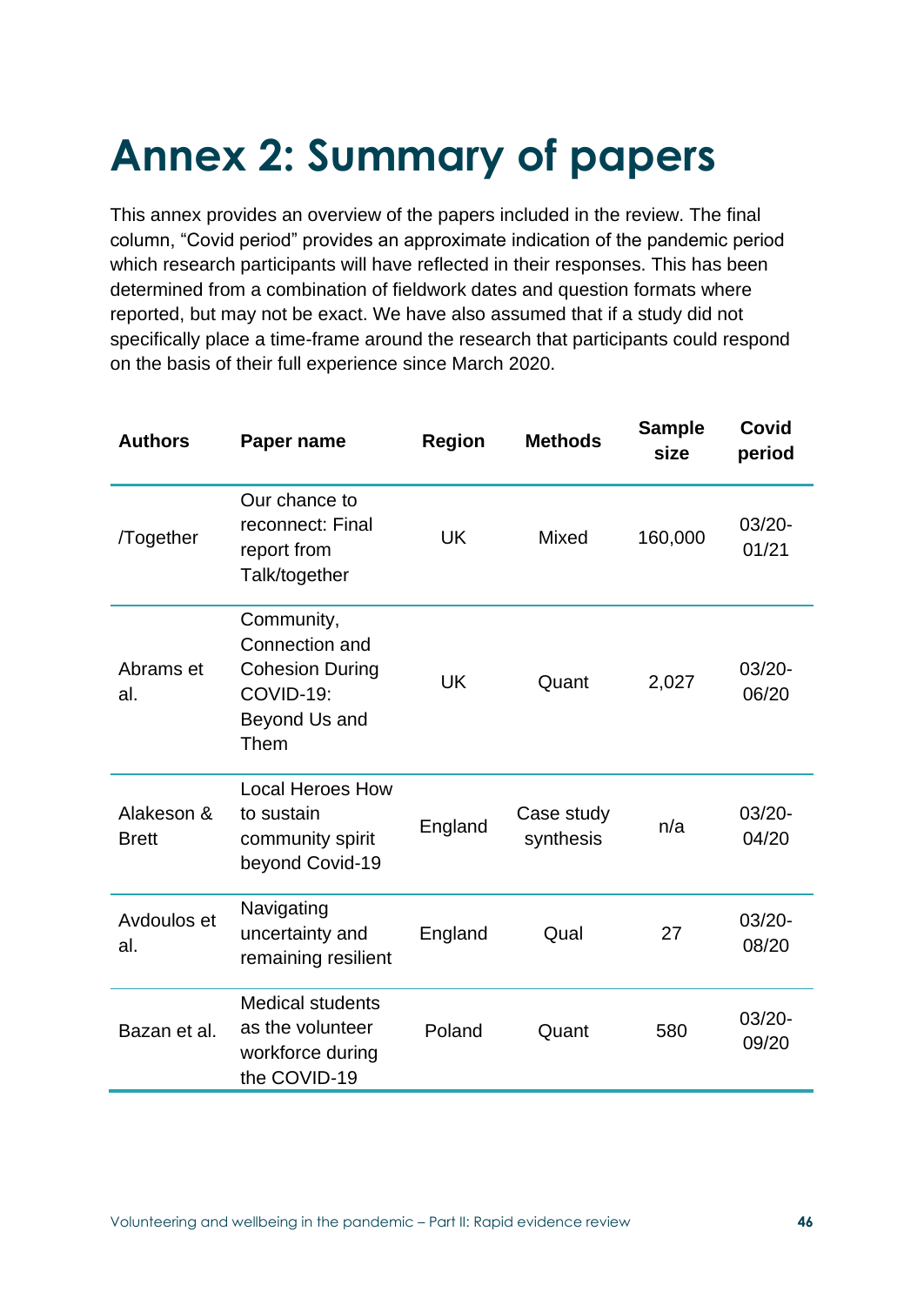| <b>Authors</b>                 | Paper name                                                                                                            | <b>Region</b> | <b>Methods</b>     | <b>Sample</b><br>size | Covid<br>period    |
|--------------------------------|-----------------------------------------------------------------------------------------------------------------------|---------------|--------------------|-----------------------|--------------------|
|                                | pandemic: Polish<br>experience                                                                                        |               |                    |                       |                    |
| <b>BCT</b>                     | Community<br>Responses to<br>Covid; what's<br>been going on?                                                          | <b>Wales</b>  | Qual               | $-70$                 | $03/20 -$<br>06/20 |
| Biddle &<br>Gray               | The experience of<br>volunteers during<br>the early stages of<br>the COVID-19<br>pandemic.                            | Australia     | Quant panel        | $-3,000$              | $12/20 -$<br>02/21 |
| <b>Borkowska</b><br>& Laurence | Coming together<br>or coming apart?<br>Changes in social<br>cohesion during<br>the Covid-19<br>pandemic in<br>England | UK            | <b>Quant panel</b> | 11,164                | $03/20 -$<br>06/20 |
| Cabiati, E                     | Social workers<br>helping each other<br>during the COVID-<br>19 pandemic:<br>Online mutual<br>support groups          | <b>Italy</b>  | Qual               | 30                    | $03/20 -$<br>05/20 |
| <b>CFE</b><br>research         | Community<br><b>Business Market</b><br><b>Survey 2020:</b><br>Impact of the<br>Covid-19<br>pandemic.                  | England       | Quant              | 449                   | $03/20 -$<br>06/20 |
| Chatzi et al.                  | Changes in older<br>people's<br>experiences of                                                                        | England       | Quant panel        | 6,448                 | $03/20 -$<br>07/20 |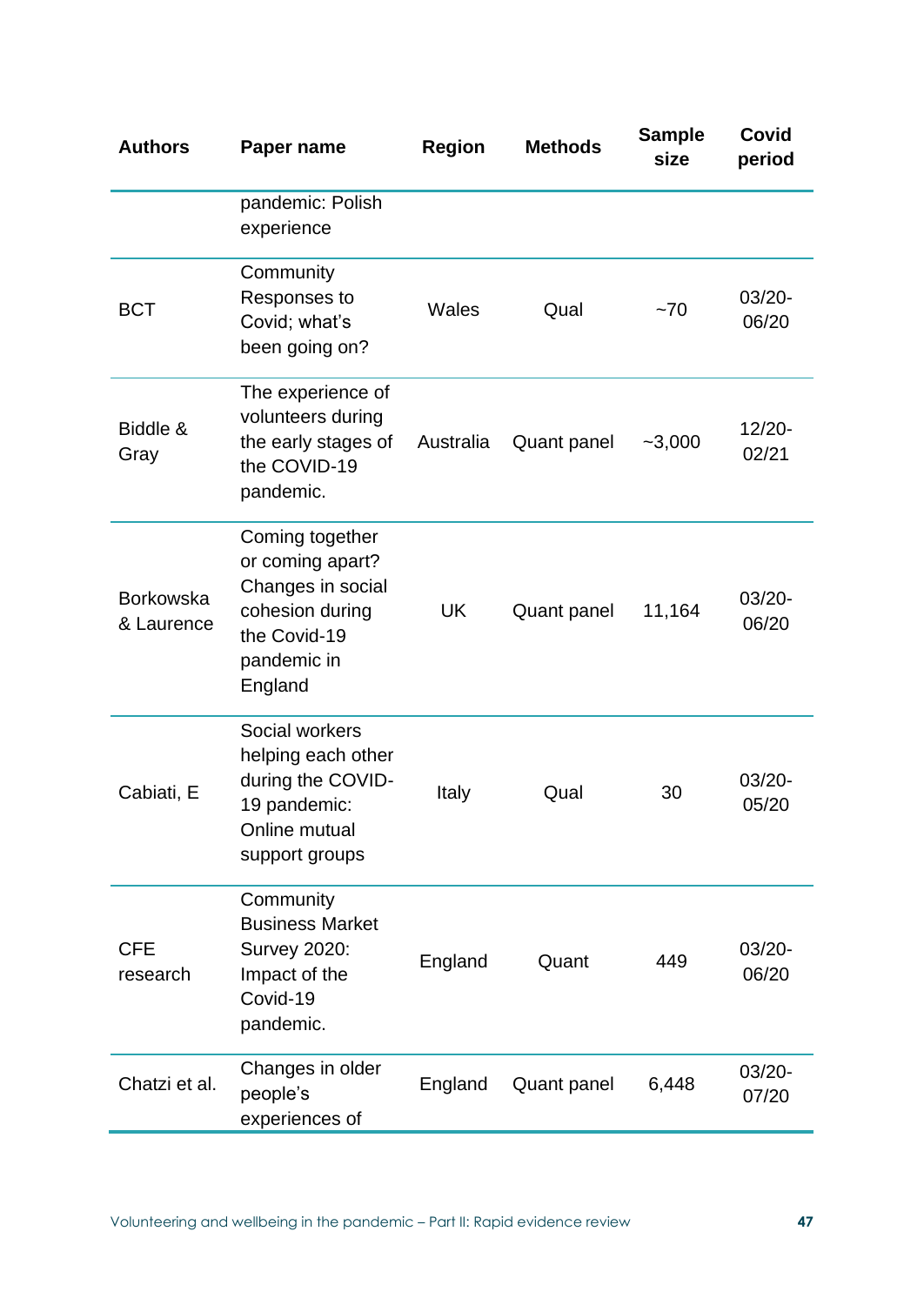| <b>Authors</b>       | Paper name                                                                                                                                                  | <b>Region</b>          | <b>Methods</b> | <b>Sample</b><br>size | Covid<br>period    |
|----------------------|-------------------------------------------------------------------------------------------------------------------------------------------------------------|------------------------|----------------|-----------------------|--------------------|
|                      | providing care and<br>of volunteering<br>during the Covid-<br>19 pandemic                                                                                   |                        |                |                       |                    |
| Chawłowska<br>et al. | <b>Student</b><br>Volunteering as a<br>Solution for<br>Undergraduate<br><b>Health Professions</b><br>Education:<br>Lessons From the<br>COVID-19<br>Pandemic | Poland                 | Quant          | 158                   | $03/20 -$<br>06/20 |
| Coles, G             | <b>Big Conversation</b><br>2020 results                                                                                                                     | <b>UK&amp;</b><br>Eire | Quant          | ?                     | Late<br>2020       |
| Coutts et al.        | COVID-19 and<br>Communities<br><b>Listening Project:</b><br>A Shared<br>Response                                                                            | UK                     | Case study     | 80                    | $03/20 -$<br>09/20 |
| Curtin et al.        | Solidarity in a time<br>of crisis: The role<br>of mutual aid in<br>Covid-19                                                                                 | Scotland               | Qual           | 39                    | $03/20 -$<br>10/20 |
| <b>DCMS</b>          | <b>Community Life</b><br>COVID-19 Re-<br>contact Survey<br>2020: Main<br>Report.                                                                            | UK                     | Quant panel    | 2,812                 | $03/20 -$<br>07/20 |
| Donahue et<br>al.    | Time Well Spent:<br>Diversity and<br>volunteering                                                                                                           | <b>GB</b>              | Mixed          | n/a                   | Unknown            |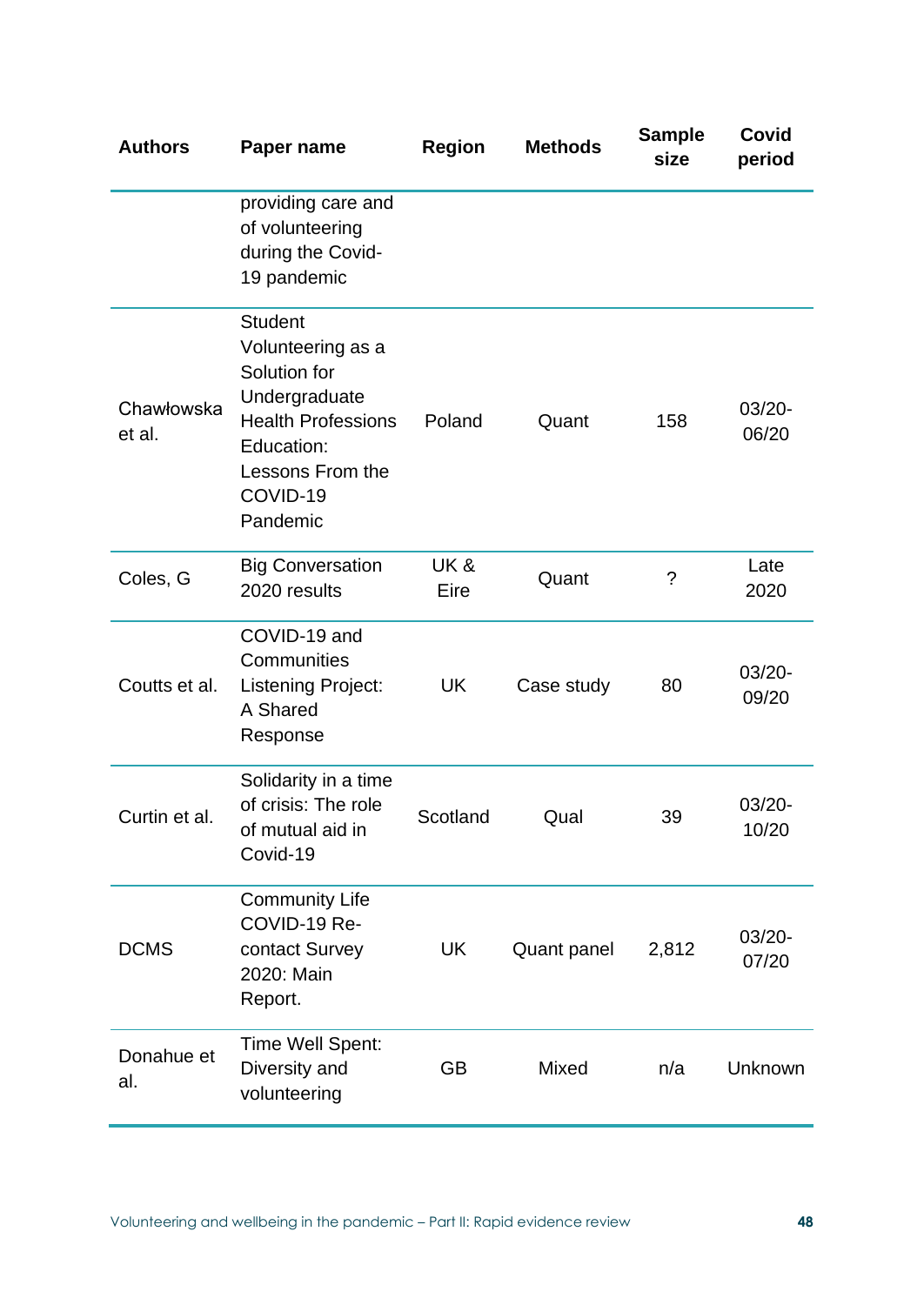| <b>Authors</b>            | Paper name                                                                                                                                                         | <b>Region</b> | <b>Methods</b>     | <b>Sample</b><br>size | Covid<br>period    |
|---------------------------|--------------------------------------------------------------------------------------------------------------------------------------------------------------------|---------------|--------------------|-----------------------|--------------------|
| Evandrou et<br>al.        | Older and "staying<br>at home" during<br>lockdown: informal<br>care receipt during<br>the COVID-19<br>pandemic<br>amongst people<br>aged 70 and over<br>in the UK. | <b>UK</b>     | <b>Quant panel</b> | 2,597                 | $03/20 -$<br>04/20 |
| Fearn et al.              | <b>Befriending Older</b><br><b>Adults in Nursing</b><br><b>Homes: Volunteer</b><br>Perceptions of<br>Switching to<br>Remote<br>Befriending in the<br>Covid-19 Era  | Australia     | Qual               | 18                    | $03/20 -$<br>06/20 |
| Felici, M.                | Social capital and<br>the response to<br>Covid-19                                                                                                                  | <b>UK</b>     | Secondary<br>data  | n/a                   | 03/20              |
| Gallagher &<br>Wetherell, | Risk of depression<br>in family<br>caregivers:<br>unintended<br>consequence of<br>Covid-19                                                                         | UK            | Quant panel        | 7,527                 | $03/20 -$<br>05/20 |
| Gilbert, B.               | Examining the<br>motivations and<br>emotions linked to<br>the formation of a<br>voluntary sewing<br>group formed in<br>response to Covid-<br>19                    | England       | Mixed              | 99                    | $03/20 -$<br>04/20 |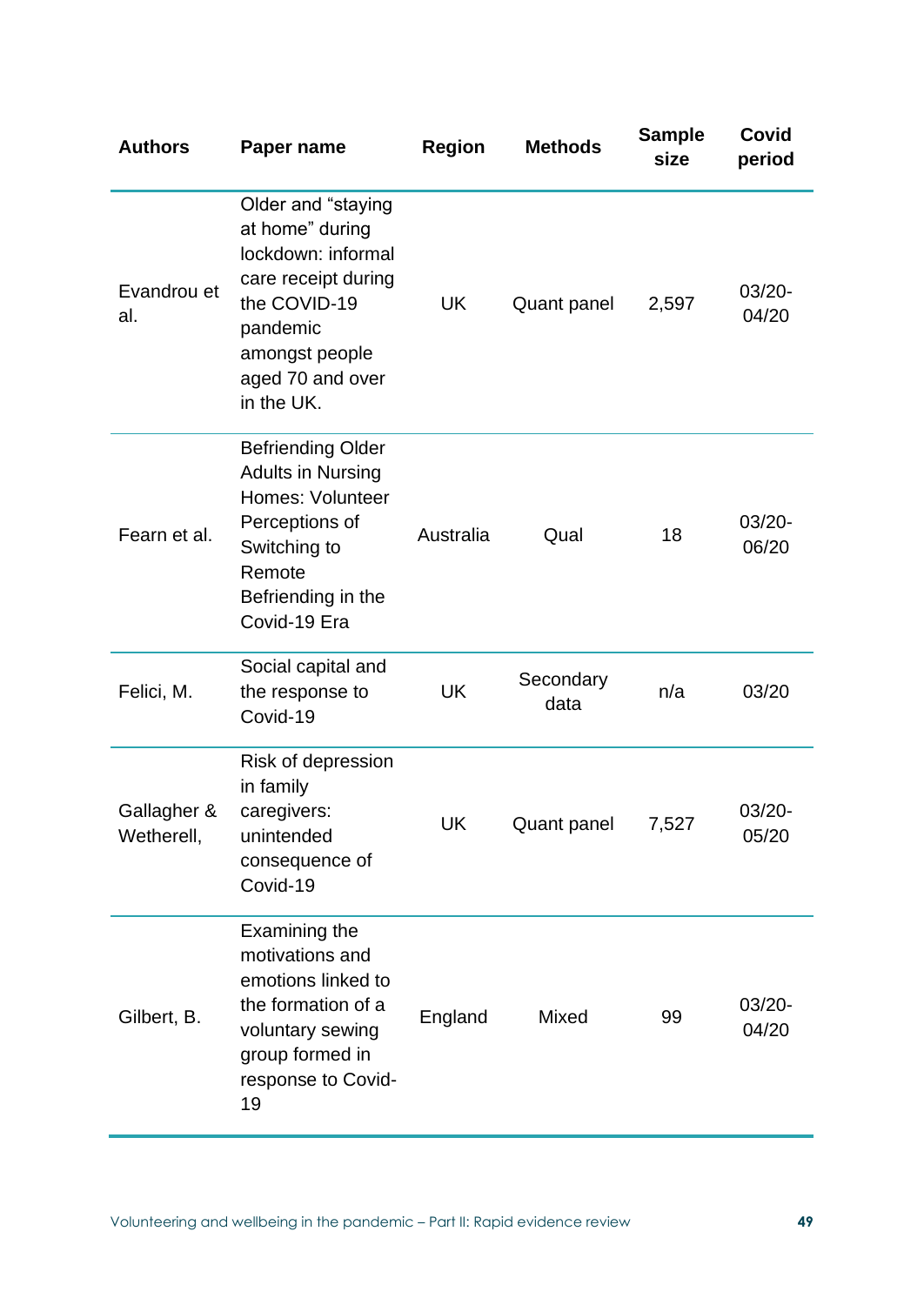| <b>Authors</b> | Paper name                                                                                                                                                                    | <b>Region</b> | <b>Methods</b> | <b>Sample</b><br>size | Covid<br>period    |
|----------------|-------------------------------------------------------------------------------------------------------------------------------------------------------------------------------|---------------|----------------|-----------------------|--------------------|
| Goff, C.       | Neighbourhood<br>working beyond<br>the pandemic: how<br>Covid-19 has<br>shone a spotlight<br>on the power of<br>local approaches.                                             | England       | Qual           | 13                    | $03/20 -$<br>07/20 |
| Grotz et al.   | Pandemic policy<br>making: the health<br>and wellbeing<br>effects of the<br>cessation of<br>volunteering on<br>older adults during<br>the COVID-19<br>pandemic                | England       | <b>Mixed</b>   | n/a                   | Unknown            |
| Havers et al.  | The role of<br>communities and<br>the use of<br>technology in<br>mitigating<br>loneliness during<br>the Coronavirus<br>pandemic                                               | <b>Wales</b>  | Qual           | 71                    | 03/20-<br>01/21    |
| Hull et al.    | Providing<br>breastfeeding<br>support during the<br>COVID-19<br>pandemic:<br>Concerns of<br>mothers who<br>contacted the<br>Australian<br><b>Breastfeeding</b><br>Association | Australia     | Qual           | 340                   | 03/20-<br>05/20    |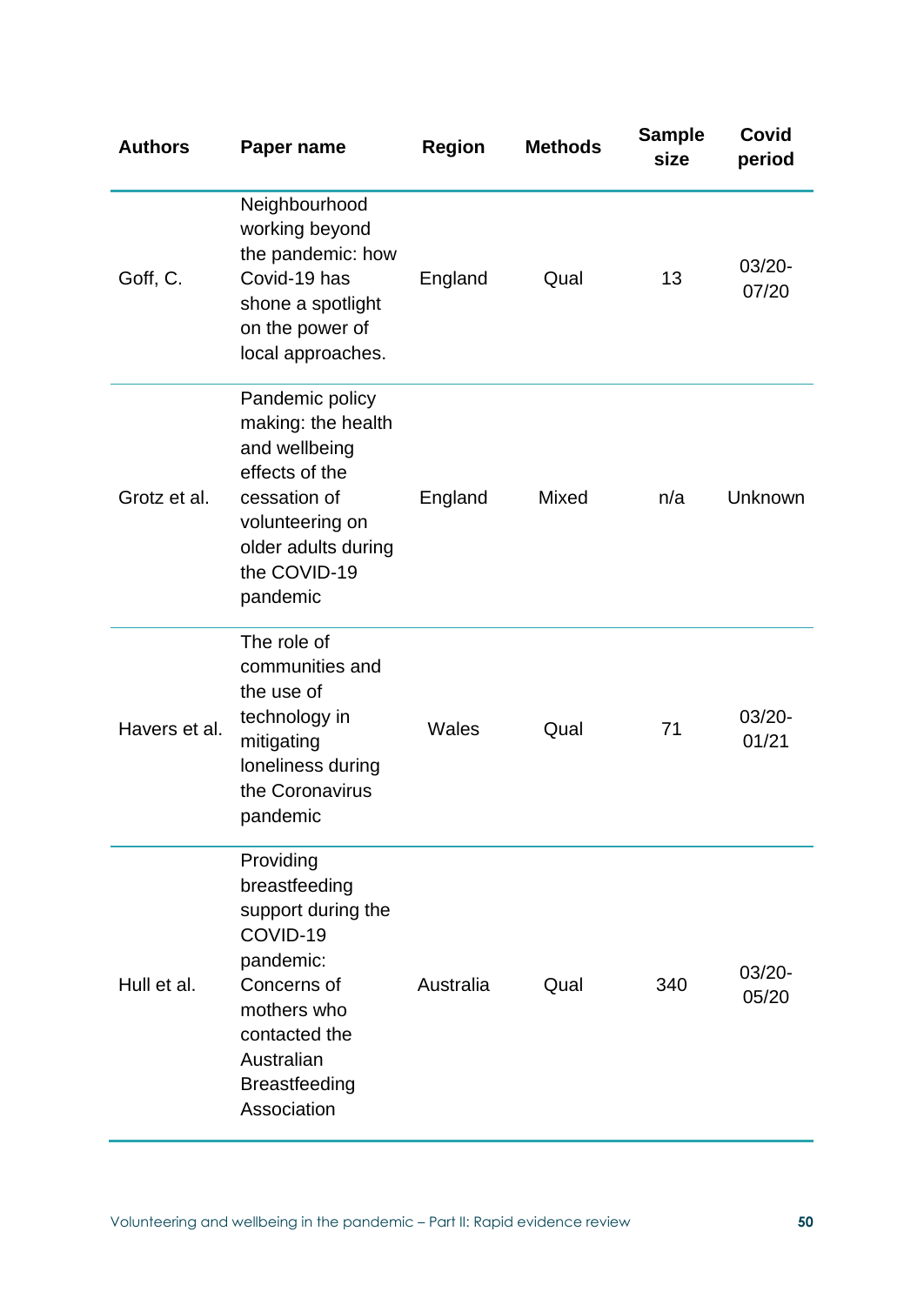| <b>Authors</b>          | Paper name                                                                                                                                                 | <b>Region</b>          | <b>Methods</b>            | <b>Sample</b><br>size | Covid<br>period    |
|-------------------------|------------------------------------------------------------------------------------------------------------------------------------------------------------|------------------------|---------------------------|-----------------------|--------------------|
| <b>IVAR</b>             | Briefing-12:<br>Complicated and<br>messy. IVAR<br>Covid Briefings,<br>12.                                                                                  | <b>UK&amp;</b><br>Eire | Qual                      | 43                    | $03/20 -$<br>10/20 |
| Jones et al.            | Apart but not<br>Alone? A cross-<br>sectional study of<br>neighbour support<br>in a major UK<br>urban area during<br>the COVID-19<br>lockdown              | England                | Quant                     | 539                   | $03/20 -$<br>04/20 |
| Levene &<br>Dinneen     | A letter to the<br>editor: reflection<br>on medical student<br>volunteer role<br>during the<br>coronavirus<br>pandemic                                     | England                | Ethnography<br>reflection | $\overline{2}$        | $04/20 -$<br>05/20 |
| Lloyd-Jones<br>& Holton | A community<br>response to Covid-<br>19                                                                                                                    | Wales                  | Qual                      | 51                    | 03/20-<br>04/20    |
| Locality                | We Were Built For<br>This: How<br>community<br>organisations<br>gelped us through<br>the coronavirus<br>crisis- and how we<br>can build a better<br>future | England<br>& Wales     | Qual                      | $~1$ – 70             | $03/02 -$<br>05/20 |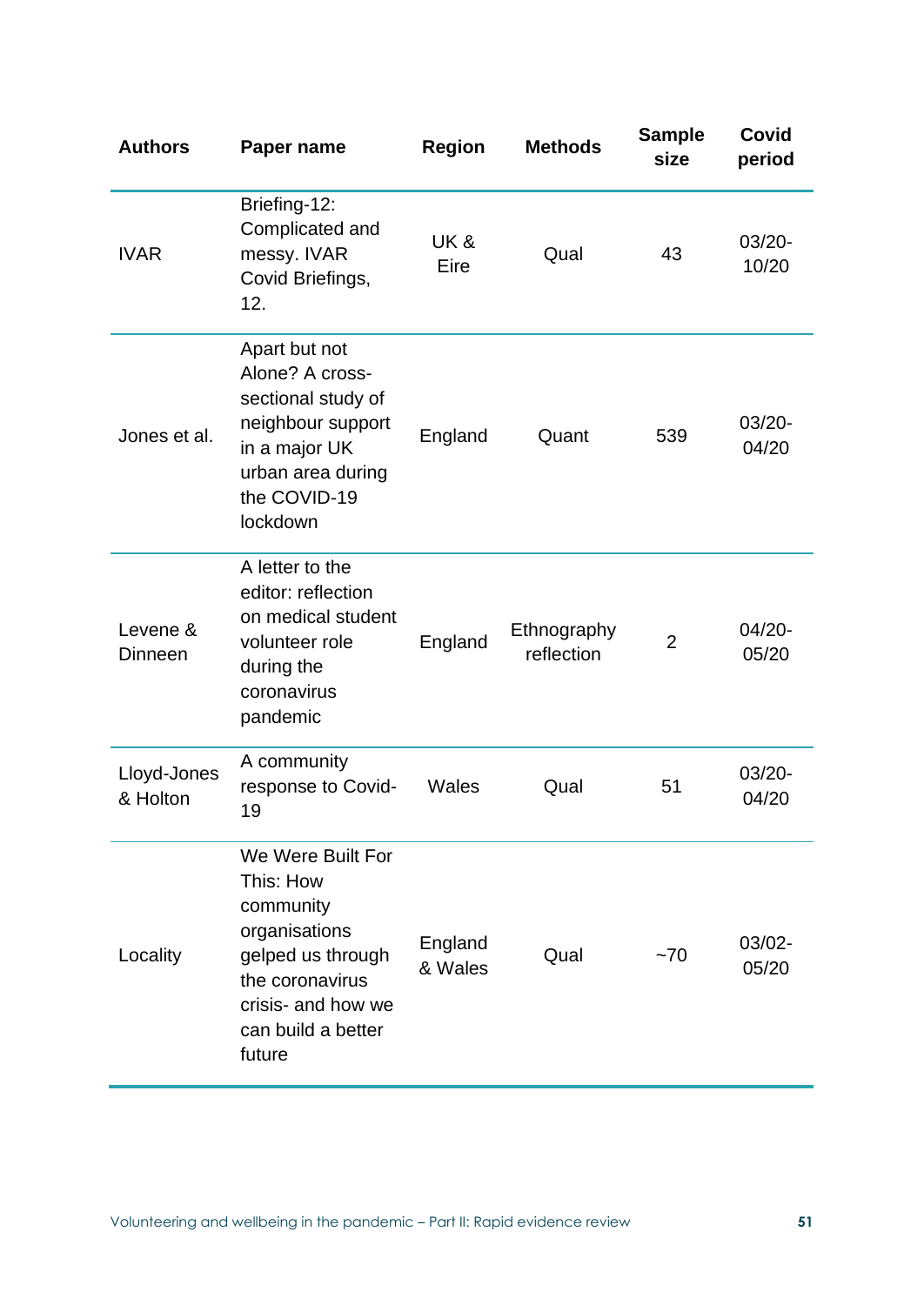| <b>Authors</b>                  | Paper name                                                                                                                                                                        | <b>Region</b>            | <b>Methods</b>            | <b>Sample</b><br>size | Covid<br>period    |
|---------------------------------|-----------------------------------------------------------------------------------------------------------------------------------------------------------------------------------|--------------------------|---------------------------|-----------------------|--------------------|
| Mao et al.                      | Therapeutic<br>alliance: How<br>participation in<br>Covid-19 mutual<br>aid groups affects<br>subjective<br>wellbeing and how<br>political identity<br>moderates these<br>effects. | <b>UK</b>                | Qual                      | 11                    | $03/20 -$<br>05/20 |
| Mccabe et<br>al.                | Stronger than<br>anyone thought                                                                                                                                                   | England                  | Qual                      | $-300$                | $03/20 -$<br>09/20 |
| Mccabe et<br>al.                | Stepping up and<br>helping out:<br>grassroots<br>volunteering in<br>response to<br>COVID-19                                                                                       | England                  | Qual                      | Unknown               | $03/20 -$<br>09/20 |
| <b>Mckendrick</b><br>& Campbell | Local action in<br>Scotland to tackle<br>food insecurity<br>during the<br>coronavirus crisis.                                                                                     | Scotland                 | Quant                     | 211                   | $03/20 -$<br>05/20 |
| Nanavaty, J.                    | Volunteerism<br>during COVID-19                                                                                                                                                   | <b>USA</b>               | Ethnography<br>reflection | 1                     | $03/20 -$<br>04/20 |
| Nichols et<br>al.               | <b>Community Sports</b><br>Clubs' response to<br>covid-19, July<br>2020 to February<br>2021: resilience<br>and innovation                                                         | England<br>&<br>Scotland | Case<br>studies           | 12                    | $03/20 -$<br>02/21 |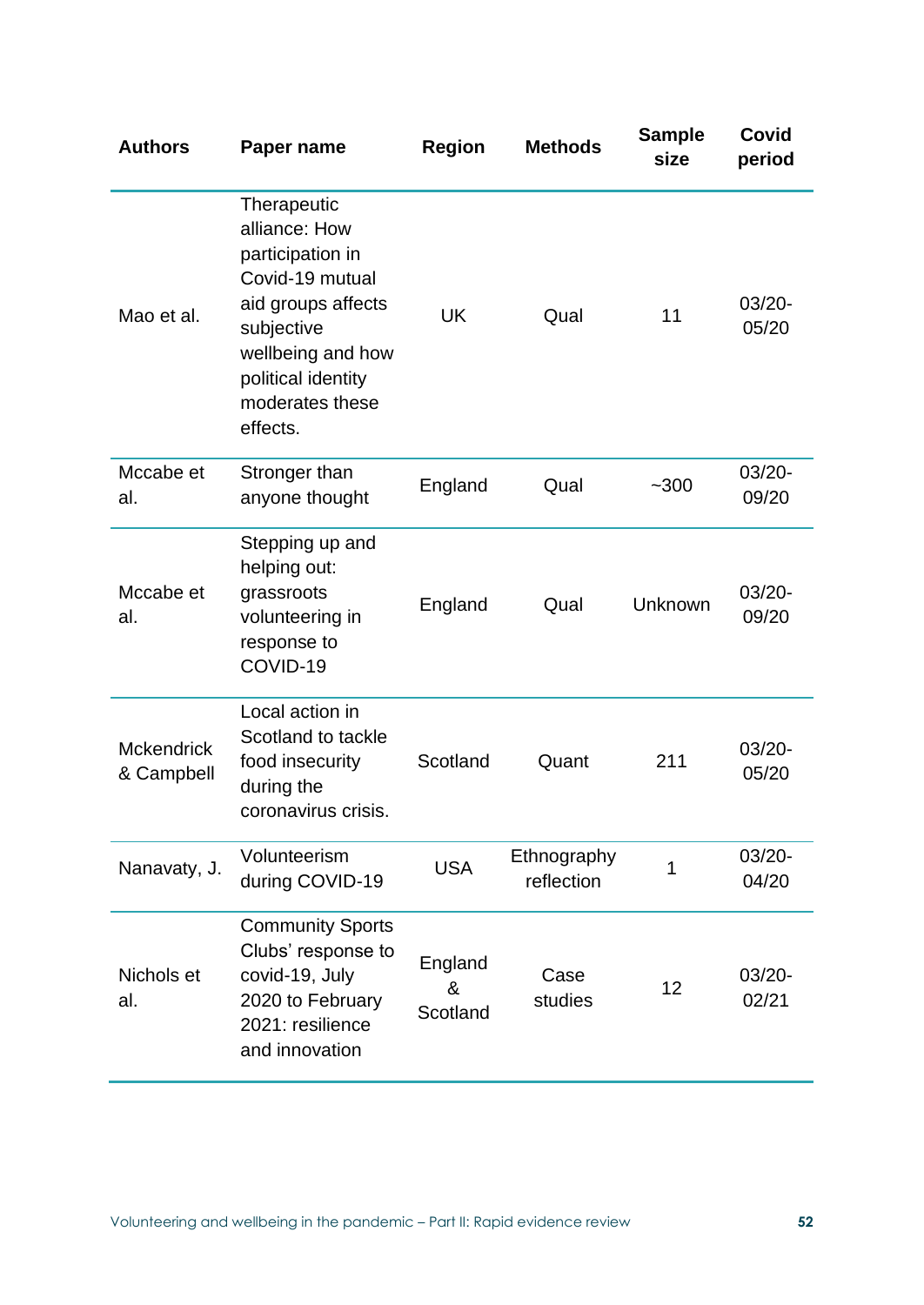| <b>Authors</b>                              | Paper name                                                                                                                   | <b>Region</b> | <b>Methods</b> | <b>Sample</b><br>size | Covid<br>period    |
|---------------------------------------------|------------------------------------------------------------------------------------------------------------------------------|---------------|----------------|-----------------------|--------------------|
| <b>NIHR</b>                                 | Volunteers in<br>research<br>programme                                                                                       | England       | Quant          | 221                   | 03/20-<br>08/20    |
| Nottingham<br>Trent<br>University et<br>al. | Respond, recover,<br>reset: the<br>voluntary sector<br>and COVID-19<br>(October 2020)                                        | <b>UK</b>     | Quant          | 697                   | 08/20-<br>09/20    |
| Nottingham<br>Trent<br>University et<br>al. | Respond, recover,<br>reset: the<br>voluntary sector<br>and COVID-19<br>(November 2020)                                       | <b>UK</b>     | Quant          | 639                   | 09/20-<br>10/20    |
| Nottingham<br>Trent<br>University et<br>al. | Respond, recover,<br>reset: the<br>voluntary sector<br>and COVID-19<br>(January 2021)                                        | UK            | Quant          | 384                   | 10/20-<br>11/20    |
| Nottingham<br>Trent<br>University et<br>al. | Respond, recover,<br>reset: the<br>voluntary sector<br>and COVID-19<br>(February 2021)                                       | UK            | Quant          | 710                   | 01/21              |
| O'Dwyer et<br>al.                           | Rehearsing post-<br>Covid-19<br>citizenship: Social<br>representations<br>and social<br>practices in UK<br>mutual aid groups | UK            | Quant          | 854                   | $03/20 -$<br>04/20 |
| Office et al.                               | <b>Reducing Social</b><br><b>Isolation</b> of<br>Seniors during                                                              | <b>USA</b>    | Qual           | 14                    | Unknown            |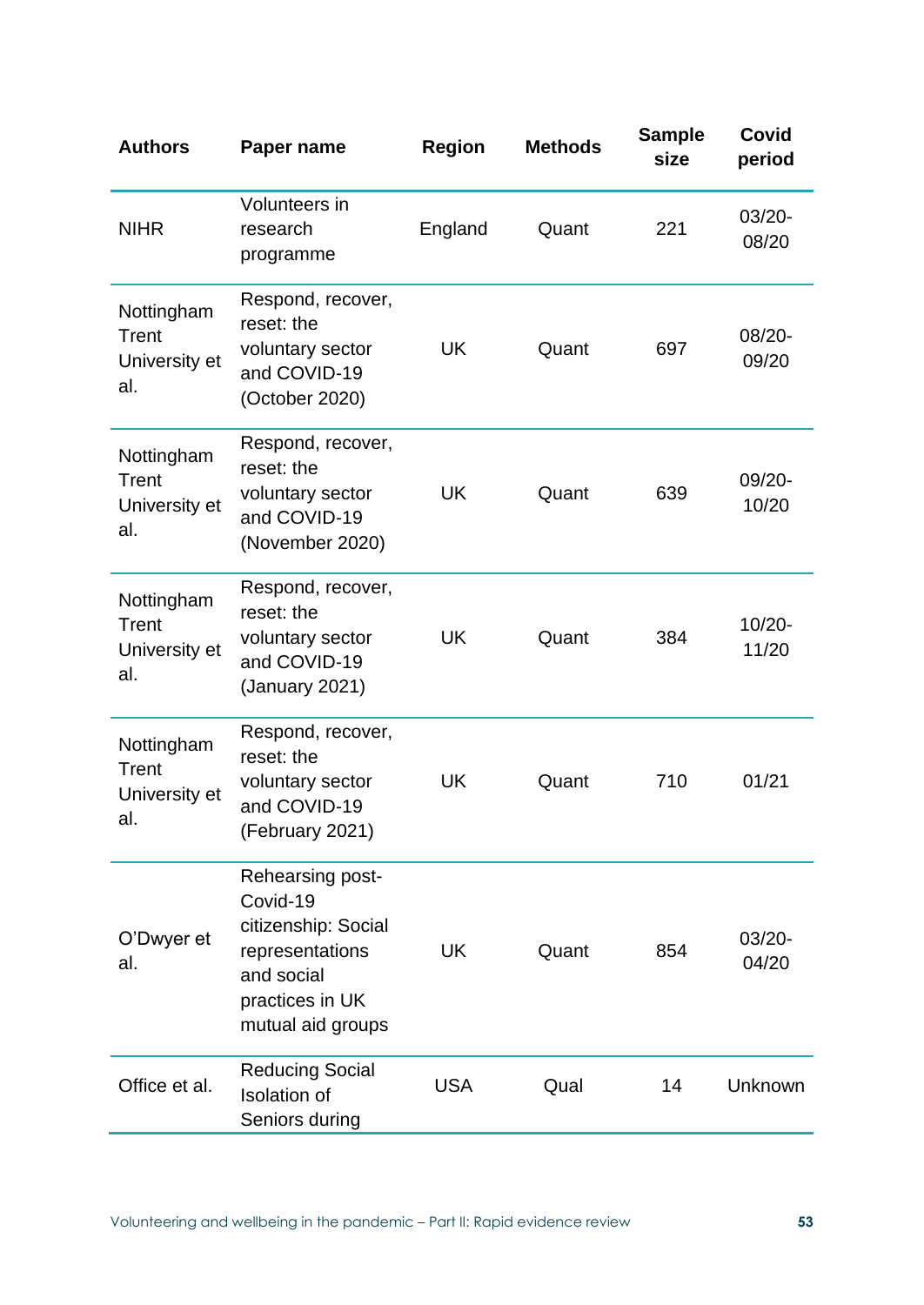| <b>Authors</b>      | Paper name                                                                                                                                                       | <b>Region</b>  | <b>Methods</b>            | <b>Sample</b><br>size | Covid<br>period    |
|---------------------|------------------------------------------------------------------------------------------------------------------------------------------------------------------|----------------|---------------------------|-----------------------|--------------------|
|                     | Covid-19 through<br><b>Medical Student</b><br>Telephone<br>Contact                                                                                               |                |                           |                       |                    |
| Prior et al.        | Challenges for<br><b>NHS hospitals</b><br>during covid-19<br>epidemic                                                                                            | England        | Ethnography<br>reflection | 6                     | Unknown            |
| <b>RVS</b>          | Findings from<br>volunteers<br>participating in the<br><b>NHS Volunteer</b><br>Responder<br>(NHSVR)<br>Programme during<br>Covid-19 - April to<br>August 2020    | England        | Quant                     | 12,048                | $04/20 -$<br>08/20 |
| Sin et al.          | Helping Amid the<br>Pandemic: Daily<br>Affective and<br>Social Implications<br>of COVID-19-<br><b>Related Prosocial</b><br><b>Activities</b>                     | USA&<br>Canada | Quant                     | 1,028                 | $03/20 -$<br>08/20 |
| Stevenson<br>et al. | Collectively<br>Coping with<br>Coronavirus: Local<br>Community<br>Identification<br><b>Predicts Giving</b><br>Support and<br>Lockdown<br><b>Adherence During</b> | <b>UK</b>      | <b>Quant panel</b>        | $-200$                | $03/20 -$<br>05/20 |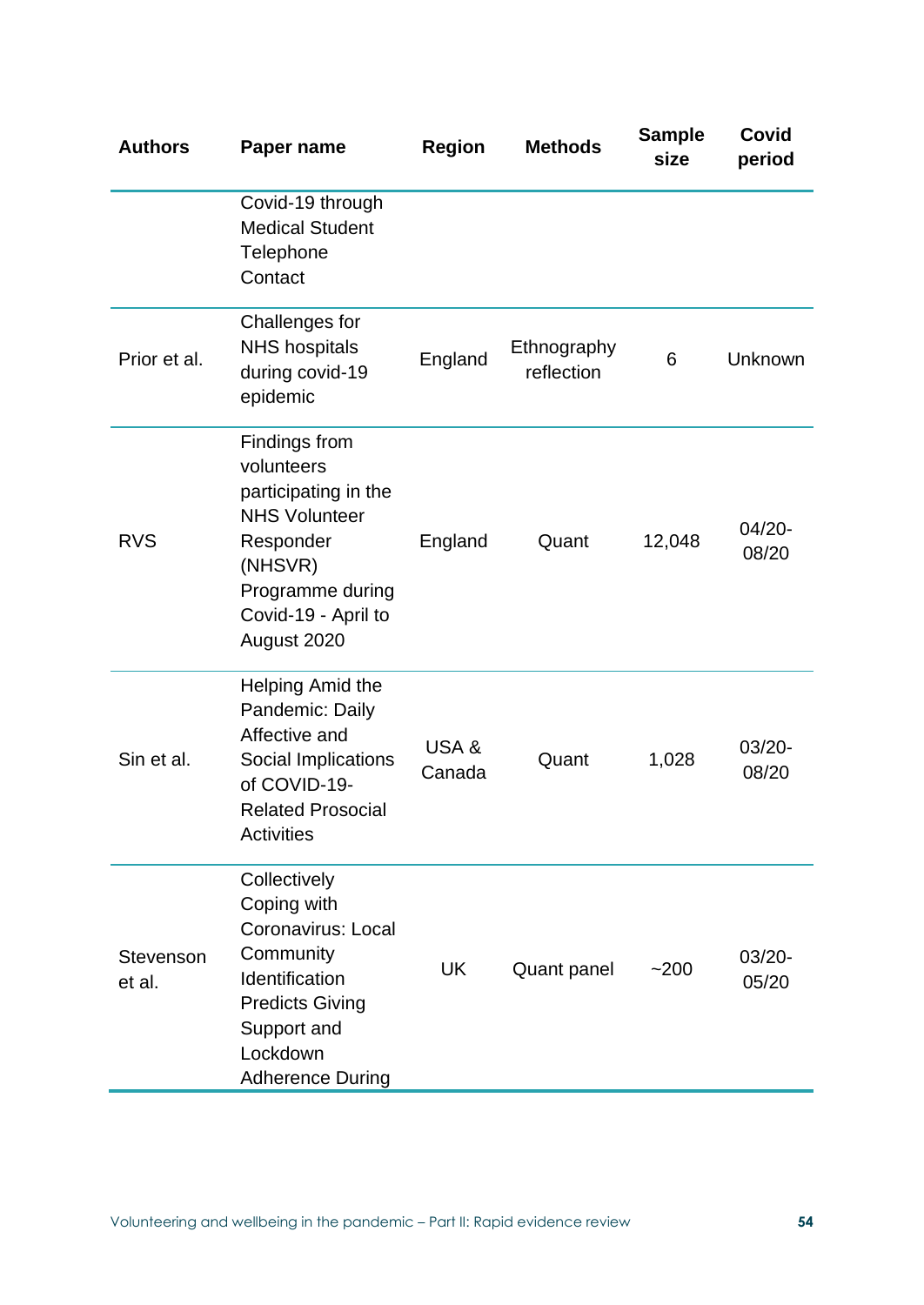| <b>Authors</b>                                    | Paper name                                                                                                                                   | <b>Region</b> | <b>Methods</b>                  | <b>Sample</b><br>size | Covid<br>period    |
|---------------------------------------------------|----------------------------------------------------------------------------------------------------------------------------------------------|---------------|---------------------------------|-----------------------|--------------------|
|                                                   | the COVID-19<br>Pandemic                                                                                                                     |               |                                 |                       |                    |
| <b>Tamarit et</b><br>al.                          | Psychological<br>impact of COVID-<br>19 pandemic in<br>Spanish<br>adolescents: risk<br>and protective<br>factors of<br>emotional<br>symptoms | Spain         | Quant                           | 523                   | $05/20 -$<br>07/20 |
| <b>The Centre</b><br>for Agening<br><b>Better</b> | Community spirit:<br>Findings from the<br>NatCen panel<br>Homes and<br>Communities<br>Study 2020                                             | England       | Quant panel                     | 3,390                 | $03/20 -$<br>07/20 |
| Tiratelli &<br>Kaye                               | Communities Vs.<br>Coronavirus: The<br><b>Rise of Mutual Aid</b>                                                                             | UK            | Qual                            | Unknown               | $03/20 -$<br>06/20 |
| Urban<br>Foundry                                  | <b>Swansea Council</b><br>for Voluntary<br>Service:<br>Evaluation of the<br>Covid-19 response<br>- March-July 2020                           | Wales         | Case study                      | 1                     | $03/20 -$<br>07/20 |
| Walls, F                                          | The future of youth<br>volunteering in<br>Wales                                                                                              | Wales         | Case study/<br>Mixed<br>methods | n/a                   | $03/20 -$<br>06/20 |
| Wan Mak &<br>Fancourt                             | Predictors of<br>engaging in<br>voluntary work<br>during the Covid-                                                                          | <b>UK</b>     | <b>Quant panel</b>              | 31,890                | $03/20 -$<br>04/20 |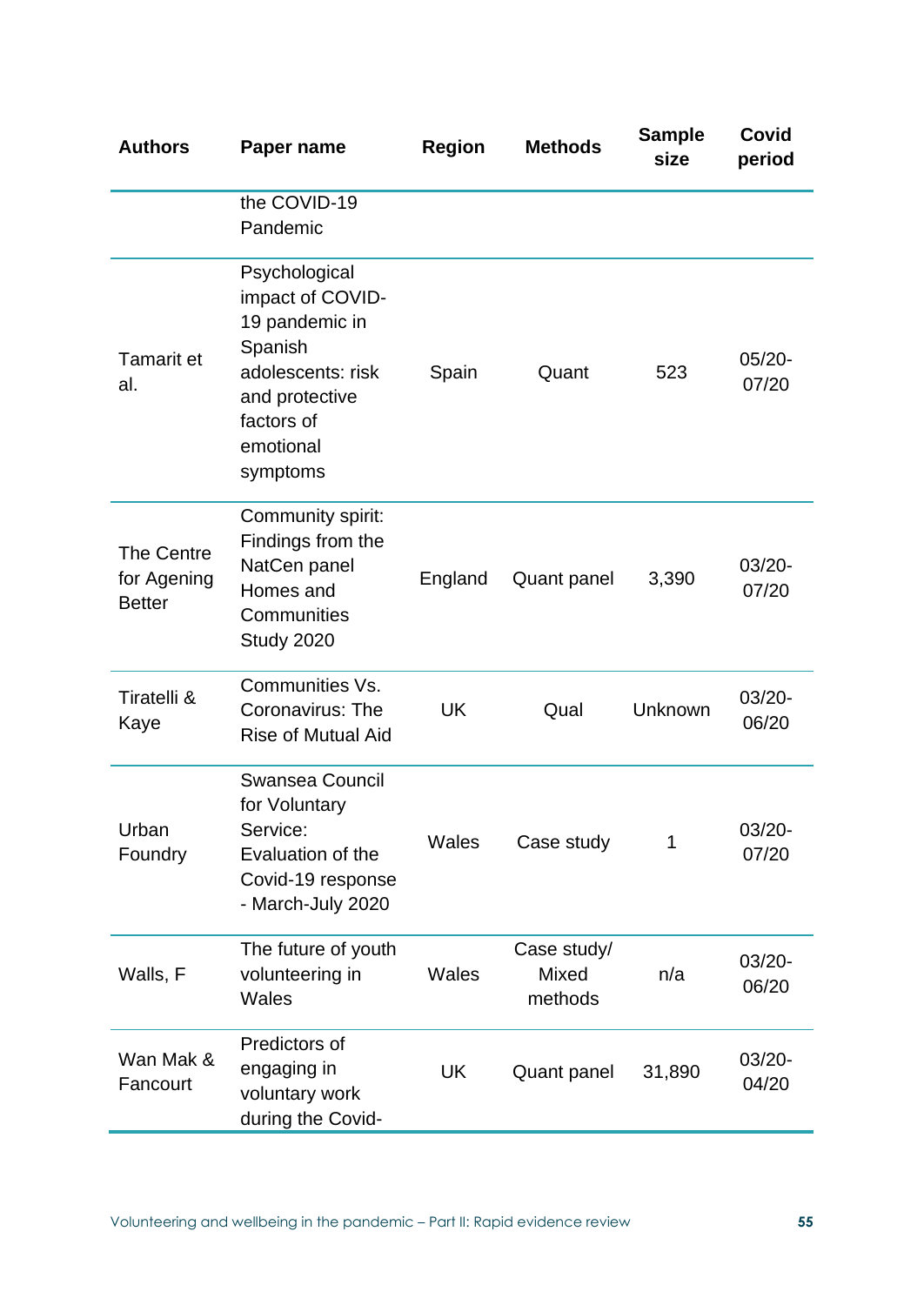| <b>Authors</b>      | Paper name                                                                               | <b>Region</b> | <b>Methods</b> | <b>Sample</b><br>size | Covid<br>period    |
|---------------------|------------------------------------------------------------------------------------------|---------------|----------------|-----------------------|--------------------|
|                     | 19 pandemic:<br>analyses of data<br>from 31,890 adults<br>in the UK                      |               |                |                       |                    |
| Wein, T.            | New Solidarity:<br>How mutual aid<br>might change<br><b>Britain</b>                      | UK            | Quant          | $-200$                | $03/20 -$<br>05/20 |
| Woolliscroft,<br>Τ. | Sheffield<br>Community<br><b>Contact Tracing</b><br>(SCCT)Evaluation<br>Report (Phase 1) | England       | Qual           | 6                     | 03/20              |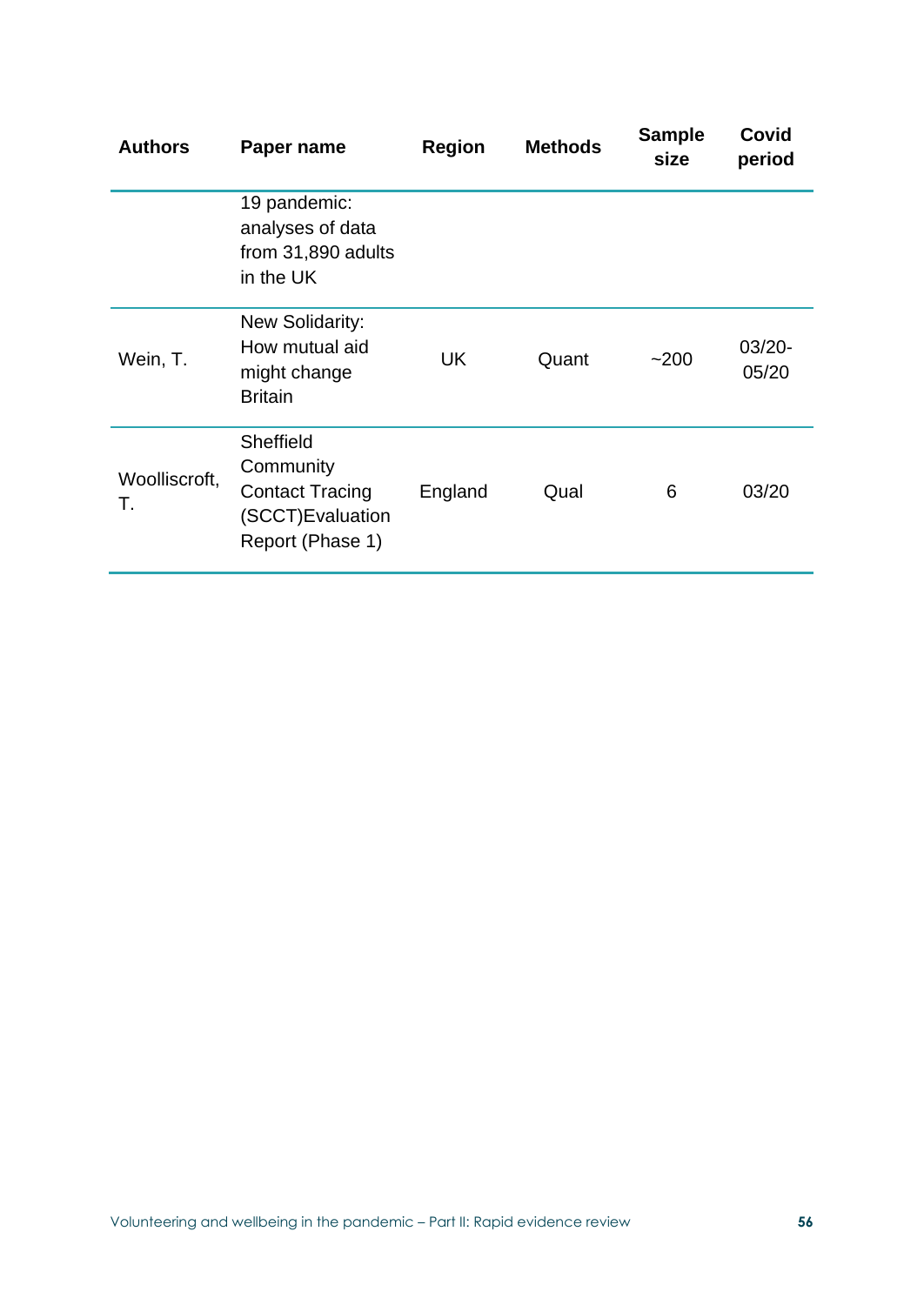# **Annex 3: Methodology**

This rapid summary of the evidence is based on a literature search undertaken in the week commencing 22 February 2021, and an associated Call for Evidence which was live between 17 February and 10 March 2021. The Call for Evidence was promoted online and circulated through the networks of the Wales Centre for Public Policy, WCVA, and The Young Foundation.

# **The search approach**

The literature search duplicated that of the Rapid Evidence Assessment undertaken for the What Works Centre for Wellbeing in 2020: The Impacts of Volunteering on the Subjective Wellbeing of Volunteers (Stuart et al., 2020) but with two additions (highlighted below in italics) to reflect terms that have increased in common usage during the pandemic.

The search was restricted to papers published in 2020 and 2021, in English.

#### **Primary search string:**

volunteer\* OR voluntarism OR "voluntary action" OR "volunt\* work" OR "social action" OR "civic service" OR "unpaid help" OR "community help" *OR "mutual aid"* AND wellbeing OR well-being OR "well being" OR happ\* OR unhapp\* OR "life satis\*" OR "quality of life" OR "purpose in life" OR autonomy OR depress\* OR anxiety

#### **Secondary search string**

volunteer\* OR voluntarism OR "voluntary action" OR "volunt\* work" OR "social action" OR "civic service" OR "unpaid help" OR "community help" *OR "mutual aid"* AND "social connect\*" OR network\* OR belong\* OR "sense of community" OR trust\* OR exclu\* OR isolat\* OR empath\* OR confiden\* OR "self-esteem" OR "self-efficacy" OR mindset OR resilien\* OR anger OR tension OR stress OR pressure OR burnout OR identit\* OR empower\* OR worthwhile\* AND outcome\* OR impact\* OR benefit*\* OR resilien\**

## **Sources**

The following databases were searched: Scopus, Web of Science, and PsychInfo and several pre-print repositories. The following journals were also manually searched: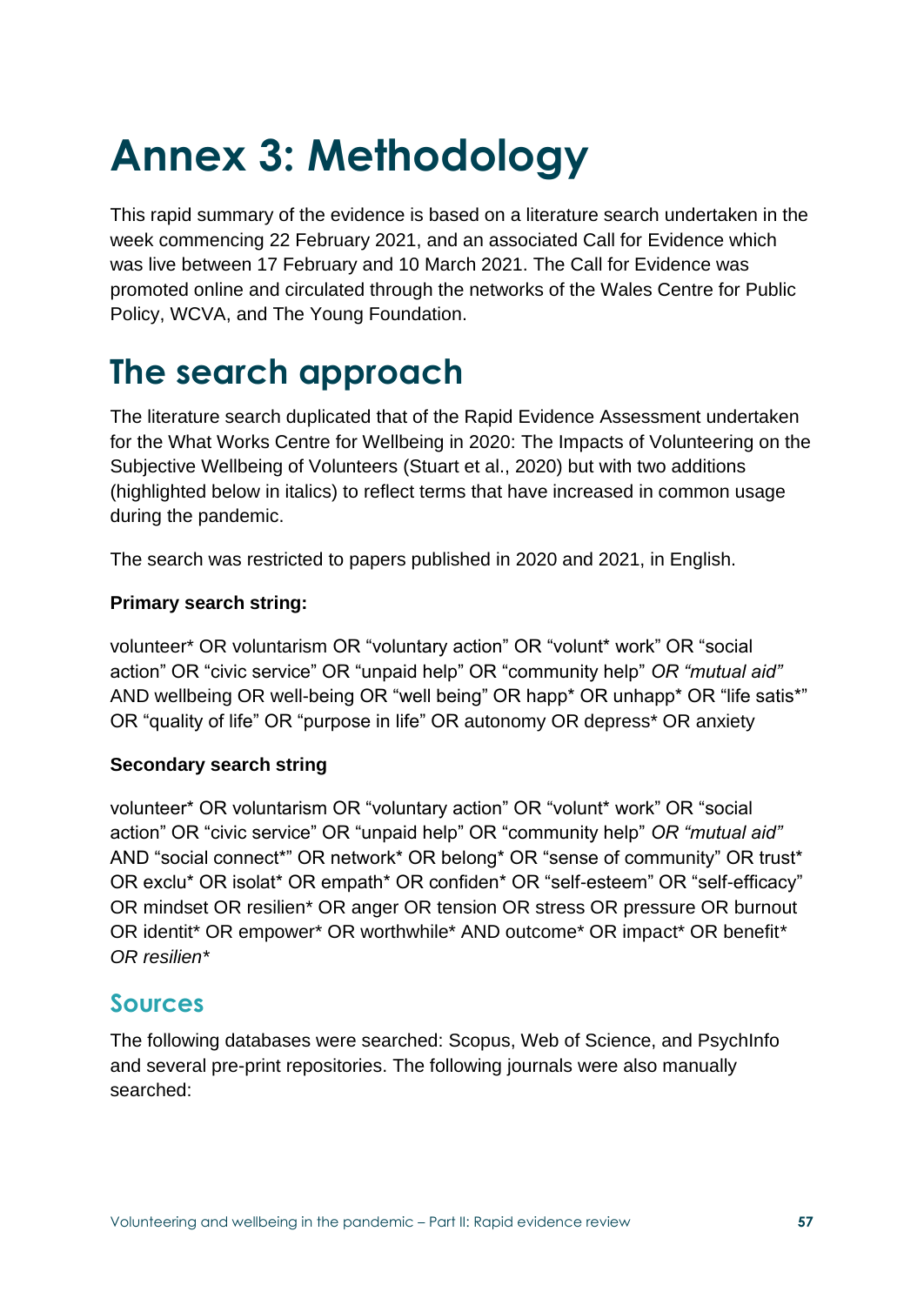**Voluntary and community sector journals:** Voluntas, Non-profit management and leadership, Voluntaristics Review, NVSQ, International Journal of Non profit and Voluntary Sector Marketing, Voluntary Sector Review, Journal of Community Practice, Work, Employment and Society, Journal of Civil Society, Journal of Sociology and Social Welfare, Social Indicators Research, Sociological Perspectives, European Sociological Review and Social Forces.

**Wellbeing journals:** International Journal of Qualitative Studies on Health and Wellbeing, International Journal of Well-being, Journal of Happiness Studies, Applied Research in Quality of Life, Psychological bulletin and Journal of Health and Social Behaviour.

**Other:** Journal of Ageing Studies, Disability and Society, Journal of Youth Studies, Gender and Society.

In addition, we used the following sources to identify other relevant academic or grey literature:

- Google and Google Scholar
- A secondary review of evidence already gathered by The Young Foundation as part of projects relating to the impact of the pandemic on volunteering and on community life (funded by DCMS, the Wellcome Trust, and the British Academy).
- The Call for Evidence
- The publications and project pages of major longitudinal studies relating to Covid-19: The Community Life Covid-19 recontact; Understanding Society; ONS Opinions and Lifestyle; ELSA Covid19 Study; Covid19 Social Study; NCMH Covid19 Study; The RAMP Study

The research team then undertook an initial title and abstract screening. Studies were excluded if they were based on volunteering outside Europe, North America, Australia, and New Zealand. These countries were selected as having a broadly analogous socio-economic and cultural context for volunteering activity. Short-listed papers were then subjected to full paper review, before inclusion or exclusion.